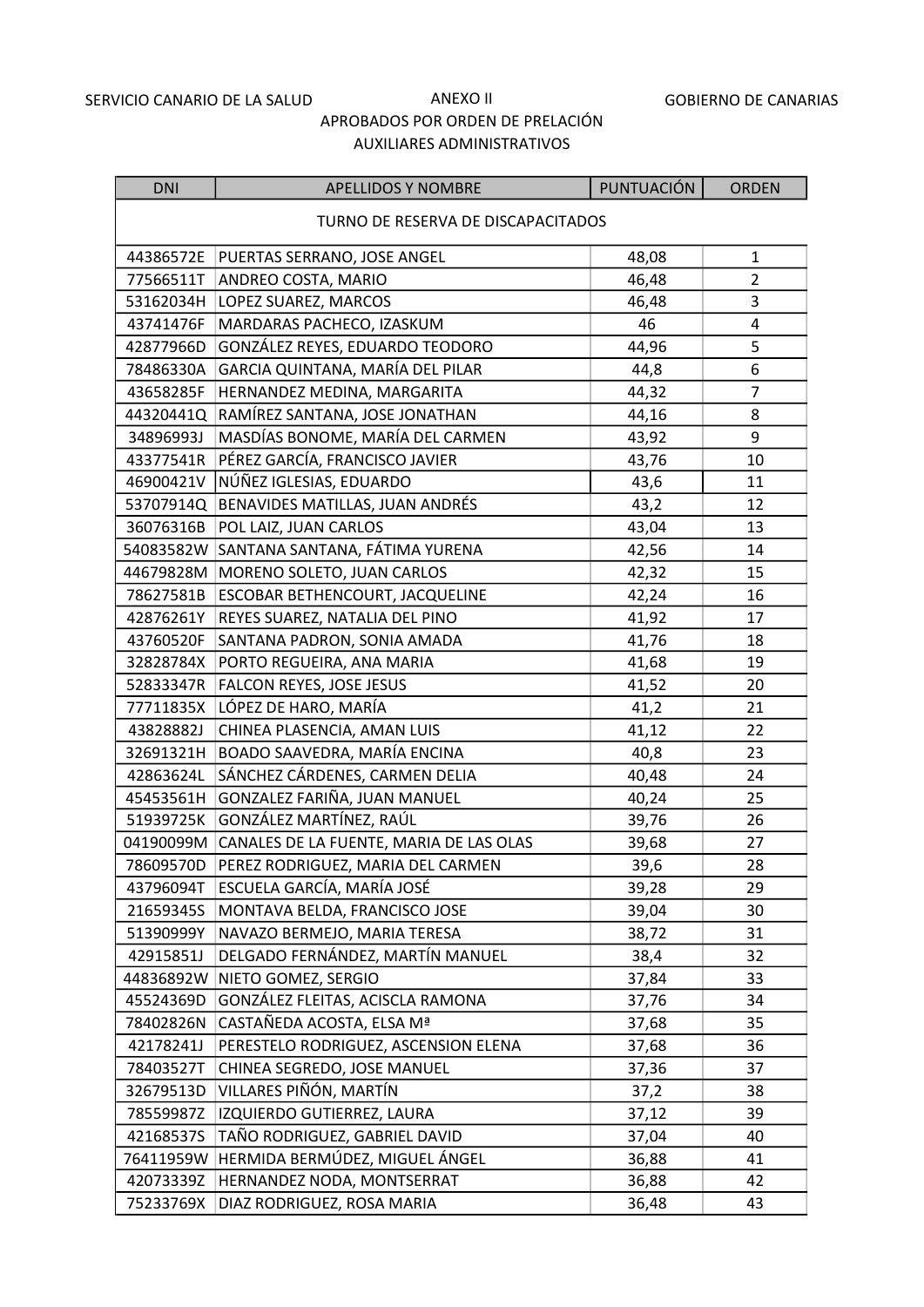| 54094167F | HERNÁNDEZ GARCÍA, DANIEL                    | 36,48 | 44 |
|-----------|---------------------------------------------|-------|----|
| 78699673K | QUINTERO LUIS-RAVELO, ASTRID                | 36,08 | 45 |
| 06256955N | ZARCO MORATA, ABEL                          | 36    | 46 |
| 32675143D | PENABAD REGO, GUSTAVO VICENTE               | 35,92 | 47 |
| 76930233V | TRELLES FERREÑO, MARCOS                     | 35,84 | 48 |
| 78509579E | GARCÍA MUÑOZ, LAURA                         | 35,68 | 49 |
| 44749675R | <b>GUERRERO HARO, JUSTO</b>                 | 35,68 | 50 |
| 70882329D | COCA RAZO, LAURA                            | 35,44 | 51 |
| 43801059C | ACOSTA VEGA, MARIA BELEN                    | 35,36 | 52 |
| 42068485J | RODRÍGUEZ ESTEBAN, SARA                     | 35,12 | 53 |
| 78549316S | HERNANDEZ QUIÑONES, PATRICIA DEL PILAR      | 34,88 | 54 |
| 45456434Q | PADRON BETHENCOURT, ROSA MARIA              | 34,88 | 55 |
| 45771696V | GARCÍA PÉREZ, YLENIA DEL PINO               | 34,8  | 56 |
| 42818684K | FUENTES TARAJANO, JOSEFA DEL PILAR          | 34,4  | 57 |
| 43758707B | SANTANA SANTANA, ONOFRE ANTONIO             | 34,24 | 58 |
| 78694610H | ALONSO CONTRERAS, MARIO ELÍAS               | 34,16 | 59 |
| 32629727H | MOSCOSO LÓPEZ, ANTONIO                      | 34,08 | 60 |
| 43813207R | HERRERA GONZÁLEZ, ANTONIA MARÍA             | 34    | 61 |
| 27444210N | ROBLES OLTRA, FRANCISCO ROSENDO             | 33,92 | 62 |
| 47056579M | PARDO LEGIDOS, MARIA ISABEL                 | 33,84 | 63 |
| 78672646L | COELLO DARIAS, ANA BELÈN                    | 33,68 | 64 |
| 36155873B | MÉNDEZ VARELA, VANESA                       | 33,68 | 65 |
| 52923620E | DE ALBA BARRAL, JORGE                       | 33,6  | 66 |
| 29775321G | TOSCANO CLARES, MARIA ESTHER                | 33,28 | 67 |
| 13906327K | SÁNCHEZ ÁLVAREZ, PILAR                      | 33,2  | 68 |
| 03899406D | ESPEJO FERNÁNDEZ, FERNANDO ERASMO           | 32,8  | 69 |
| 42846088D | CABALLERO MÉNDEZ, CATALINA DE LA CONCEPCIÓN | 32,64 | 70 |
| 78704709C | ACUÑA LEDESMA, MARIA LOURDES                | 32,32 | 71 |
|           | 42916027M   MARTIN ROMERO, PEDRO FRANCISCO  | 32,32 | 72 |
| 23027159L | <b>GARCIA ALCARAZ, JORGE</b>                | 32,16 | 73 |
| 45758946D | RODRÍGUEZ SANTIAGO, DEBORAH                 | 32,08 | 74 |
| 54055900N | DI MAURO CATALÁ, GABRIELA                   | 32    | 75 |
| 36085317L | GARCÍA ARROYO, MARÍA                        | 31,92 | 76 |
| 42903115L | MONTELONGO HERNANDEZ, DOROTEA               | 31,92 | 77 |
| 78566318C | ALVAREZ AFONSO, ADAL ROSENDO                | 31,84 | 78 |
| 01188331J | TIENZA PAREDES, DAVID                       | 31,84 | 79 |
| 43668270X | FONTE MORENO, EDILBURGA                     | 31,76 | 80 |
| 43780329J | MESA HERRERA, BEATRIZ                       | 31,68 | 81 |
| 30945349E | MARTIN LOPEZ, MANUEL RAFAEL                 | 31,36 | 82 |
| 78783422G | SÁNCHEZ LOUREIRO, SARA                      | 31,36 | 83 |
| 42830333D | CASTELLANO MOLINA, ELISA ISABEL             | 31,28 | 84 |
| 32839211H | PARGA MENDEZ, SONIA                         | 31,2  | 85 |
| 54081833R | <b>GUILLEN MORENO, FAINA</b>                | 31,12 | 86 |
| 42847990W | ARAGUNDE GUTIÉRREZ, FRANCISCO JAVIER        | 31,04 | 87 |
| 43280988W | GARCIA GARCIA, MONICA DEL PINO              | 31,04 | 88 |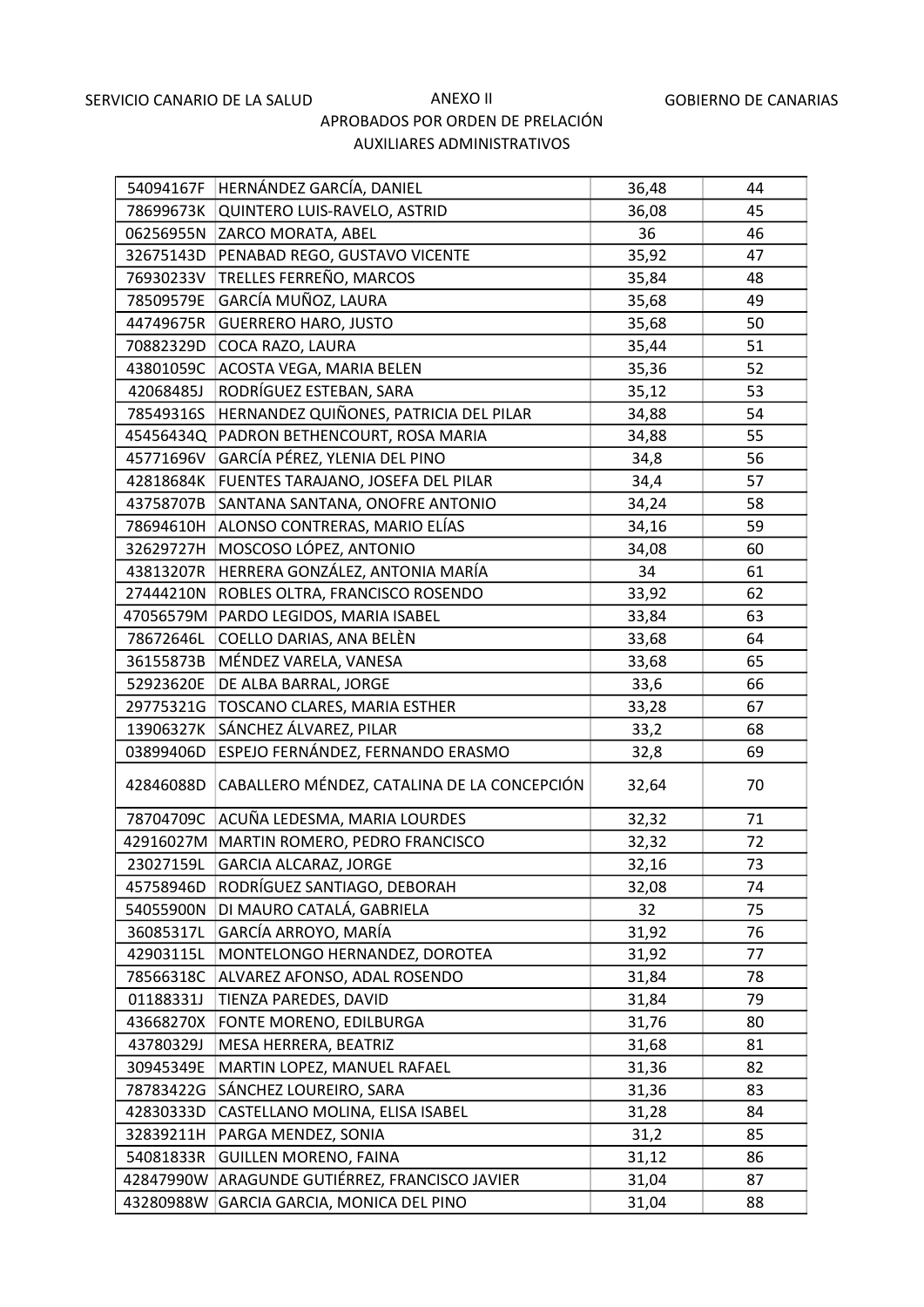| 52834871F | HERNANDEZ DIAZ, FRANCISCO JAVIER     | 30,96 | 89 |
|-----------|--------------------------------------|-------|----|
| 78566982V | GARCIA DOMINGUEZ, TAMARA EDURNE      | 30,88 | 90 |
| 42828724X | GONZALEZ FARIAS, ANA TERESA          | 30,72 | 91 |
| 34971964G | SARMIENTO FERREIRO, Mª DE LAS NIEVES | 30,72 | 92 |
| 44705989S | AFONSO ARMAS, MARIA VANESSA          | 30,32 | 93 |
| 52433634M | ALVAREZ VIDAL, JOSE FERNANDO         | 30,16 | 94 |
| 42209758C | LÓPEZ MARTEL, JOSÍAS                 | 30,16 | 95 |
| 43821230C | DE VERA GIL, MIRIAM ZENOBIA          | 30,08 | 96 |
| 43757591E | QUINTANA ALONSO, ANTONIA             | 30,08 | 97 |
| 43777832T | <b>GARCIA BELLO, MARIA</b>           | 30    | 98 |
| 44319976B | MEDINA BATISTA, MARÍA DE LOS ÁNGELES | 30    | 99 |

#### TURNO DE PROMOCIÓN INTERNA

| 43764923V | DIAZ HERNANDEZ, MARIA DEL CARMEN    | 41,92 | 1  |
|-----------|-------------------------------------|-------|----|
| 45437555C | SANCHEZ GUTIERREZ, JULIAN CRISTOBAL | 41,68 | 2  |
| 45525802Q | GUILLÉN ABREU, JOSÉ ANDRÉS          | 41,28 | 3  |
| 04576453M | RUIZ-GOMEZ DE FEZ, JOAQUIN J.       | 40,64 | 4  |
| 42830096W | ESPINO CORREA, JOSE JUAN            | 39,92 | 5  |
| 42828168Y | TALAVERA CAMPOS, JUAN RAFAEL        | 37,04 | 6  |
| 42072844W | MORA PLASENCIA, PABLO JAVIER        | 36,8  | 7  |
| 43641907M | DELGADO OROPESA, MARIA DOLORES      | 35,36 | 8  |
| 42870598R | CUESTA MONTEAGUDO, MARGARITA        | 35,2  | 9  |
| 43802526S | <b>MOLINA GARCIA, MARCOS</b>        | 34,64 | 10 |
| 09356292F | LOPEZ MARTINEZ, JOSE LUIS           | 34,56 | 11 |
| 43750207K | RODRIGUEZ SUAREZ, RAUL              | 33,76 | 12 |
| 45535484S | MARRERO LOPEZ, RUFINA               | 31,52 | 13 |
| 43663480G | FAJARDO JIMENEZ, MARGARITA          | 31,36 | 14 |
| 42844932A | ABRANTE CABRERA, FRANCISCO JAVIER   | 30,72 | 15 |

#### TURNO DE LIBRE ACCESO

| 43811085H | MESA RIVERO, ANTONIO JESÚS      | 54,64 |    |
|-----------|---------------------------------|-------|----|
| 43794116T | ALCOVER BRITO, FRANCISCO        | 53,36 | 2  |
| 78574537M | ESTEVEZ LOPEZ, PRISCILA         | 52,4  | 3  |
| 78709796R | DÉNIZ ROJAS, JOSUÉ              | 52    | 4  |
| 35452443J | LORENZO MARTINEZ, MANUEL        | 51,28 | 5  |
| 53552569J | FERNÁNDEZ FERNÁNDEZ, SARAI      | 51,04 | 6  |
| 78803332L | REY GOSENJE, BEATRIZ            | 50,88 | 7  |
| 44915701J | CANO PÉREZ, RAFAEL              | 50,56 | 8  |
| 44393292A | MONTOYA MARTINEZ, JOAQUIN ANGEL | 50,56 | 9  |
| 48391473W | PEREZ PASTOR, FRANCISCA         | 50,16 | 10 |
| 32687890Z | GÓMEZ PICOS, ANTONIO            | 50,08 | 11 |
| 44310157J | MEDINA VIEIRA, SANDRA           | 49,44 | 12 |
| 43273058F | MARTEL MARTEL, JUAN CARLOS      | 49,36 | 13 |
| 05690891R | RODRIGO HERVAS, JESSICA         | 49,28 | 14 |
| 43800966L | BOTELLA COLLANTES, ROSALÍA      | 48,88 | 15 |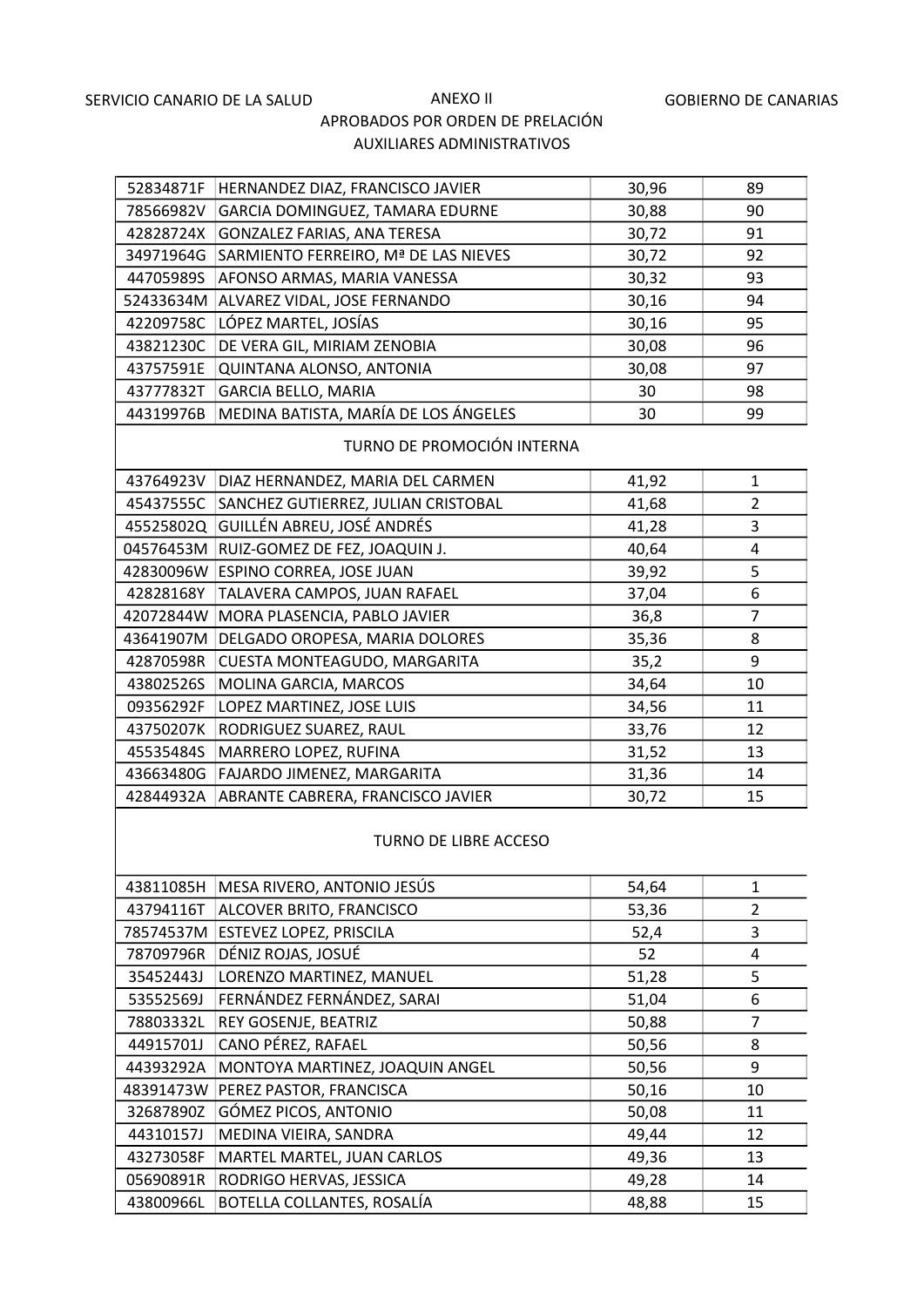| 48450406D | MURILLO SÁNCHEZ, LUIS                 | 48,8  | 16 |
|-----------|---------------------------------------|-------|----|
| 47080205X | GONZALEZ ALFARO, JOAQUIN              | 48,56 | 17 |
| 42854676H | RIVERO RIVERO, LOURDES                | 48,56 | 18 |
| 33540009Y | VILLAR RUBINOS, MARÍA                 | 48,48 | 19 |
| 32672995T | SANCHEZ VARELA, MARIA SOL             | 48,4  | 20 |
| 78712891Z | HERNÁNDEZ BRITO, JUAN JESÚS           | 48,32 | 21 |
| 78628810K | MARTÍN MEDINA, RICHARD GREGORIO       | 48,24 | 22 |
| 34893956N | VÁZQUEZ ARES, MARÍA YOLANDA           | 48,16 | 23 |
| 45444435T | GONZÁLEZ SANTANA, GUSTAVO ADOLFO      | 48    | 24 |
| 78677387E | HERRERA AGUILAR, ISABEL BEATRIZ       | 48    | 25 |
| 11429063H | SAINZ MENENDEZ, RAQUEL                | 48    | 26 |
| 32634140S | FERNANDEZ RODRIGUEZ, JOSEFA           | 47,92 | 27 |
| 33300527T | ARIZAGA LUQUE, ANGEL FRANCISCO        | 47,84 | 28 |
| 44322066P | NARANJO SANTANA, ARINEGUA GORETTI     | 47,84 | 29 |
| 45763500D | RODRIGUEZ GARCÍA, PATRICIA            | 47,84 | 30 |
| 45437593N | LORENZO REINA, LAUREANO               | 47,76 | 31 |
| 44380988G | RIOS GOMEZ, MARIA ISABEL              | 47,76 | 32 |
| 42848530J | HERNÁNDEZ FERRERA, MARÍA DE LA LUZ    | 47,6  | 33 |
| 42823379R | HERRERA DOMÍNGUEZ, LIDIA              | 47,6  | 34 |
| 42203690R | TACORONTE GARCIA, ELENA               | 47,6  | 35 |
| 43365435Q | MESA HERNANDEZ, MONICA                | 47,52 | 36 |
| 78699001Q | MONZÓN MEDINA, ULISES                 | 47,52 | 37 |
| 21653709Z | FERRANDO GUARDIOLA, RAQUEL            | 47,44 | 38 |
| 33551539J | VIGO NÚÑEZ, RAQUEL                    | 47,44 | 39 |
| 44822563W | LAMAS PASTORIZA, ALBERTO              | 47,36 | 40 |
| 27465832Z | PEINADO CAMPILLO, MARIA               | 47,36 | 41 |
| 51202235A | ALONSO CORDERO, YAYMÉ                 | 47,2  | 42 |
| 44482394A | FRANCISCO GARCIA, MARTA               | 47,2  | 43 |
| 54078596F | <b>GUTIERREZ OLIVARES, YERAY</b>      | 47,12 | 44 |
| 05918486B | ESPINOSA ZAPATA, CORPUS MANUEL        | 47,04 | 45 |
| 32654547K | BARROS FERNANDEZ, MARIA OFELIA        | 46,96 | 46 |
| 33329361S | DÍAZ FONTELA, ANTONIO                 | 46,96 | 47 |
| 32668320V | SALGADO CASTELOS, NURIA               | 46,96 | 48 |
| 44464439B | SALGADO VALENCIA, MANUELA             | 46,96 | 49 |
| 36163659T | VILLAR BERNARDEZ, SILVIA              | 46,96 | 50 |
| 15390869M | GONZALEZ DEL CASTILLO RAMIREZ, CARMEN | 46,88 | 51 |
| 45458432J | HERNÁNDEZ RODRÍGUEZ, ANA ROSA         | 46,88 | 52 |
| 45770138T | ORTEGA PÉREZ, ÁNGEL DOMINGO           | 46,72 | 53 |
| 44482795J | FERNÁNDEZ RODRÍGUEZ, ANTÍA            | 46,56 | 54 |
| 34992290K | VIDE BORRAJO, JESÚS ERNESTO           | 46,56 | 55 |
| 32650333Q | ANTÓN PRADO, PALOMA                   | 46,48 | 56 |
| 32810314D | PENIN ALVAREZ, MARTA                  | 46,48 | 57 |
| 44703147W | QUINTANA AGUIAR, ERASMO FERNANDO      | 46,48 | 58 |
| 78484727X | CASTELLANO VEGA, NATIVIDAD            | 46,32 | 59 |
| 43780180W | FRANQUET FERRER, SANDRA DE LOS REYES  | 46,32 | 60 |
| 20218740S | <b>GOMEZ HERRERA, ANGELES</b>         | 46,32 | 61 |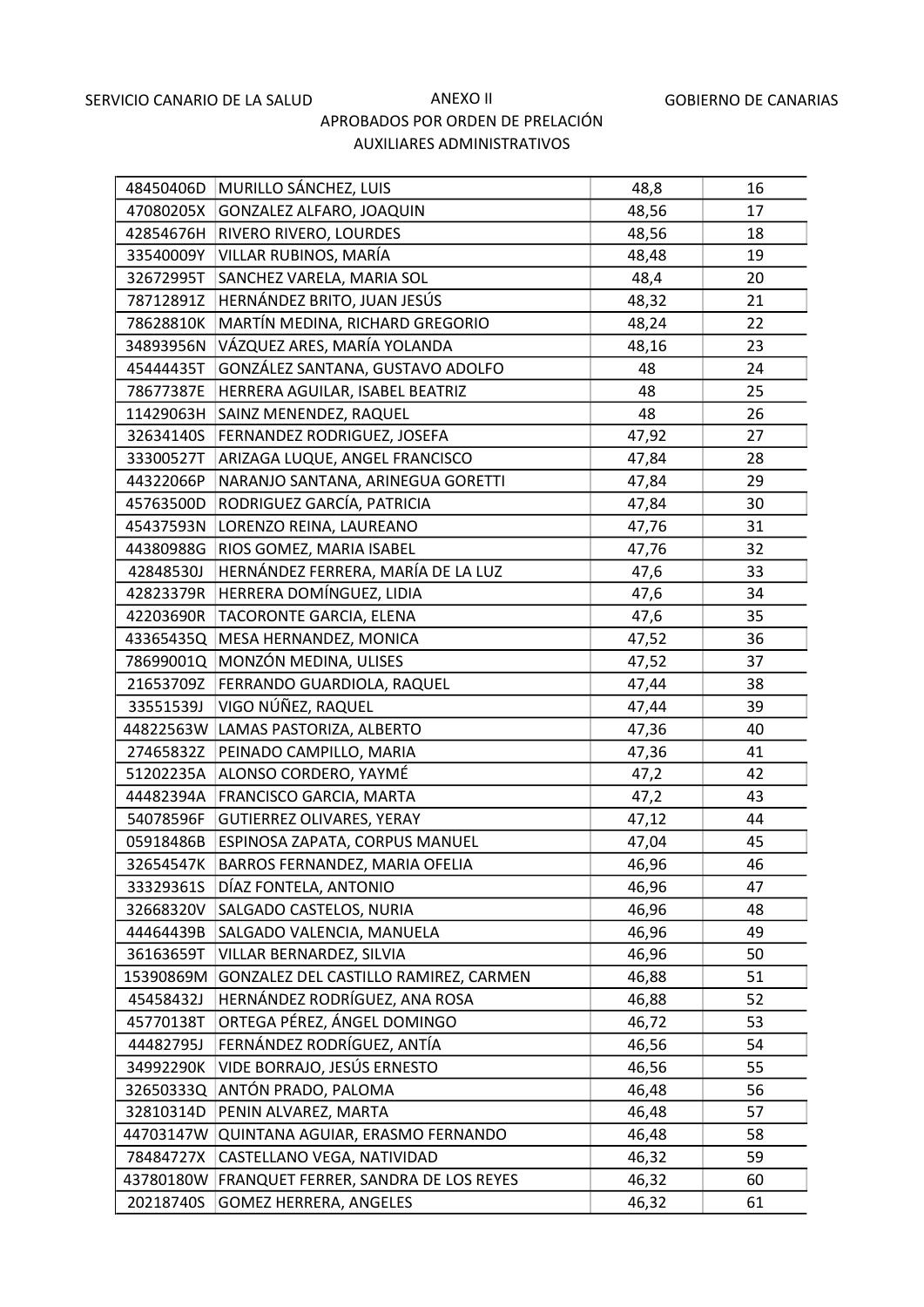| X3581437S | ILIEVA TODOROVA, IVALINA              | 46,32 | 62  |
|-----------|---------------------------------------|-------|-----|
| 20214661F | <b>BADIOLA CASTELLOT, MARIA JESUS</b> | 46,24 | 63  |
| 27480966Z | ESPINOSA MORALES, MARIA GINESA        | 46,24 | 64  |
| 76415549G | BECEIRO LÓPEZ, AURORA                 | 46,16 | 65  |
| 32793670V | PEREZ LONGUEIRA, MARIA ISABEL         | 46,16 | 66  |
| 46912693F | VIDAL GONZÁLEZ, SONIA                 | 46,16 | 67  |
| 42085747W | BRITO SUAREZ, MARIA DELIA             | 46,08 | 68  |
| 71954726P | <b>CUEVAS ANTOLÍN, MERCEDES</b>       | 46,08 | 69  |
| 53176801L | GÓMEZ CHOUZA, LUISA MARÍA             | 46,08 | 70  |
| 32861197Q | GUTIÉRREZ MANZANEDO, EVA MARÍA        | 46,08 | 71  |
| 33301625V | MIRAMONTES CAJADE, MARIA DEL PILAR    | 46,08 | 72  |
| 78859912L | VERGARA TORRENTS, LUCÍA               | 46,08 | 73  |
| 18037096J | CAMPO BRAVO, MARIA                    | 46    | 74  |
| 45439418C | ESPINOSA HERNANDEZ, MARIA TERESA      | 45,92 | 75  |
| 76869150E | GÜIMIL NÚÑEZ, ROSA MARI               | 45,92 | 76  |
| 51205701L | JOB MARTINS, FERNANDA                 | 45,92 | 77  |
| 52932059C | VIDAL SAMPEDRO, JAVIER                | 45,92 | 78  |
| 42189712F | BAEZA CABRERA, CARLOS                 | 45,84 | 79  |
| 48489716N | VIVES RIVERA, ANTONIO JOSE            | 45,84 | 80  |
| 44453356Z | ARAUJO FERNÁNDEZ, DIEGO               | 45,76 | 81  |
| 47366879N | HERNANDEZ RODRIGUEZ, MARIA MERCEDES   | 45,76 | 82  |
| 42866247C | PÉREZ SANTANA, ESTHER GLORIA          | 45,76 | 83  |
| 52494336X | ENTENZA CABALEIRO, ALBERTO            | 45,68 | 84  |
| 52458404G | MANEIRO PAZ, LUCIA MARIA              | 45,68 | 85  |
| 78571951H | MÉNDEZ SALAS, ROSA MARTINA            | 45,68 | 86  |
| 47055585T | ROMERO BALLESTEROS, MARÍA JOSÉ        | 45,68 | 87  |
| 52823212D | SANTOS GARCÍA, JUAN JESÚS             | 45,68 | 88  |
| 52858262F | ZURITA LÓPEZ, FRANCISCA D.            | 45,68 | 89  |
| 78415829C | CANDELARIO RODRIGUEZ, MARIA NIEVES    | 45,6  | 90  |
| 78697548N | VEGA VIÑAS, INGRID ARESIA             | 45,6  | 91  |
| 32644421S | DOPICO LEIRACHÁ, MARÍA ROSA           | 45,52 | 92  |
| 43668780Z | MAYOR MELIAN, SEBASTIAN               | 45,52 | 93  |
| 78503871H | RODRÍGUEZ OJEDA, LAURA                | 45,52 | 94  |
| 42184744F | BRITO GARCÍA, MARÍA YOLANDA           | 45,36 | 95  |
| 27486244W | ESTEBAN MOLINA, LUIS                  | 45,36 | 96  |
| 45770307P | GARCÍA MORENO, MARÍA DEL CARMEN       | 45,36 | 97  |
| 43779134Z | JEREZ HERRERA, CRISTINA               | 45,36 | 98  |
| 47363659N | LOUREIRO BARBEITO, RICARDO            | 45,36 | 99  |
| 45443587A | MOYA CARBALLO, SEBASTIÁN MIGUEL       | 45,36 | 100 |
| 44463784T | PELAYO PÉREZ, MIRIAM                  | 45,36 | 101 |
| 76112814H | TRANCÓN GONZÁLEZ, SANDRA              | 45,36 | 102 |
| 48229216X | VALLADARES FERNANDEZ, ESTELA MARIA    | 45,36 | 103 |
| 44308987Q | CANTABELLA MARTIN, DOMINIQUE          | 45,28 | 104 |
| 04190628M | MUÑOZ FERNANDEZ, SILVIA               | 45,28 | 105 |
| 32658604F | RUBIDO CARBALLAL, MARÍA DEL CARMEN    | 45,28 | 106 |
| 42888879C | BRAGA PÉREZ, MÓNICA ESTHER            | 45,2  | 107 |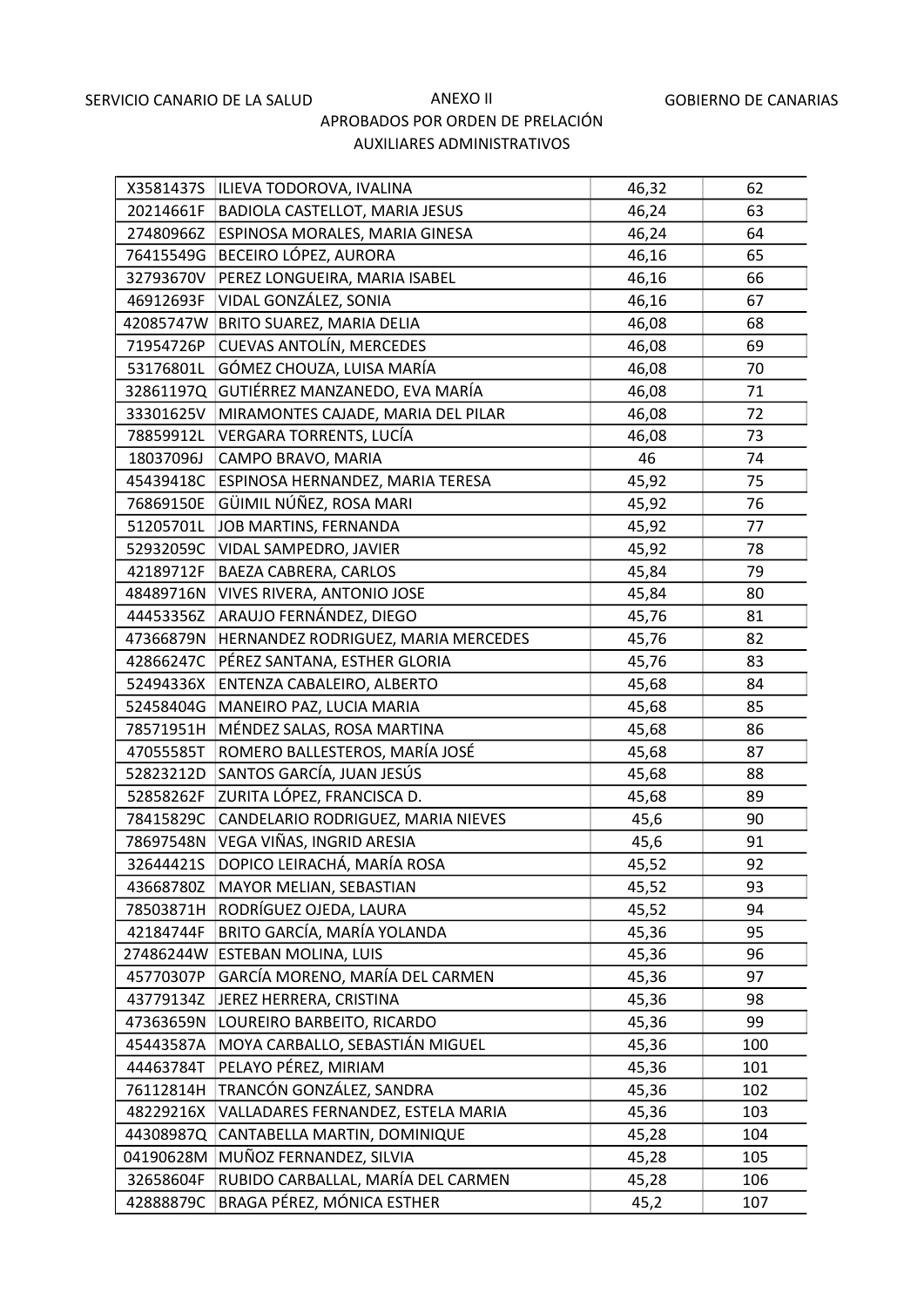| 78712704B | CERDEÑA DELGADO, GARA                 | 45,2  | 108 |
|-----------|---------------------------------------|-------|-----|
| 32648488B | DIAZ GRAÑA, ALBERTE XABIER            | 45,2  | 109 |
| 04599217E | MARTINEZ TORRALBA, TOMAS              | 45,2  | 110 |
| 43369432B | BETHENCOURT MARTIN, SEBASTIAN         | 45,12 | 111 |
| 44476090R | MONTES COSTA, SANDRA                  | 45,12 | 112 |
| 21448586M | MORENO SÁNCHEZ, INMACULADA MARÍA      | 45,12 | 113 |
| 47054143F | RAMIREZ CARRION, ROSA ANA             | 45,12 | 114 |
| 70258249B | RINCÓN GARCÍA, ROBERTO                | 45,12 | 115 |
| 70810272B | DE SOTO SIERRA, RAQUEL                | 45,04 | 116 |
| 42195623F | HERNÁNDEZ PÉREZ, RAQUEL               | 45,04 | 117 |
| 45757377G | MEDINA HERNANDEZ, NAJWA MARIA         | 45,04 | 118 |
| 32698877F | NOVO LUACES, RUBÉN CARLOS             | 45,04 | 119 |
| 78700043T | PERESTELO HERNANDEZ, SAMUEL JOSE      | 45,04 | 120 |
| 78405113E | CABRERA MARTÍN, MARÍA SANDRA          | 44,96 | 121 |
| 78727908N | SIVERIO NEGRÓN, JUDITH CANDELARIA     | 44,96 | 122 |
| 78719976S | MARTÍNEZ BERMEJO, REBECA              | 44,88 | 123 |
| 78524860P | ARZOLA RAMOS, GARA                    | 44,8  | 124 |
| 44391690B | MONTEAGUDO HUERTAS, BERNARDINO        | 44,8  | 125 |
| 54068956G | RODRIGUEZ LOPEZ, RUBEN MARCOS         | 44,8  | 126 |
| 78558376J | SÁNCHEZ EXPÓSITO, PILAR GUASIMARA     | 44,8  | 127 |
| 44315957V | SÁNCHEZ GUTIÉRREZ, MARÍA DE LOS REYES | 44,72 | 128 |
| 77003530J | BARCIELA SOBRAL, ROSA ANA             | 44,64 | 129 |
| 76864636Q | CAMPAÑA COLLAZO, MARIA EVA            | 44,64 | 130 |
| 33539344P | ESTOA DOMÍNGUEZ, MARCOS               | 44,64 | 131 |
| 43795283V | <b>GIL MARTIN, JUAN ANTONIO</b>       | 44,64 | 132 |
| 44384777K | ALFARO MOLINA, ANGEL                  | 44,56 | 133 |
| 34996650B | ALVAREZ MARTINEZ, GUMERSINDO          | 44,56 | 134 |
| 32698015L | GARCÍA MONTERO, MARÍA VANESA          | 44,56 | 135 |
| 44478228T | GÓMEZ PÉREZ, ANTONIO                  | 44,56 | 136 |
| 32657450A | LLAMAS GÓMEZ, ANA MARÍA               | 44,56 | 137 |
| 79320853V | LÓPEZ FIDALGO, LARA                   | 44,56 | 138 |
| 32433028S | LOPEZ MENENDEZ, MARIA OLGA            | 44,56 | 139 |
| 54046536D | NEGRIN MARICHAL, DESIREE LUCIA        | 44,56 | 140 |
| 52847441L | RUÍZ PÉREZ, JUAN JOSÉ                 | 44,56 | 141 |
| 47089714C | ARJONA SIERRA, JOSE                   | 44,48 | 142 |
| 43828268C | PADILLA HERRERA, MARÍA YURENA         | 44,48 | 143 |
| 78788294T | PORTAS BALEBONA, MIRIAN               | 44,48 | 144 |
| 78528386S | GUERRA CLEMENTE, MARIA DEL CARMEN     | 44,4  | 145 |
| 54076189S | MEDINA ACUÑA, MANUEL ESTEBAN          | 44,4  | 146 |
| 42851749N | PEREZ CABRERA, CONCEPCION PILAR       | 44,4  | 147 |
| 76726367T | PEREZ REAL, BEATRIZ                   | 44,4  | 148 |
| 52939815W | ROMAY FERNANDEZ, CARY MARIA           | 44,4  | 149 |
| 71121149C | SÁNCHEZ PRIETO, MONICA                | 44,4  | 150 |
| 80088620K | AGAMA MARTINS, FÁTIMA                 | 44,32 | 151 |
| 47099581C | CAMBRONERO VALENCIA, JOSE ESTEBAN     | 44,32 | 152 |
| 48459810Y | GARCIA RUIZ, CARMEN MIRIAN            | 44,32 | 153 |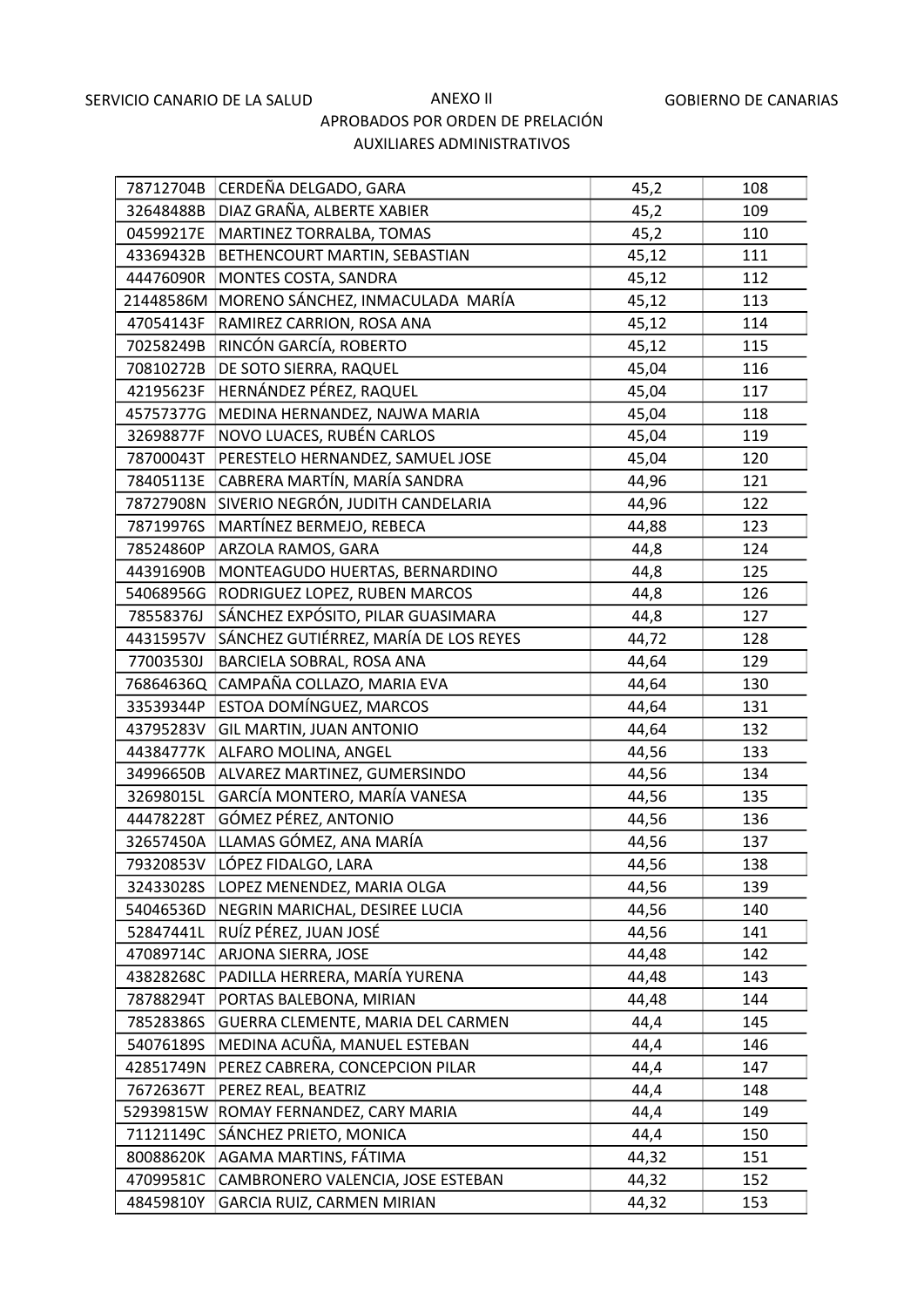| 78854045V | LEÓN RODRÍGUEZ, JAVIER EUGENIO     | 44,32 | 154 |
|-----------|------------------------------------|-------|-----|
| 52822439H | MENDEZ MONTEVERDE, ALEJANDRO       | 44,32 | 155 |
| 09808235T | <b>CASTRO CADENAS, PEDRO</b>       | 44,24 | 156 |
| 47063419Z | NÚÑEZ SIERRA, ARACELI              | 44,24 | 157 |
| 32780827P | AGILDA MARTINEZ, MARIA JOSE        | 44,08 | 158 |
| 74084573D | ALBERT CANTERO, MARÍA SABRINA      | 44,08 | 159 |
| 70810273N | DE SOTO SIERRA, ROSAURA            | 44,08 | 160 |
| 51149728M | GARCIA LORENZO, KARLA              | 44,08 | 161 |
| 78567776Y | HERNANDEZ PEREZ, GLADYS CANDELARIA | 44,08 | 162 |
| 45551037C | MARTÍN CARDONA, JESÚS              | 44,08 | 163 |
| 32697942S | MARTÍNEZ ROCA, MARCOS              | 44,08 | 164 |
| 21444189R | MEDINA SOLER, ROSA                 | 44,08 | 165 |
| 45755666H | MORALES SANTANA, ARIADNA           | 44,08 | 166 |
| 78479578J | DELGADO RIVERO, SONIA              | 44    | 167 |
| 44321185R | DIAZ VEGA, BEATRIZ DEL MAR         | 44    | 168 |
| 77402735F | DIEGUEZ GUTIERREZ, Mª CARMEN       | 44    | 169 |
| 43825514A | MARTÍN ÁLVAREZ, DANIEL             | 44    | 170 |
| 31657241H | MORENO HERRERA-PICAZO, ANA MARIA   | 44    | 171 |
| 07565396Y | PORTAZ CORCOLES, PILAR             | 44    | 172 |
| 44305433G | QUINTANA ORTEGA, NATALIA ESTHER    | 44    | 173 |
| 78472944A | RODRIGUEZ PEREZ, SERGIO            | 44    | 174 |
| 53167491R | GENDE FRAGA, MARIA JESUS           | 43,92 | 175 |
| 44832039W | IGLESIAS VÁZQUEZ, MARÍA ISABEL     | 43,92 | 176 |
| 42416194P | <b>GONZALEZ FRANCISCO, MOISES</b>  | 43,84 | 177 |
| 43602594E | HERNANDEZ HERNANDEZ, ANA ARGELIA   | 43,84 | 178 |
| 03897609Y | LÓPEZ-TRIVIÑO LÓPEZ, EDUARDO       | 43,84 | 179 |
| 43799552P | PALENZUELA RAMOS, SABINA           | 43,84 | 180 |
| 42861627T | QUEVEDO TOLEDO, DUNIA ESTER        | 43,84 | 181 |
| 33344479E | CASTRO LAMA, MARINA                | 43,76 | 182 |
| 42857328W | ORTEGA ALONSO, ISABEL              | 43,76 | 183 |
| 42069165A | ROBAYNA HERNANDEZ, MARIA NIEVES    | 43,76 | 184 |
| 54051839E | GONZÁLEZ PÉREZ, JONATAN            | 43,68 | 185 |
| 43776782P | MARTÍN HERRERA, ROSA MARÍA         | 43,68 | 186 |
| 42836644H | HERNÁNDEZ BOLAÑOS, MANUELA         | 43,6  | 187 |
| 32705375L | PARADA ANCA, AZUCENA               | 43,6  | 188 |
| 32669288L | REMUIÑÁN BLANCO, ROSA MARÍA        | 43,6  | 189 |
| 32708875T | RODRÍGUEZ ARES, DIANDRA            | 43,6  | 190 |
| 79320478X | <b>BELLO BARBEITO, VERONICA</b>    | 43,52 | 191 |
| 13924824A | COBO COBO, INES                    | 43,52 | 192 |
| 42186293S | LORENZO RODRIGUEZ, ESTHER          | 43,52 | 193 |
| 78491037H | RUANO RIVERO, CELIA                | 43,52 | 194 |
| 05680809Q | SANCHEZ RINCON, VICTORIA EUGENIA   | 43,52 | 195 |
| 42865870B | HERNÁNDEZ ARENCIBIA, INMACULADA    | 43,44 | 196 |
| 42067543Z | MUÑIZ LAVERS, ALFREDO MARCOS       | 43,44 | 197 |
| 42849362V | RIVERO MENDOZA, AGUSTIN CARMELO    | 43,44 | 198 |
| 47072833K | RAMÍREZ PONS, DAVID                | 43,36 | 199 |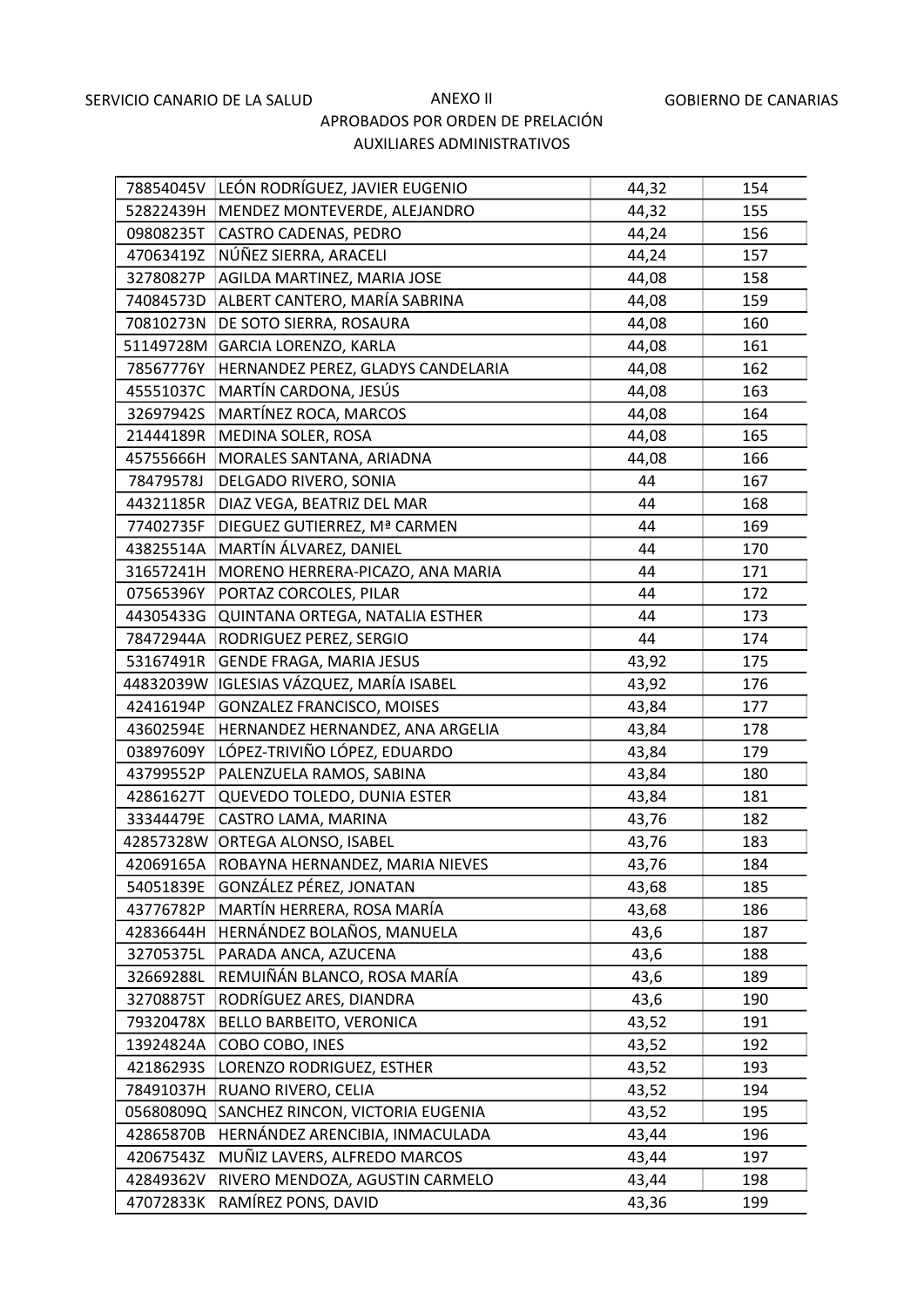|           | 43758169W TAVIO MENDOZA, TERESA DE JESUS            | 43,36 | 200 |
|-----------|-----------------------------------------------------|-------|-----|
|           | 33548058M ALVAREZ GONZALEZ, YESICA                  | 43,28 | 201 |
|           | 45531116V GUADALUPE CABRERA, CARMEN ROSA            | 43,28 | 202 |
|           | 43795331L HERNÁNDEZ RODRÍGUEZ, MÓNICA ESTHER        | 43,28 | 203 |
|           | 78560937K MARTIN RODRIGUEZ, PILAR                   | 43,28 | 204 |
|           | 78709541E MORA MARCELINO, CARMEN YAIZA              | 43,28 | 205 |
|           | 43292478S RAMIREZ PEREZ, MIRIAN DEL CARMEN          | 43,28 | 206 |
|           | 78561438Q RODRIGUEZ JIMENEZ, EDUARDO JOSE           | 43,28 | 207 |
|           | 43785511C TRAVIESO SUAREZ, MIGUEL                   | 43,28 | 208 |
|           | 42862043W FLEITAS HERNÁNDEZ, JUAN JOSÉ              | 43,2  | 209 |
| 52335818P | ALEMAN CAMPOS, REBECA                               | 43,12 | 210 |
| 33997502Y | BRAÑA ALONSO, NATALIA                               | 43,12 | 211 |
| 53168169N | CORCOBA MARTINEZ, DIANA                             | 43,12 | 212 |
| 52831647A | GONZÁLEZ VERONA, RITA MARÍA                         | 43,12 | 213 |
| 06584287P | MARTINEZ RIVAS, OLIVIA                              | 43,12 | 214 |
| 03110552D | OÑORO GARCIA, JULIA MARIA                           | 43,12 | 215 |
| 45435938J | PERERA PÉREZ, ALICIA ROSA                           | 43,12 | 216 |
| 52845307R | SOSA MORENO, JUAN JOSÉ                              | 43,12 | 217 |
| 34979885J | VAZQUEZ ALVAREZ, MIGUEL                             | 43,12 | 218 |
| 20213951X | IÑIGO CANDANEDO, DAVID                              | 43,04 | 219 |
| 43816507N | MESA MARRERO, RUBEN                                 | 43,04 | 220 |
|           | 45442755E RAMOS GUANCHE, Mª DEL PINO                | 43,04 | 221 |
| 36120131B | DAPENA SIEIRO, MARÍA                                | 42,96 | 222 |
|           | 42171195M DE LAS CASAS FAJARDO, MARIA DE LAS NIEVES | 42,96 | 223 |
|           | 45459918G GARCÍA PACHECO, MARÍA JOSÉ                | 42,96 | 224 |
|           | 73569802R SORIANO HERNÁNDEZ, VÍCTOR                 | 42,96 | 225 |
| 10197700Y | RODRIGUEZ VECINO, Mª YOLANDA                        | 42,8  | 226 |
|           | 38076620M ALEGRE REDONDO, JUAN ANTONIO              | 42,72 | 227 |
| 45453849F | HERRERA BARRETO, JOSE DOMINGO                       | 42,72 | 228 |
| 43823947T | MARTÍN MARRERO, ELENA                               | 42,72 | 229 |
|           | 43369055W PADRÓN GONZÁLEZ, ANTONIO                  | 42,72 | 230 |
| 42916046R | PADRÓN RODRÍGUEZ, NATIVIDAD                         | 42,72 | 231 |
| 34895301T | VILA VILELA, JOSÉ LUIS                              | 42,72 | 232 |
| 35302903L | VILARÓ BELOSO, M. EVA                               | 42,72 | 233 |
| 43664103Y | ARTEAGA FUENTES, MIGUEL ANGEL                       | 42,64 | 234 |
| 32655008E | CABANAS ZAFRA, JOSÉ LUIS                            | 42,64 | 235 |
| 18037097Z | CAMPO BRAVO, MARTA                                  | 42,64 | 236 |
| 76990687G | <b>IGLESIAS GARCÍA, EVA</b>                         | 42,64 | 237 |
| 45708803Y | MARRERO GONZÁLEZ, MARÍA CRISTINA                    | 42,64 | 238 |
| 51357279G | NIETO RODRIGUEZ, MERCEDES                           | 42,64 | 239 |
| 42845467D | RODRÍGUEZ TORRES, MARÍA DEL ROSARIO                 | 42,64 | 240 |
| 33267923X | ROMERO MOSQUERA, LUIS BENITO                        | 42,64 | 241 |
| 43753669X | SOSA SOCORRO, M. FABIOLA                            | 42,64 | 242 |
| 44315320R | DENIZ ORTIZ, YOLANDA DEL CARMEN                     | 42,56 | 243 |
| 78698593E | DOMINGUEZ PALAREA, BEATRIZ                          | 42,56 | 244 |
| 45459872G | GONZALEZ HERNANDEZ, ELIZABETH                       | 42,56 | 245 |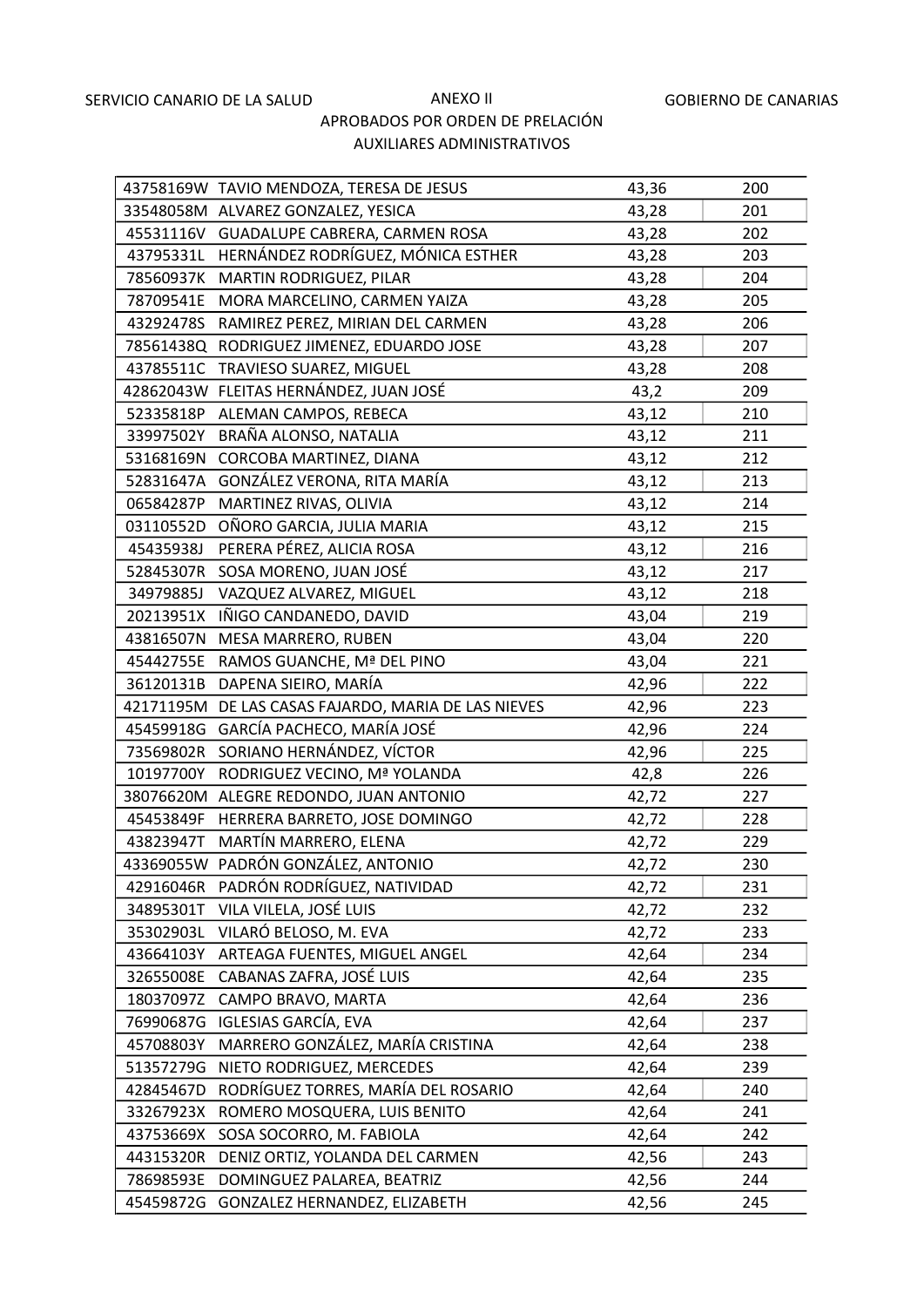|           | 42055203W HORMIGA NAVARRO, CARMEN DOLORES      | 42,56 | 246 |
|-----------|------------------------------------------------|-------|-----|
|           | 42816246K RODRIGUEZ MENESES, CARMEN DELIA      | 42,56 | 247 |
|           | 42197149S RODRÍGUEZ PEREZ, KARENY              | 42,56 | 248 |
|           | 42869356R SANTANA PEREZ, Mª DEL PINO           | 42,56 | 249 |
|           | 45550621H TRUJILLO CABRERA, DOLORES MARIA      | 42,56 | 250 |
| 45772369T | VIERA SANTANA, RICARDO RUYMÁN                  | 42,56 | 251 |
| 16547760L | CALLEJA ARNEDO, Mª ALICIA                      | 42,48 | 252 |
| 78408875N | GONZÁLEZ DE LA CRUZ, MARÍA CANDELARIA          | 42,48 | 253 |
| 42876143A | HERNÁNDEZ DÁVILA, MÓNICA                       | 42,48 | 254 |
| 43624628E | MARTÍN GARCÍA, JESÚS MANUEL                    | 42,48 | 255 |
|           | 43294484C PÉREZ BOLAÑOS, ELISABET              | 42,48 | 256 |
| 42088840J | FERRER FEBLES, ENCARNACIÓN REYES               | 42,4  | 257 |
| 21664048A | FRACES GISBERT, LUCIA                          | 42,4  | 258 |
|           | 44315772Q GONZALEZ SANTANA, MARIA DEL PILAR    | 42,4  | 259 |
| 21666491P | LÓPEZ RODRÍGUEZ, ÁNGELES                       | 42,4  | 260 |
|           | 32777456H SILVEIRA RAMA, MARIA JESUS           | 42,4  | 261 |
|           | 42176882B TORRES PEREZ, LUISA ISABEL           | 42,4  | 262 |
| 53305251Z | CASDELO PARDO, TANIA                           | 42,32 | 263 |
|           | 52814910X FERNANDEZ FRANCO, FRANCISCA          | 42,32 | 264 |
| 42165878R | <b>GARCIA LEON, ANA ROSA</b>                   | 42,32 | 265 |
| 28947508F | GRANADOS CORTÉS, RAÚL                          | 42,32 | 266 |
| 78504094B | PIRETTI RODRIGUEZ, IRENE                       | 42,32 | 267 |
| 34997356G | QUINTAS MOSQUERA, RUBEN                        | 42,32 | 268 |
| 33498427P | RODRIGUEZ CLEMENT, YASMIN                      | 42,32 | 269 |
| 43776037E | RODRIGUEZ GONÇALVES, CATALINA MARIA            | 42,32 | 270 |
| 44710191P | VALVERDE ANGULO, BEATRIZ DEL MAR               | 42,32 | 271 |
| 07984619P | MONTES LASO, MARIA MERCEDES                    | 42,24 | 272 |
| 42083640B | SANTANA PEÑA, MARIA DEL CARMEN                 | 42,24 | 273 |
| 43362770L | DIAZ RODRIGUEZ, MARIA DEL CARMEN               | 42,16 | 274 |
|           | 32710114C GARCÍA PRIETO, NATALIA               | 42,16 | 275 |
|           | 42798770W LIMIÑANA DOMÍNGUEZ, MARÍA DEL CARMEN | 42,16 | 276 |
| 43807404V | RUIZ REGUERA, MARÍA TERESA                     | 42,16 | 277 |
| 44716817X | SALMERÓN HERNÁNDEZ, MARTA                      | 42,16 | 278 |
| 44822257H | TABOADA VAZQUEZ, ANTONIO                       | 42,16 | 279 |
| 24316654L | VEA PLA, JOSE JAVIER                           | 42,16 | 280 |
| 78705277J | YANES JORGE, MARÍA LUISA                       | 42,16 | 281 |
| 42416063S | ARMAS CONCEPCION, JOSE YERAY                   | 42,08 | 282 |
| 45772936S | LOBETO RODAS, IVÁN                             | 42,08 | 283 |
| 07979294L | MELLADO PEREZ, MARIA PILAR                     | 42,08 | 284 |
| 43669284N | PADRÓN ARBELO, ELENA BEATRIZ                   | 42,08 | 285 |
| 18054936M | PÉREZ MANERO, PABLO EDUARDO                    | 42,08 | 286 |
| 78483393X | RIVERO LEÓN, YAIZA INÉS                        | 42,08 | 287 |
| 07048382D | FRAGOSO AMARO, GEMA                            | 42    | 288 |
| 52848181T | GONZALEZ RAMIREZ, ALEXIS JESUS                 | 42    | 289 |
| 35558935S | GONZALEZ RODRIGUEZ, JOSEFINA                   | 42    | 290 |
| 43282787F | INSERTE BLANCO, ANA CAROLINA                   | 42    | 291 |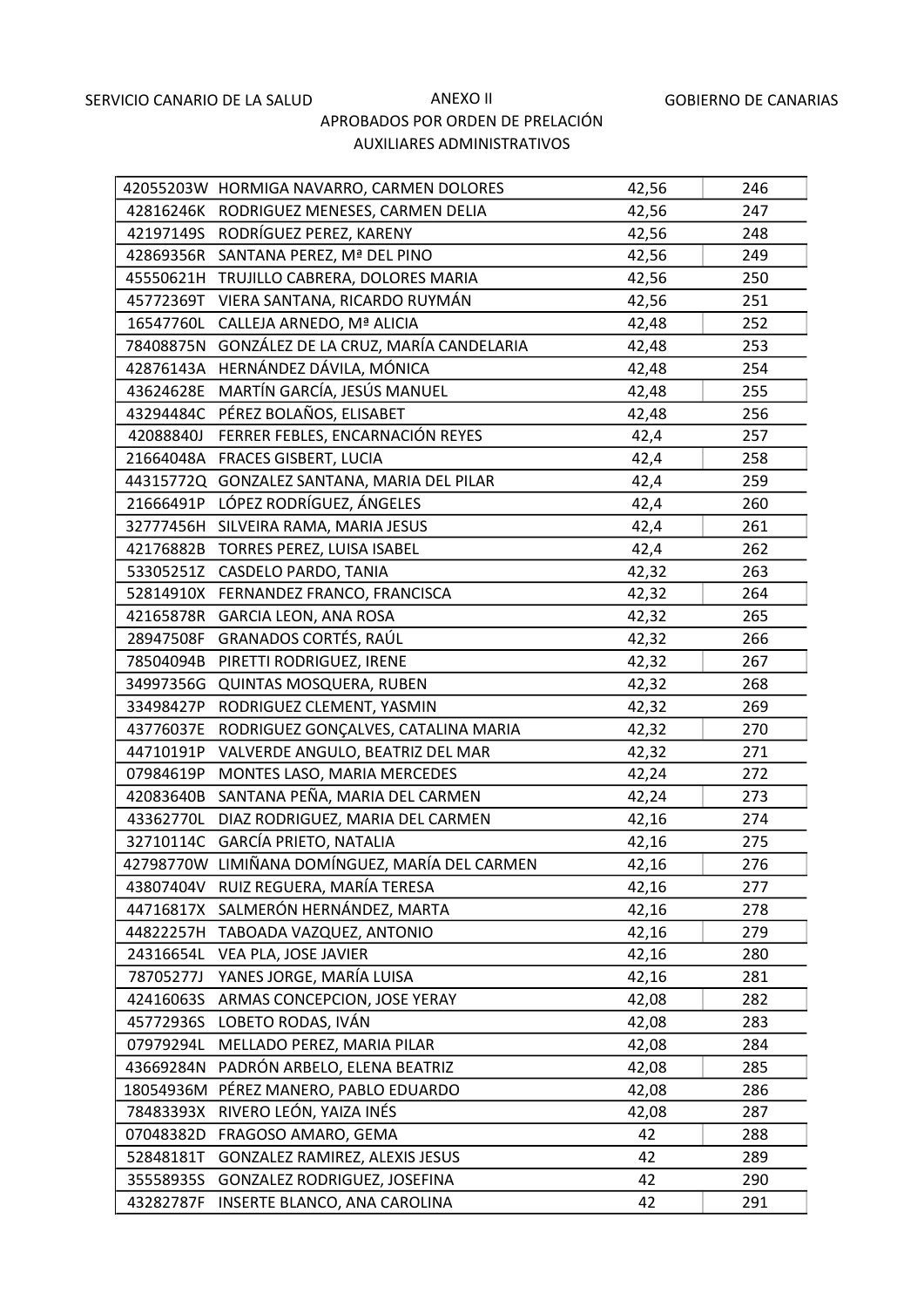|           | 43356978T MARTIN PEREZ, MARIA DEL CARMEN     | 42    | 292 |
|-----------|----------------------------------------------|-------|-----|
|           | 44710803E OJEDA ROMERO, FERNANDO             | 42    | 293 |
|           | 45702162N GARCÍA SANCHO, NATALIA NOEMÍ       | 41,92 | 294 |
| 54075269S | <b>GUERRERO CASTRO, TINDAYA</b>              | 41,92 | 295 |
|           | 45452695A HERNANDEZ GONZALEZ, ANA YOLANDA    | 41,92 | 296 |
| 29069295D | PADILLA MARCO, MARÍA DEL CARMEN              | 41,92 | 297 |
| 45552273Z | PADRÓN GONZÁLEZ, NARCISO JAVIER              | 41,92 | 298 |
| 34968840P | SOUSA GONZÁLEZ, MILAGROS                     | 41,92 | 299 |
| 78494833L | ESTEVEZ SANCHEZ, NURIA BENITA                | 41,84 | 300 |
| 52936081V | MARTÍN MUÑIZ, MARIA MANUELA                  | 41,84 | 301 |
| 48447866E | NICOLÁS LÓPEZ, CONCEPCIÓN                    | 41,84 | 302 |
| 78693415L | PIÑERO CORREA, MARIA YURENA                  | 41,84 | 303 |
| 33557310B | SANFIZ LAGE, OSCAR                           | 41,84 | 304 |
|           | 47077600G TABERNERO SAHUQUILLO, MARÍA TERESA | 41,84 | 305 |
|           | 43362864K DIAZ DIAZ, AGUSTÍN                 | 41,76 | 306 |
|           | 45452050W GONZÁLEZ BACALLADO, ALICIA MARÍA   | 41,76 | 307 |
|           | 42063536D MOLINA LOPEZ, CARMEN ROSA          | 41,76 | 308 |
| 44846863Z | NOYA BARCIA, RAQUEL                          | 41,76 | 309 |
|           | 42163805K PINO GRANADO, MARIA GLORIA         | 41,76 | 310 |
| 21681188P | BOTELLA PAYÁ, AROA                           | 41,68 | 311 |
|           | 43820960A CAIROS DÍAZ, ANGELA BEATRIZ        | 41,68 | 312 |
| 47054225C | DÍAZ IZQUIERDO, FRANCISCA                    | 41,68 | 313 |
| 44321835F | MARTIN MARQUEZ, ROMAN                        | 41,68 | 314 |
|           | 78559554H MONEDERO PRIETO, MARÍA             | 41,68 | 315 |
|           | 32673374B PENA BELLAS, SANDRA MARÍA          | 41,68 | 316 |
|           | 44451927B PEREIRA CID, ANGELA                | 41,68 | 317 |
| 44710561X | RAMIREZ KRASSE, JAVIER ANDRES                | 41,68 | 318 |
| 43794422F | ABI-RACHED RODRIGUEZ, YASMINA CRISTINA       | 41,6  | 319 |
| 42850393J | ARDILA CALVILLO, DIEGO FRANCISCO             | 41,6  | 320 |
| 45454853E | BETANCOR GONZÁLEZ, ESTHER                    | 41,6  | 321 |
|           | 47076927K MALDONADO CANO, MARIA CORTES       | 41,6  | 322 |
| 34979320T | NÁJERA PÉREZ, HUMBERTO                       | 41,6  | 323 |
| 78398996T | PADRON ARMAS, JUANA                          | 41,6  | 324 |
| 43820708G | RODRÍGUEZ VERA, Mª LOURDES                   | 41,6  | 325 |
| 44086699T | SIEIRO PAZ, ALBERTO                          | 41,6  | 326 |
| 44715351Q | VERONA COELLO, EMMA                          | 41,6  | 327 |
| 43782147Z | CARO CAMACHO, MARIA EUGENIA                  | 41,52 | 328 |
| 44708895T | DOMINGUEZ SANTANA, FRANCISCO ALEXIS          | 41,52 | 329 |
| 45455318G | GONZALEZ GONZALEZ, LUCIA                     | 41,52 | 330 |
| 51409294Q | MEL BARGUEIRAS, MARÍA ELENA                  | 41,52 | 331 |
| 52830954T | MENDEZ BOLAÑOS, LAURA                        | 41,52 | 332 |
| 23010144R | OTÓN HERNÁNDEZ, CARMEN MARÍA                 | 41,52 | 333 |
| 42846622Z | PALMA COMAS, MARIA TERESA                    | 41,52 | 334 |
| 78504773T | RODRIGUEZ MORALES, MARIA LORENA              | 41,52 | 335 |
| 54108815G | RODRÍGUEZ PÉREZ, MARINA                      | 41,52 | 336 |
| 26221972V | BAUTISTA RUBIO, MARIA ZOCUECA                | 41,44 | 337 |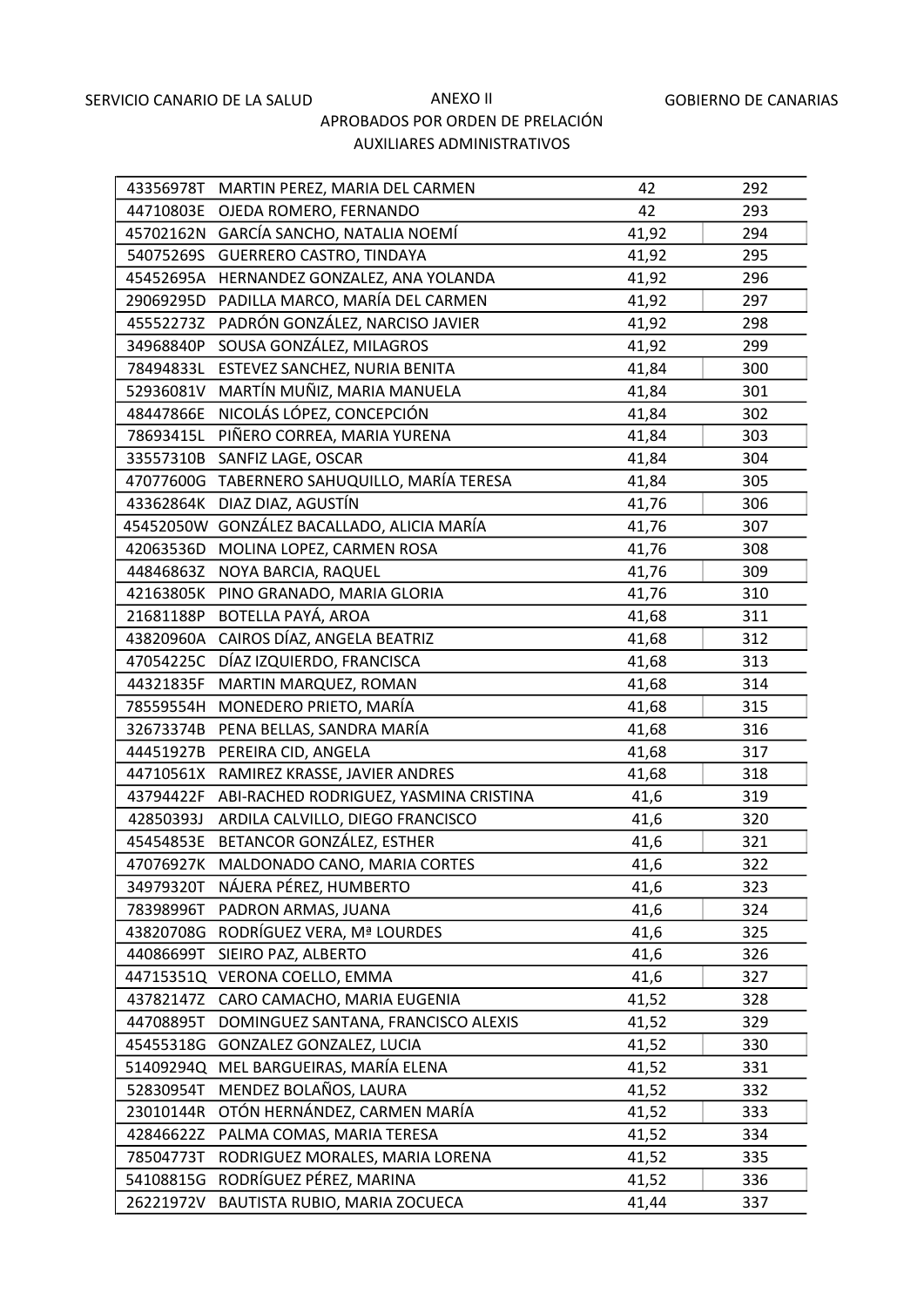|           | 32657924V CALVO LÓPEZ, LAURA                | 41,44 | 338 |
|-----------|---------------------------------------------|-------|-----|
|           | 42168710G FERRAZ HERNANDEZ, OLGA IRENE      | 41,44 | 339 |
|           | 43819968T GARCIA DIAZ, YOLANDA              | 41,44 | 340 |
|           | 42177215E GOVANTES BETHENCOURT, JAVIER LUIS | 41,44 | 341 |
|           | 45445510V GUTIERREZ CASAÑAS, MARIA GRACIELA | 41,44 | 342 |
| 33537395Z | LEGASPI CASTRO, ELVIRA                      | 41,44 | 343 |
| 42844507S | MAHMUT HERRERA, ISABEL MARIA                | 41,44 | 344 |
| 38800734X | MARTOS SIMÓ, JORGE                          | 41,44 | 345 |
| 42871872X | MIRANDA RUIZ, Mª DE LOS ANGELES             | 41,44 | 346 |
|           | 43362017W RODRIGUEZ MENDEZ, MARTA MARINA    | 41,44 | 347 |
|           | 23265487K RUBIO GONZALEZ, PEDRO RODRIGO     | 41,44 | 348 |
|           | 45704227F ABREU LAGE, MÓNICA                | 41,36 | 349 |
| 52395138B | BERMÚDEZ MAYORAL, MIRIAM                    | 41,36 | 350 |
|           | 52816554K BERNAL SANCHEZ, MIGUEL ANGEL      | 41,36 | 351 |
|           | 51910270Y BUENASMAÑANAS CRESPO, MANUEL      | 41,36 | 352 |
| 42788448F | CANINO RODRIGUEZ DEL VALLE, JOSE            | 41,36 | 353 |
|           | 44321695M DENIZ SARMIENTO, MARIA DEL MAR    | 41,36 | 354 |
| 50311013P | FERNANDEZ JIMENEZ, SONIA                    | 41,36 | 355 |
|           | 42849545Q RODRIGUEZ ORTEGA, MARIA ELSA      | 41,36 | 356 |
|           | 52928977C ROMERO ROMERO, DAVID              | 41,36 | 357 |
|           | 33330530B CORRAL RODRÍGUEZ, MARÍA           | 41,28 | 358 |
|           | 42855412H CORREA RAMÍREZ, JUANA MARIA       | 41,28 | 359 |
| 44305603J | GONZALEZ NAVARRO, DOMINGO                   | 41,28 | 360 |
|           | 47084163N MATIAS CARRASCO, MARIA ANGELES    | 41,28 | 361 |
|           | 32828960W MIÑÁN SÁNCHEZ, NOEMI              | 41,28 | 362 |
|           | 78519198G SILVERA ROIG, CRISTINA            | 41,28 | 363 |
| 44713564T | DÍAZ SUÁREZ, JOSÉ ÁNGEL                     | 41,2  | 364 |
| 78616342L | GONZÁLEZ DEL PINO, JULIÁN FÉLIX             | 41,2  | 365 |
| 43776450K | MOLINA BAUTISTA, JOSEFA MARIA               | 41,2  | 366 |
|           | 45728887B OVAL HERNÁNDEZ, JOSÉ MIGUEL       | 41,2  | 367 |
| 53268436E | SERVAN CABANILLAS, ANA BELEN                | 41,2  | 368 |
| 43829879K | CABEZA MEDINA, CRISTINA                     | 41,12 | 369 |
| 47360832Z | LOPEZ RAMA, YESICA MARIA                    | 41,12 | 370 |
| 70513760S | PINAR NAVARRO, JULIA                        | 41,12 | 371 |
| 05659167V | RUIZ DE PASCUAL GARCIA MORENO, MARIA JOSEFA | 41,12 | 372 |
|           | 78466207M SANCHEZ RODRIGUEZ, MARIA DOLORES  | 41,12 | 373 |
| 44734116J | SEGURA DEL TORO, LORENA                     | 41,12 | 374 |
| 44315489D | SOSA CEREZO, VANESSA                        | 41,12 | 375 |
| 78471040P | SUÁREZ VIERA, Mª DOLORES                    | 41,12 | 376 |
| 43820769L | ACOSTA CORVO, CAROLINA                      | 41,04 | 377 |
| 43623085C | AFONSO MEJÍAS, MARIA TERESA                 | 41,04 | 378 |
| 50188578W | BARDÓN LÓPEZ, ALICIA                        | 41,04 | 379 |
| 78500604V | DÍAZ DELGADO, YESSICA RITA                  | 41,04 | 380 |
| 43778660T | FERRER FEBLES, MARIA DOLORES                | 41,04 | 381 |
| 43817166G | GONZALEZ DUARTE, MARÍA JOSÉ                 | 41,04 | 382 |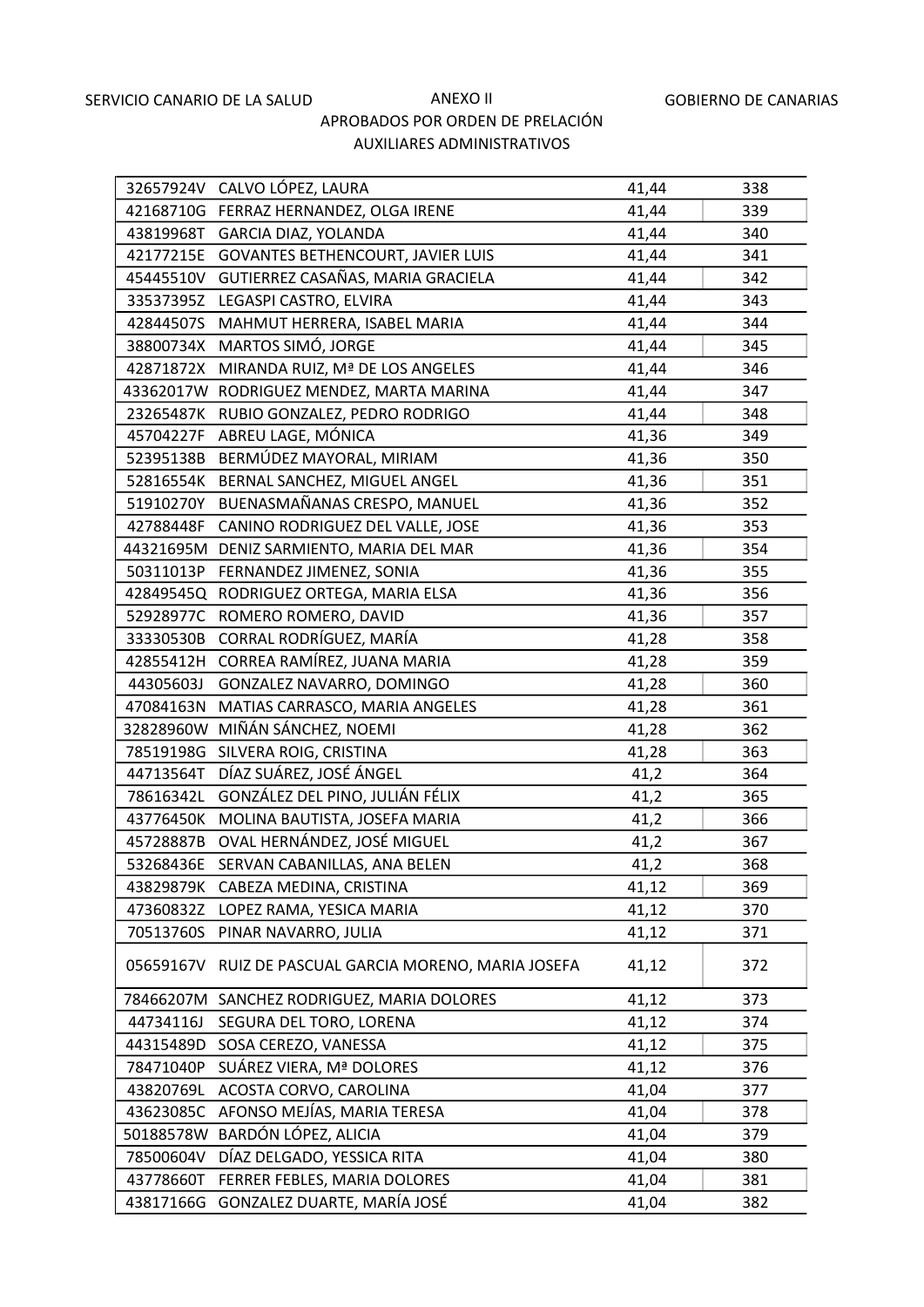|           | 44317393G MACHIN HERNANDEZ, BEATRIZ      | 41,04 | 383 |
|-----------|------------------------------------------|-------|-----|
|           | 34809879T MARTINEZ MARTINEZ, SOFIA       | 41,04 | 384 |
|           | 15834921L OLALDE GARCÍA, CRISTINA        | 41,04 | 385 |
| 10077486J | PARADA ORTEGA, ADRIANA                   | 41,04 | 386 |
| 44702915T | SANCHEZ GONZALEZ, DIONISIA WENCESLAA     | 41,04 | 387 |
| 78529347X | CABRERA GUARDIA, TACOREMI                | 40,96 | 388 |
| 76580628N | CANCIO MESA, MARÍA DEL CARMEN            | 40,96 | 389 |
| 42039179D | DIAZ GONZALEZ, ENEMESIA CONCEPCION       | 40,96 | 390 |
|           | 43270477W ESTUPIÑÁN SÁNCHEZ, ESDRA LIDIA | 40,96 | 391 |
| 44711393Z | JANSSON MAYOR, MARÍA DEL PINO            | 40,96 | 392 |
| 44823117G | MIDÓN REY, MARÍA DEL ROCÍO               | 40,96 | 393 |
| 42851632X | NUEZ DEL ROSARIO, ALICIA                 | 40,96 | 394 |
| 79102527F | SIMARRO SANCHIZ, ANA BELEN               | 40,96 | 395 |
| 45443133D | <b>GARCIA MARTIN, MARGARITA</b>          | 40,88 | 396 |
| 42841730K | GARCIA OLIVA, MARIA DEL ROSARIO          | 40,88 | 397 |
| 42820985E | GONZÁLEZ ARES, MARIA FERNANDA            | 40,88 | 398 |
| 44300186R | HERNANDEZ OJEDA, LAURA ESTEFANIA         | 40,88 | 399 |
| 34269895X | SÁNCHEZ FERNÁNDEZ, CARMEN MARIA          | 40,88 | 400 |
| 78476280G | ALMEIDA DIAZ, ANA ROSA                   | 40,8  | 401 |
| 45850306J | GONZÁLEZ FLORES, CAROLINA                | 40,8  | 402 |
| 43661449C | NAVARRO OJEDA, MARIA ESTHER              | 40,8  | 403 |
| 48310980D | SANTOS SANGÜESA, LAURA                   | 40,8  | 404 |
| 44700194Q | DE LA NUEZ GALVÁN, JOSÉ RAÚL             | 40,72 | 405 |
| 32695789R | GARCIA BECEIRO, DIEGO                    | 40,72 | 406 |
| 44839220F | GARCÍA VÁZQUEZ, ELENA MARIEL             | 40,72 | 407 |
| 34788640J | MOLINA CARRILLO, Mª FUENSANTA            | 40,72 | 408 |
| 54068430F | PADILLA JORGE, MARGARITA BEGOÑA          | 40,72 | 409 |
| 24235377R | PALMA MUÑOZ, FRANCISCO MIGUEL            | 40,72 | 410 |
| 44319242J | PÉREZ FRUGONY, MARÍA ERICA               | 40,72 | 411 |
| 43604694Y | PÉREZ GONZÁLEZ, JUAN FRANCISCO           | 40,72 | 412 |
| 76416721A | PITA RODRÍGUEZ, MARÍA SUSANA             | 40,72 | 413 |
| 45094868X | RODRÍGUEZ MORALES, JESÚS CÉSAR           | 40,72 | 414 |
| 76030027P | VIVAS SUAREZ, ELISABET                   | 40,72 | 415 |
| 51150357J | ZABALA REYES, KATIANA                    | 40,72 | 416 |
| 78472767X | AGUIAR MENDOZA, RITA DEL PINO            | 40,64 | 417 |
| 42176921G | DIAZ PEREZ, SANDRA                       | 40,64 | 418 |
| 42799482R | GARCIA RAMIREZ, CARMEN                   | 40,64 | 419 |
| 42181398L | MARTÍN ORTEGA, OSCAR                     | 40,64 | 420 |
| 43790068T | MÉNDEZ RIVERA, DÉBORA                    | 40,64 | 421 |
| 54069215X | MESA CUBAS, TATIANA SANDRA               | 40,64 | 422 |
| X5154076Y | RASULO, MARIA                            | 40,64 | 423 |
| 45458893Z | REAL HERNÁNDEZ, SERGIO                   | 40,64 | 424 |
| 78699121K | REYES REYES, DAVID FELIPE                | 40,64 | 425 |
| 42185020F | SANTANA PEREZ, ANA HIMAR                 | 40,64 | 426 |
| 43667817V | TRUJILLO MARRERO, FABIOLA                | 40,64 | 427 |
| 34816366R | CHELSO SATOCA, PAULA                     | 40,56 | 428 |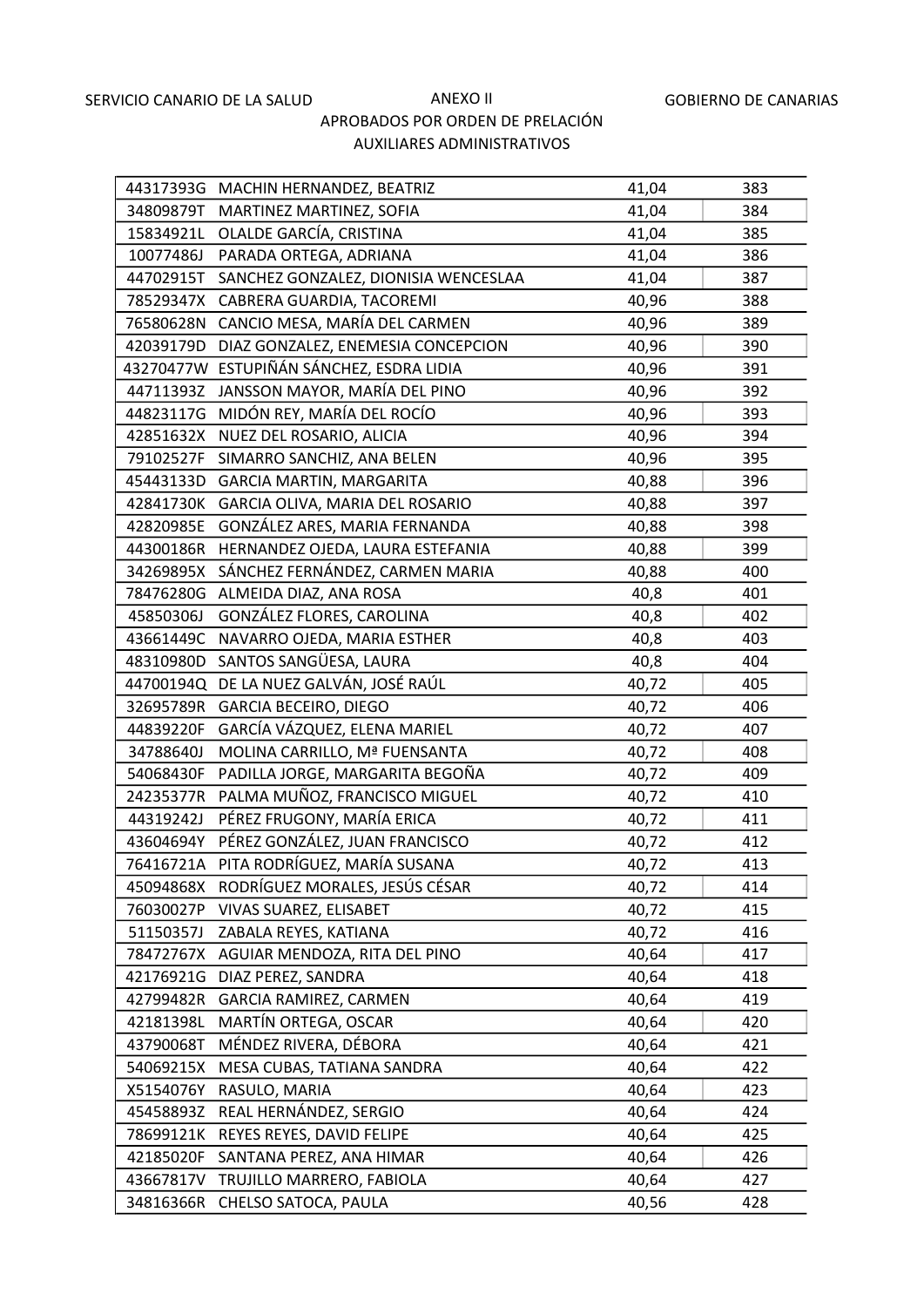|           | 42868196Z GIL DÍAZ, GEMA LUISA                        | 40,56 | 429 |
|-----------|-------------------------------------------------------|-------|-----|
|           | 13984806R GONZÁLEZ MARTÍNEZ, FRANCISCO JAVIER         | 40,56 | 430 |
|           | 44710033B HERNANDEZ HERNANDEZ, JORGE LUIS             | 40,56 | 431 |
|           | 78559990V HERNANDEZ HERNANDEZ, OLGA MARIA             | 40,56 | 432 |
|           | 43270674S LORAS CABALLERO, ANA ISABEL                 | 40,56 | 433 |
|           | 78851546W MORA MARCELINO, NAIRA                       | 40,56 | 434 |
|           | 42162551D RAMON CONCEPCION, JULIAN ANTONIO            | 40,56 | 435 |
| 76825199R | SIMAL VAZQUEZ, ISABEL                                 | 40,56 | 436 |
|           | 43782563Q VIDAL DE LA NUEZ, LAURA MARIA               | 40,56 | 437 |
| 03903290Y | CARRASCO BARGUEÑO, RAQUEL                             | 40,48 | 438 |
|           | 43284946G DELGADO HENRÍQUEZ, MARÍA DESIRÉE            | 40,48 | 439 |
| 43367093H | GONZÁLEZ GONZÁLEZ, Mª DE LOS ÁNGELES                  | 40,48 | 440 |
| 78409786A | GUTIÉRREZ PÉREZ, JOSE MIGUEL                          | 40,48 | 441 |
|           | 45452696G HERNANDEZ GONZALEZ, MARIA SONIA             | 40,48 | 442 |
|           | 54080261Q HERNÁNDEZ RAMÍREZ, BEATRIZ                  | 40,48 | 443 |
|           | 05639886X JIMÉNEZ MOHEDANO, ANTONIO                   | 40,48 | 444 |
|           | 45795638Q MATIES VILLENA, ERIKA                       | 40,48 | 445 |
|           | 42877923N PALACIOS JIMENEZ, MARTA                     | 40,48 | 446 |
|           | 78569353L PÉREZ GALVÁN, VANESA                        | 40,48 | 447 |
|           | 54076646N RAMÍREZ ALEMÁN, DUNIA DOLORES               | 40,48 | 448 |
|           | 42171145R ROCHA GONZÁLEZ, MARÍA REMEDIOS              | 40,48 | 449 |
|           | 54074451W VEGA CRUZ, EVA CARMEN                       | 40,48 | 450 |
| 43372589V | DE LEÓN PÉREZ, MÓNICA                                 | 40,4  | 451 |
|           | 44822564A LAMAS PASTORIZA, PABLO                      | 40,4  | 452 |
|           | 48516998Q MARTINEZ PALENCIA, EMILIA                   | 40,4  | 453 |
| 78555547J | MESA RIVERO, MARIA DE LOS ANGELES                     | 40,4  | 454 |
| 71217394X | MONTALVO CAMARA, PILAR DEL PRADO                      | 40,4  | 455 |
| 44304684Z | MONTESDEOCA MARRERO, JOSE RAMON                       | 40,4  | 456 |
|           | 05619293W PALACIOS MATEOS APARICIO, MANUEL            | 40,4  | 457 |
|           | 70647304K RUIZ-CASTELLANO MORENO, MARIA FERNANDA      | 40,4  | 458 |
|           | 45535748A SANTANA RODRIGUEZ, FRANCISCA                | 40,4  | 459 |
|           | 78674799X SUAREZ PEREZ, MARIA YOLANDA                 | 40,4  | 460 |
| 32790057S | DE LA CALZADA RUIZ, ALEJANDRA                         | 40,32 | 461 |
|           | 09340045K DE SANTIAGO PISONERO, MARIA DE LOS MILAGROS | 40,32 | 462 |
|           | 52846872W DIAZ GIL, FATIMA LIDIA                      | 40,32 | 463 |
| 33262644K | FURELOS LEON, JOSÉ MARÍA                              | 40,32 | 464 |
| 42208360W | GARCIA DIAZ, TANIA DEL CARMEN                         | 40,32 | 465 |
| 78854198D | GARCÍA HERNÁNDEZ, NIDIA                               | 40,32 | 466 |
| 48548285T | GAZQUEZ GUZMAN, FRANCISCO MIGUEL                      | 40,32 | 467 |
| 78622517F | GONZALEZ GONZALEZ, MELANI                             | 40,32 | 468 |
| 30574082K | MONREAL MONREAL, Mª ASCENSIÓN                         | 40,32 | 469 |
| 21678102G | NAVARRO SELLÉS, RAÚL                                  | 40,32 | 470 |
| 43824881Z | PÉREZ LÓPEZ, EVA BELEN                                | 40,32 | 471 |
| 76413149L | PRIMOY PICO, XOANA                                    | 40,32 | 472 |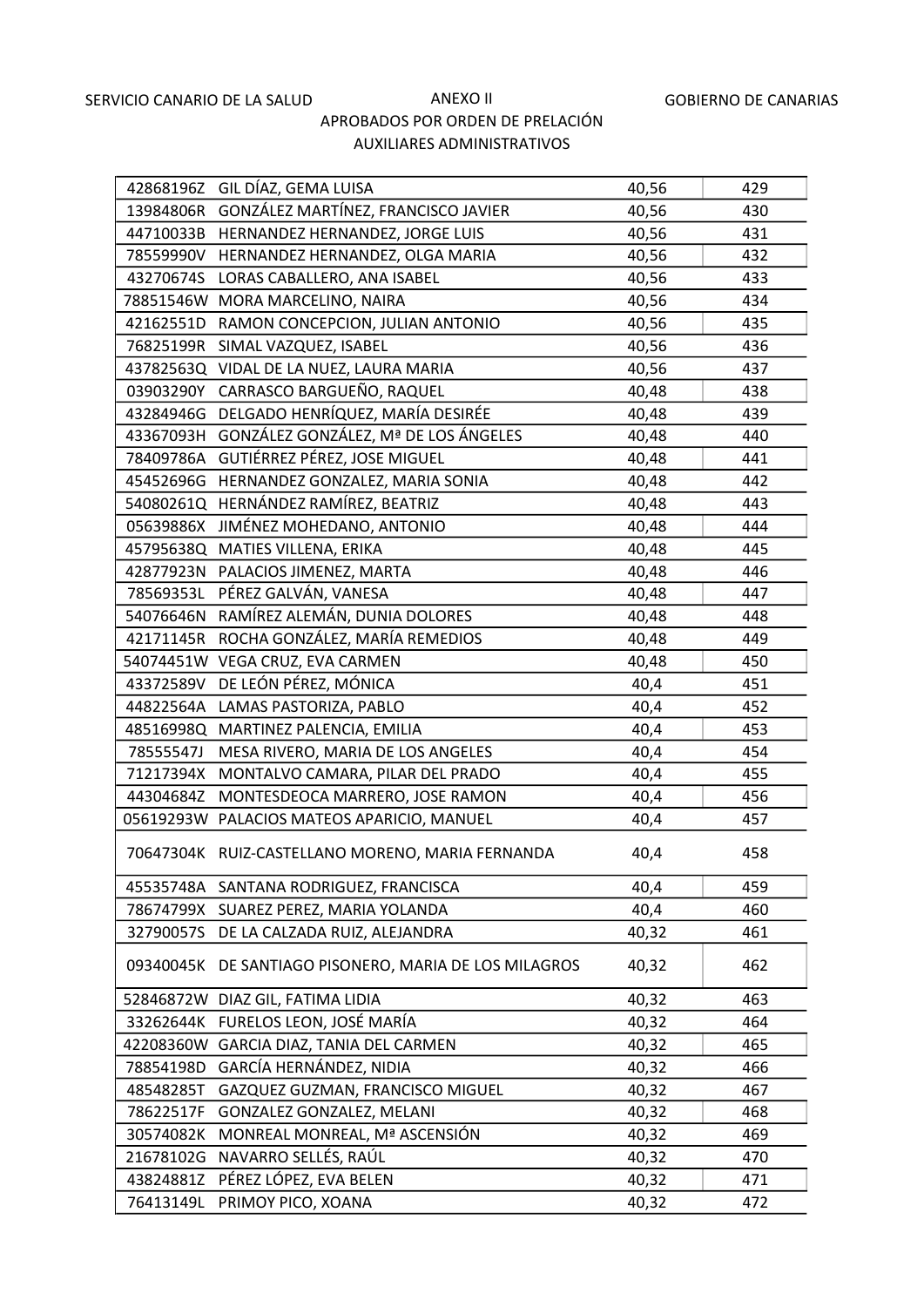|           | 03137865K BERLINCHES AGUIRRE, AINHOA       | 40,24 | 473 |
|-----------|--------------------------------------------|-------|-----|
|           | 47374754K BLANCO VILELA, SANDRA            | 40,24 | 474 |
|           | 45530712G GONZALEZ GONZALEZ, VICTOR MANUEL | 40,24 | 475 |
| 76416511T | MARTÍNEZ PLACER, MARÍA VANESA              | 40,24 | 476 |
| 42886473Y | MONTELONGO MONTELONGO, ENRIQUE             | 40,24 | 477 |
| 22721462S | ORTIZ COLIN, GUADALUPE                     | 40,24 | 478 |
|           | 42832020V RODRÍGUEZ BUENO, CARMEN ROSA     | 40,24 | 479 |
| 42057056S | RODRÍGUEZ RAMOS, MARÍA NIEVES              | 40,24 | 480 |
| 45767445K | RODRIGUEZ SANTIAGO, AITOR                  | 40,24 | 481 |
| 76036488Y | RUEDA PLAZA, ADELA                         | 40,24 | 482 |
|           | 48643751Q SANTOS ROMERO, ANA LETICIA       | 40,24 | 483 |
|           | 45350557P YIM LO, YIN SAN                  | 40,24 | 484 |
| 42888023S | ALONSO GUERRA, CARMEN DELIA                | 40,16 | 485 |
| 23292030E | CERDÁ MARÍN, PEDRO ANTONIO                 | 40,16 | 486 |
| 43647021J | CORREA ESPINOSA, ELISA I.                  | 40,16 | 487 |
|           | 44304115C GARCIA RODRIGUEZ, MARIA DEL PINO | 40,16 | 488 |
| 78483958T | JIMENEZ DIAZ, CECILIA MARGARITA            | 40,16 | 489 |
|           | 45534301M ARTILES RODRIGUEZ, JUAN          | 40,08 | 490 |
|           | 23248646Q BENEDICTO CEREZUELA, DIEGO MARÍA | 40,08 | 491 |
| 45765093S | JIMÉNEZ NARANJO, JENNIFER DESIREÉ          | 40,08 | 492 |
|           | 42851747X MARTINEZ CUBAS, FABIOLA          | 40,08 | 493 |
| 76706277N | MARTINEZ FEIJOO, RAQUEL                    | 40,08 | 494 |
| 42851590Z | OJEDA DIAZ, MARÍA DEL CARMEN               | 40,08 | 495 |
| 42883060C | PADRON CURBELO, JUANA                      | 40,08 | 496 |
| 45550488T | RODRIGUEZ CABRERA, MARIA DEL CARMEN        | 40,08 | 497 |
| 42916121F | RODRÍGUEZ PERDOMO, MARGARITA PETRA         | 40,08 | 498 |
| 78692887C | DELGADO SANTOS, ANA BELÉN                  | 40    | 499 |
| 78488893J | GARCÍA SAARINEN, VANESA                    | 40    | 500 |
| 42906642G | HERNÁNDEZ BATISTA, MARÍA NIEVES            | 40    | 501 |
| 42814512N | JIMENEZ LOPEZ, FRANCISCO JOSE              | 40    | 502 |
| 12766476G | MARTIN MORO, MARIA DEL CARMEN              | 40    | 503 |
| 42079781Q | PEREZ CORREA, JOSE JAVIER                  | 40    | 504 |
| 78407470X | PIÑERO HERRERA, JUAN ALBERTO               | 40    | 505 |
| 54071566S | ROMERO SÁNCHEZ, MARÍA DEL CARMEN           | 40    | 506 |
| 52376614W | SOBRINO NAVARRO, EMILIO                    | 40    | 507 |
| 04213682J | DEL VALLE TOLEDANO, ALVARO                 | 39,92 | 508 |
| 20419784Q | GINER MARTINEZ, MARIA JOSEFA               | 39,92 | 509 |
| X5516206R | PLESA, CORNELIA                            | 39,92 | 510 |
| 43289112F | QUINTANA VERA, LORENA DE JESUS             | 39,92 | 511 |
| 78416006J | RODRIGUEZ HERNANDEZ, NIEVES MARIA          | 39,92 | 512 |
| 54084700Q | SANTANA ORTEGA, JESICA ALEXANDRA           | 39,92 | 513 |
| 78543229T | TORRES IÑIGUEZ, IRAYA                      | 39,92 | 514 |
| 24365491G | VERDEJO CÁRCEL, MÓNICA                     | 39,92 | 515 |
| 42845061V | ALVARADO DIMC, MARGARITA DARINKA           | 39,84 | 516 |
| 54058619V | BORGES CERVERA, ELISA MARIA                | 39,84 | 517 |
| 34995608G | FERNANDEZ CASADO, MIRIAM                   | 39,84 | 518 |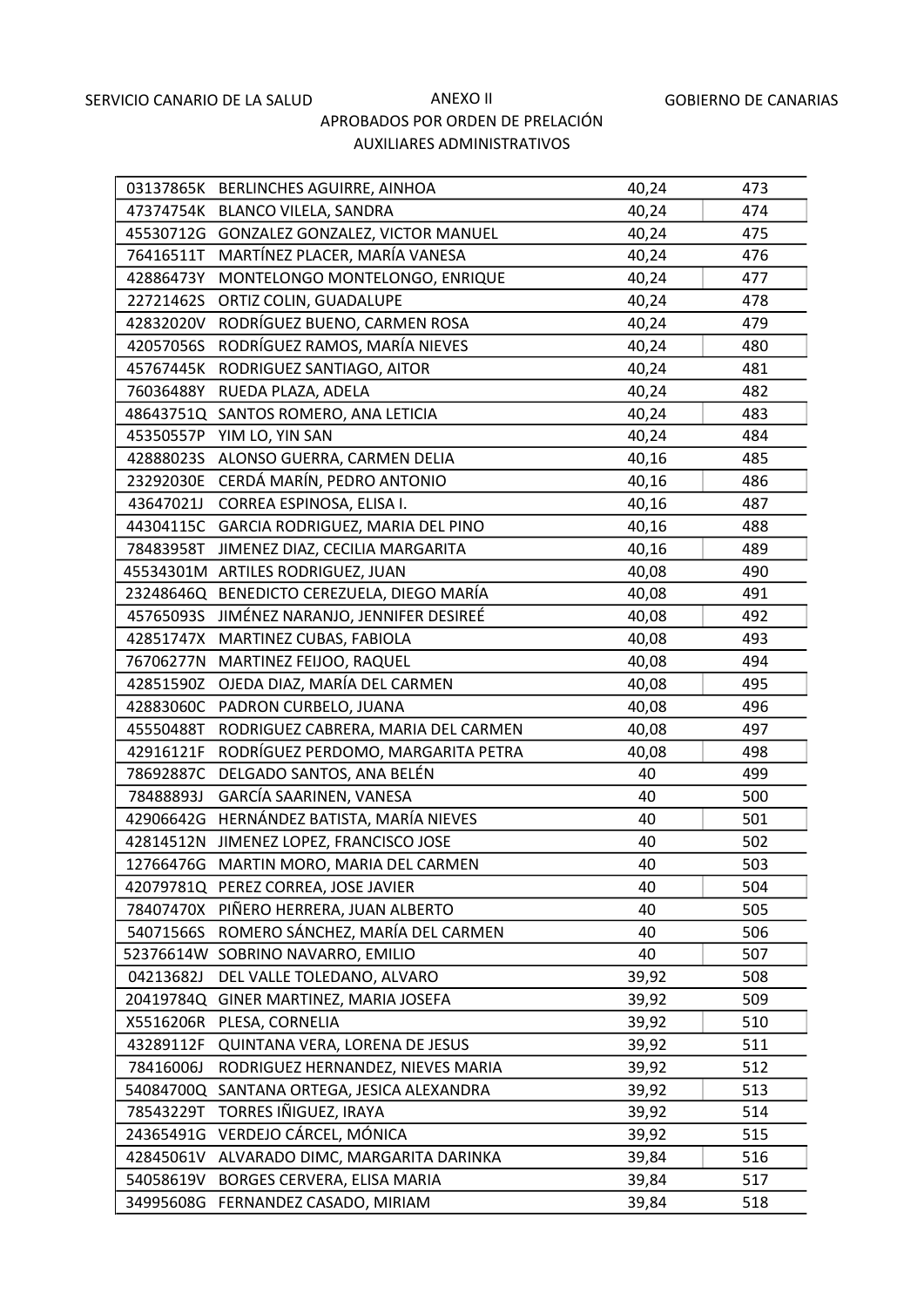|           | 52834497R MEJIAS SANCHEZ, MARIA NIEVES            | 39,84 | 519 |
|-----------|---------------------------------------------------|-------|-----|
|           | 42889483A QUESADA PAMPIN, JUAN CARLOS             | 39,84 | 520 |
|           | 43755415P RIVERO TRAVIESO, OLIVIA                 | 39,84 | 521 |
| 71876266R | RODRIGUEZ RODRIGUEZ, ALEJANDRA                    | 39,84 | 522 |
| 45536194N | RODRÍGUEZ VEGA, FELIPA MARÍA                      | 39,84 | 523 |
|           | 78506395N SANTANA MEDINA, MIRIAN SARAY            | 39,84 | 524 |
|           | 76365658T SUAREZ GONZALEZ, CARMEN                 | 39,84 | 525 |
|           | 54117630X VALDÉS RODRÍGUEZ, IVÓN NARELY           | 39,84 | 526 |
| 32669533B | VAZQUEZ RODRIGUEZ, IRIA                           | 39,84 | 527 |
|           | 44715875B ALONSO HERNÁNDEZ, BEATRIZ               | 39,76 | 528 |
|           | 45982739N CHINEA NAVARRO, ANTONIO JOSE            | 39,76 | 529 |
|           | 43800445G DELGADO AFONSO, MARIA BEATRIZ           | 39,76 | 530 |
| 43752634X | DÍAZ DOMÍNGUEZ, ROSA DELIA                        | 39,76 | 531 |
|           | 78488399W FLORES VENTURA, MIFAYA                  | 39,76 | 532 |
|           | 44716221N HERNANDEZ SOCAS, MARIA VANESSA          | 39,76 | 533 |
|           | 42834919H MARTELL HERNANDEZ, ELENA MARIA          | 39,76 | 534 |
|           | 78608689W SANTOS GARCIA, MARIA ESTHER             | 39,76 | 535 |
| 43799969B | SANZ GARCIA, BEATRIZ                              | 39,76 | 536 |
|           | 78473432P YANEZ DOMINGUEZ, GUILLERMINA CONCEPCION | 39,76 | 537 |
|           | 42841400J AGUIAR GIL, PEDRO JESUS                 | 39,68 | 538 |
| 42078362T | GONZÁLEZ GONZÁLEZ, LUZ ÁNGELES                    | 39,68 | 539 |
| 44387678R | JIMÉNEZ DE LA TORRE, LUCÍA                        | 39,68 | 540 |
| 45331217B | MELIÁN GUERRA, GABRIEL                            | 39,68 | 541 |
| 52266944L | MOYA MATITO, INMACULADA                           | 39,68 | 542 |
| 42095197E | NUÑEZ BRITO, VICENTA FEDESMINDA                   | 39,68 | 543 |
| 78483427K | SANCHEZ ALVARADO, PAULA                           | 39,68 | 544 |
| 43658750N | SUÁREZ CASAÑAS, FRANCISCO JAVIER                  | 39,68 | 545 |
|           | 78495506W SULLIVAN DE ARMAS, PATRICIA SOFIA       | 39,68 | 546 |
| 43792834Y | CHINEA CRUZ, MILAGROS J                           | 39,6  | 547 |
| 44321168F | DIAZ LORDA, MARIA DE LOS ANGELES                  | 39,6  | 548 |
| 44474697B | FERNANDEZ PEÑA, ALEJANDRO                         | 39,6  | 549 |
| 42911007E | HERNANDEZ GARCIA, MARIA DOLORES                   | 39,6  | 550 |
| 78858697T | HORMIGA ALSINA, ANDREA                            | 39,6  | 551 |
| 44706619R | ORTEGA ALVARADO, BEGOÑA                           | 39,6  | 552 |
| 78513835T | SOSA GALLEGO, YAIZA                               | 39,6  | 553 |
| 72982599B | FERREIRA GÓMEZ, JORGE                             | 39,52 | 554 |
| 45594835A | GOMEZ ESPINAR, FELIPE JOSE                        | 39,52 | 555 |
| 42171044S | <b>GUZMAN REYES, ANA ISABEL</b>                   | 39,52 | 556 |
| 44301723C | NAVARRO ALVARADO, ILUMINADA                       | 39,52 | 557 |
| 42845240N | PEREZ CABRERA, JUANA MARIA                        | 39,52 | 558 |
| 42855220X | PEREZ DENIZ, SEILA AMADA                          | 39,52 | 559 |
| 71218933P | RODRIGUEZ LEÓN, MARIA JESUS                       | 39,52 | 560 |
| 35306411P | SANTOS CABALLERO, SEBASTIAN CARLOS                | 39,52 | 561 |
| 47085654P | AROCAS RODENAS, LUIS RODRIGO                      | 39,44 | 562 |
| 27474262A | BRAVO GONZALEZ, JOSE ANTONIO                      | 39,44 | 563 |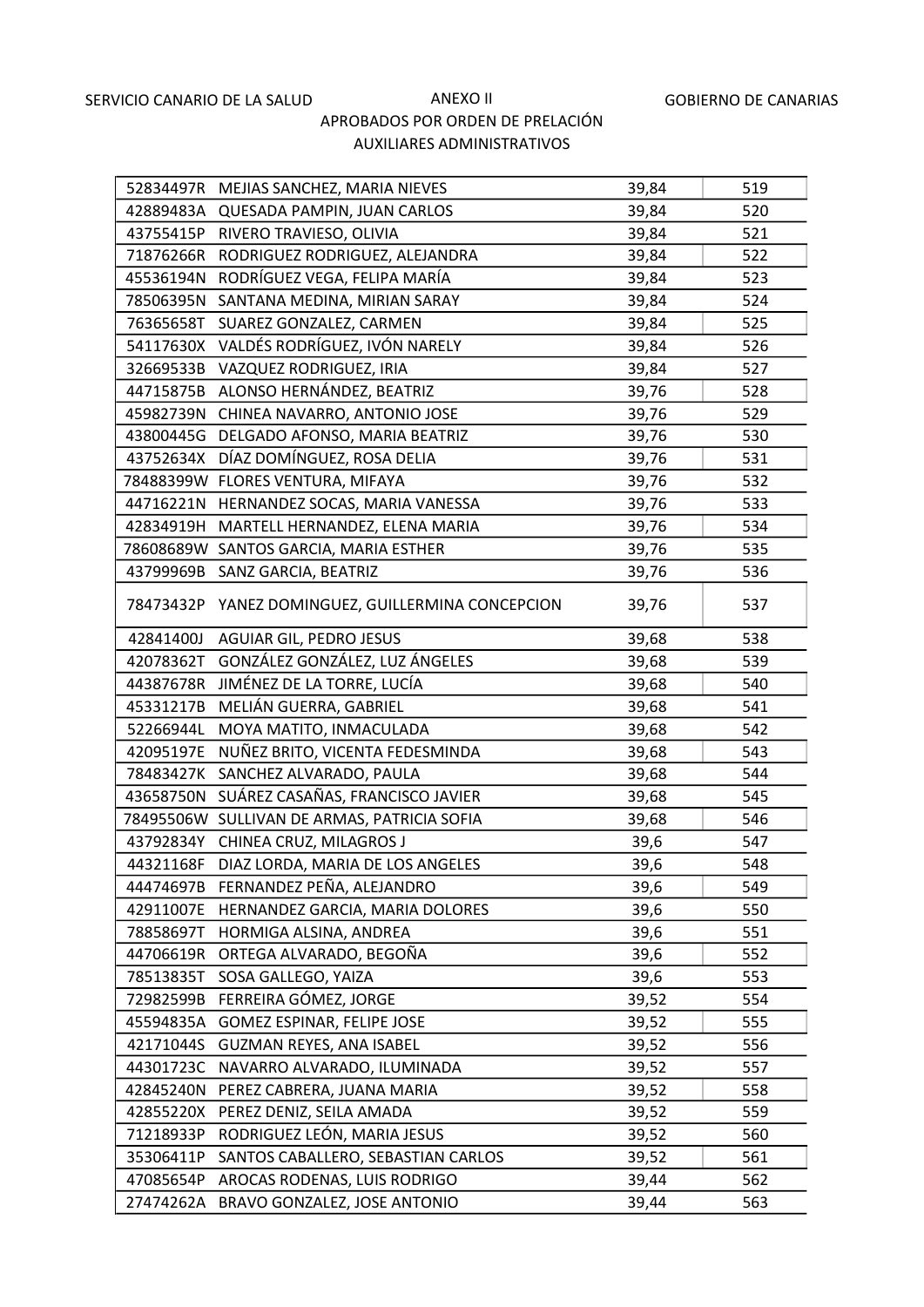|           | 79327100P CAAMAÑO PENSADO, JOSÉ RAMÓN         | 39,44 | 564 |
|-----------|-----------------------------------------------|-------|-----|
|           | 78486388S CABRERA NARANJO, MARÍA DEL PINO     | 39,44 | 565 |
| 42844994L | GARCIA CASTELLANO, CARMEN DELIA               | 39,44 | 566 |
| 78714115L | GONZALEZ ALMENAR, ROMINA                      | 39,44 | 567 |
| 42868083Q | GONZALEZ LOPEZ, MARIA DOLORES                 | 39,44 | 568 |
| 44702190B | GONZALEZ VEGA, CRISTINA                       | 39,44 | 569 |
| 52524662E | HERNÁNDEZ GÁMEZ, MARIA DEL CARMEN             | 39,44 | 570 |
| 42192064J | HERNANDEZ PEREZ, YESICA                       | 39,44 | 571 |
| 53182922E | MALDONADO MANZANO, MARIA TRINIDAD             | 39,44 | 572 |
| 78514584J | CRUZ SANTANA, ATTIDAMANA DACIL                | 39,36 | 573 |
|           | 50815729N DOBLAS MENENDEZ, LAURA              | 39,36 | 574 |
| 45437608G | LEDESMA LEON, LOURDES                         | 39,36 | 575 |
| 54060817F | MARRERO FERNÁNDEZ, ÁLVARO                     | 39,36 | 576 |
| 45756614T | MELIÁN GARCÍA, YAIZA MARÍA                    | 39,36 | 577 |
|           | 34940399H REQUEJO CONDE, MARIA DE LA MERCED   | 39,36 | 578 |
|           | 34937098Y SOUSA GONZALEZ, GONZALO             | 39,36 | 579 |
|           | 28874463X VARAS RIVERO, ARTURO                | 39,36 | 580 |
|           | 76959816E VIGIL RODRIGUEZ, SILVIA             | 39,36 | 581 |
|           | 43779102M ARMAS DELGADO, ELOISA VERONICA      | 39,28 | 582 |
| 44306079Y | CRUZ MONTESDEOCA, LAURA MARIA                 | 39,28 | 583 |
|           | 09787471M FERNÁNDEZ ALVAREZ, MARIA TERESA     | 39,28 | 584 |
| 44813891R | GAYOSO GÓMEZ, CARMEN MATILDE                  | 39,28 | 585 |
|           | 45761079A GONZÁLEZ DÍEZ, ADASSA EMMA          | 39,28 | 586 |
|           | 42178360V HERNANDEZ ORTEGA, ANA BELEN         | 39,28 | 587 |
| 78472913H | MATEOS SUAREZ, FRANCISCO JOSE                 | 39,28 | 588 |
|           | 43829495M PADRÓN MÉNDEZ, BENIGNO              | 39,28 | 589 |
| 42829745L | PEÑA PEÑA, CARMEN ROSA                        | 39,28 | 590 |
|           | 45451958W RODRIGUEZ GALVAN, MARIA ALMUDENA    | 39,28 | 591 |
|           | 43758308A RODRIGUEZ JIMENEZ, IVAN             | 39,28 | 592 |
|           | 32681983H RODRÍGUEZ PARRILLA, MARÍA MARGARITA | 39,28 | 593 |
| 43806066J | RODRIGUEZ PEREZ, CARLOS ANDRES                | 39,28 | 594 |
|           | 20194339V TAUSIA VILLAR, RAFAEL               | 39,28 | 595 |
|           | 45755751B VALIDO MORENO, JOSE DAVID           | 39,28 | 596 |
| 70886199S | AREVALO MARTIN, ENRIQUE                       | 39,2  | 597 |
|           | 78699703M CUBAS FAJARDO, VANESSA DEL PILAR    | 39,2  | 598 |
|           | 07978532Q GARCIA VALIENTE, Mª DE LA VEGA      | 39,2  | 599 |
| 42084517Z | HERNANDEZ DORTA, SERVANDO                     | 39,2  | 600 |
| 09312737Z | HERRERO GONZALEZ, MARIA JESUS                 | 39,2  | 601 |
| 44710612S | JIMENEZ RAMOS, MARIA NURIA                    | 39,2  | 602 |
| 42917465V | LEMES MARTIN, JOSEFA DOLORES                  | 39,2  | 603 |
| 70736657L | ORTEGA MARTINEZ, VISITACION                   | 39,2  | 604 |
| 11779166S | TRUJILLO BAYOLL, IRENE                        | 39,2  | 605 |
| 45454943C | VALENCIA CASTELLANO, CONSUELO                 | 39,2  | 606 |
| 79331404B | VARELA GONZALEZ, MARIA DEL CARMEN             | 39,2  | 607 |
| 07954296E | GARCIA GONZALEZ, ANA MERCEDES                 | 39,12 | 608 |
| 44497878P | GIL BLANCO, SANDRA                            | 39,12 | 609 |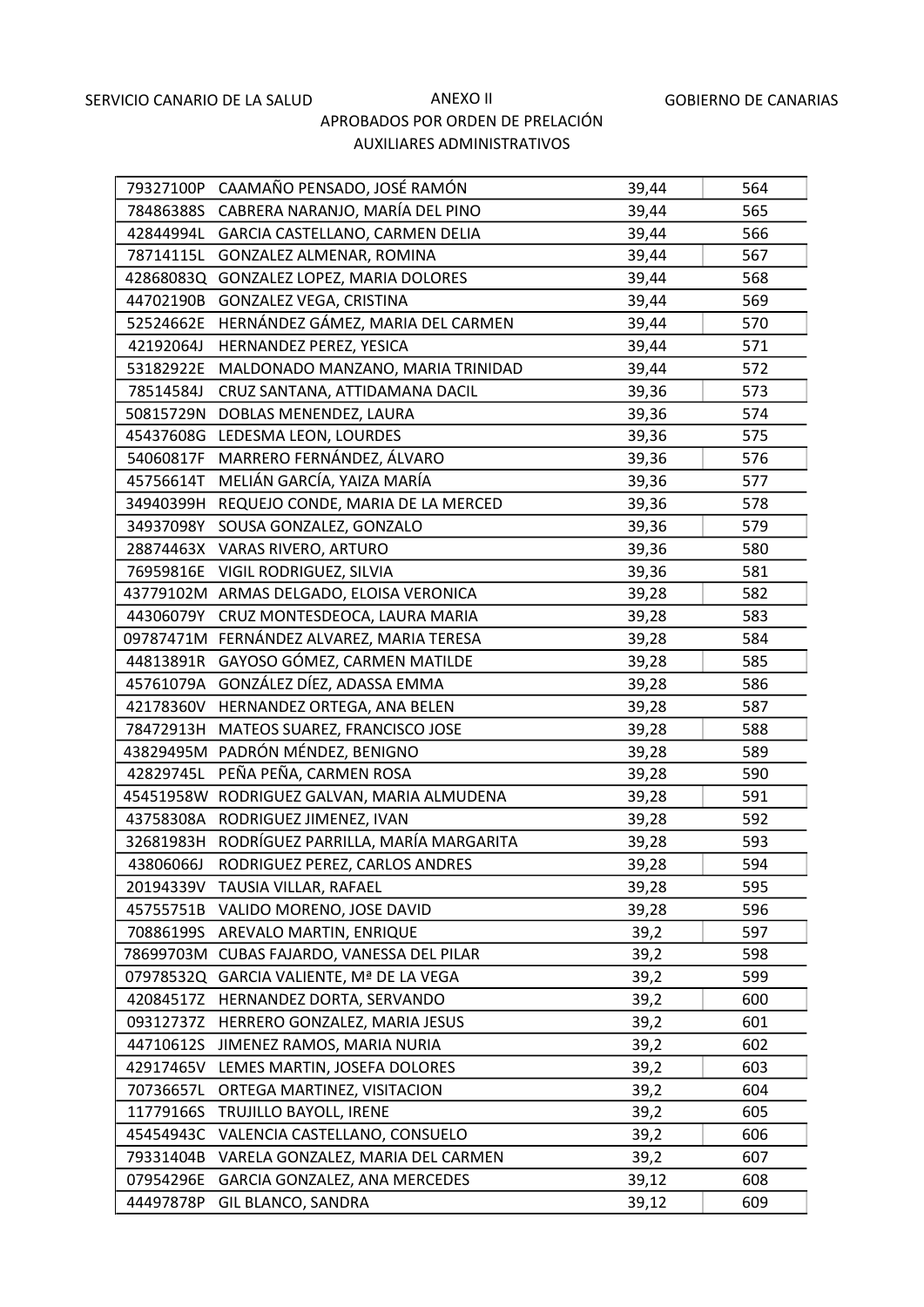|           | 44304836M HENRIQUEZ TALAVERA, LIDIA ESTHER | 39,12 | 610 |
|-----------|--------------------------------------------|-------|-----|
|           | 42916273K HERNANDEZ CARABALLO, ALFREDO     | 39,12 | 611 |
|           | 42869801D LEY MIÑÓN, EDUARDO               | 39,12 | 612 |
|           | 54040878D RAMALLO LÓPEZ, NOELIA            | 39,12 | 613 |
|           | 43780067G RODRIGUEZ LEON, FATIMA           | 39,12 | 614 |
|           | 09328890K RUANO HERNANDEZ, ISABEL          | 39,12 | 615 |
|           | 44821882B CRUZ RÍOS, ROCIO                 | 39,04 | 616 |
| 78718978Y | DÍAZ EXPÓSITO, ABIÁN UBAY                  | 39,04 | 617 |
|           | 42029262M DIAZ TEJERA, FELICIDAD           | 39,04 | 618 |
| 42827969Z | FALCON RODRIGUEZ, ANTONIO MARTIN           | 39,04 | 619 |
| 44319402N | GONZÁLEZ ALONSO, GUACIMARA                 | 39,04 | 620 |
| 43782971X | GONZALEZ ROSADO, MARIA AMPARO              | 39,04 | 621 |
| 54045480B | MEDINA HERNANDEZ, MARIA DEL CRISTO         | 39,04 | 622 |
|           | 11772031X MUÑOZ DE LAS HERAS, JOSE IGNACIO | 39,04 | 623 |
| 54042695D | PÉREZ LEDESMA, CORINA MARÍA                | 39,04 | 624 |
|           | 76726752V RODRIGUEZ PEREZ, LUCIA           | 39,04 | 625 |
|           | 42803609B ROMERO OLIVARES, LEONOR          | 39,04 | 626 |
| 78521449R | SUÁREZ SOSA, ANA ISABEL                    | 39,04 | 627 |
|           | 12238058B ALONSO PEREZ, MARIA JOSEFA       | 38,96 | 628 |
|           | 43813885N DE LEÓN ESTÉVEZ, ROSA ELENA      | 38,96 | 629 |
|           | 79091245H FUSTER GIJÓN, SALVADOR           | 38,96 | 630 |
|           | 78720124W RAMIREZ EXPOSITO, AROA GRIMANESA | 38,96 | 631 |
| 45448778L | RODRIGUEZ FERNANDEZ, MARIA TERESA          | 38,96 | 632 |
|           | 42839230M SUÁREZ MATEO, MARÍA LUZ          | 38,96 | 633 |
| 45442733T | DE LA ROSA SUAREZ, JOSE ANTONIO            | 38,88 | 634 |
| 43801368F | FELIPE GONZÁLEZ, LEOCADIA PILAR            | 38,88 | 635 |
| 42049772E | FUENTES RAMOS, JUAN CARLOS                 | 38,88 | 636 |
| 32830637T | <b>GRELA RIOTORTO, JOSE MANUEL</b>         | 38,88 | 637 |
| 76119994E | GUTIÉRREZ MORALES, PEDRO JAVIER            | 38,88 | 638 |
| 78790981L | LESTON BAÑA, MARIA ELISA                   | 38,88 | 639 |
| 45459718B | MIRANDA GARCIA, ROSA MARIA                 | 38,88 | 640 |
| 52838627Z | NIEVES ALVAREZ, NAYRA                      | 38,88 | 641 |
|           | 70731642H OSUNA PALACIOS, BEGOÑA           | 38,88 | 642 |
| 33462414J | POVEDA BARTOLOME, CRISTINA                 | 38,88 | 643 |
| 44700116F | SÁNCHEZ MARRERO, NOELIA                    | 38,88 | 644 |
| 78409263D | AFONSO LORENZO, MARÍA JOSÉ                 | 38,8  | 645 |
| 44008692D | BOADA HERNÁNDEZ, IVÁN                      | 38,8  | 646 |
| 44322470K | CAMINO CÁRDENES, DIMAS                     | 38,8  | 647 |
| 43623198H | CRUZ ALVAREZ, FRANCISCO RAMÓN              | 38,8  | 648 |
| 45436312L | DORTA CANINO, CARMEN DOLORES               | 38,8  | 649 |
| 54042708E | ESPINOSA ALFONSO, VICENTE                  | 38,8  | 650 |
| 43792797S | EXPOSITO CURBELO, CANDELARIA               | 38,8  | 651 |
| 78694809X | FERNÁNDEZ RODRIGUEZ, LAURA GLORIA          | 38,8  | 652 |
| 36170481Z | <b>GONZALEZ DIAZ, YERAY</b>                | 38,8  | 653 |
| 43650707L | HIERRO VIERA, CARMEN                       | 38,8  | 654 |
| 42853189A | LÓPEZ RODRÍGUEZ, MARÍA MANUELA             | 38,8  | 655 |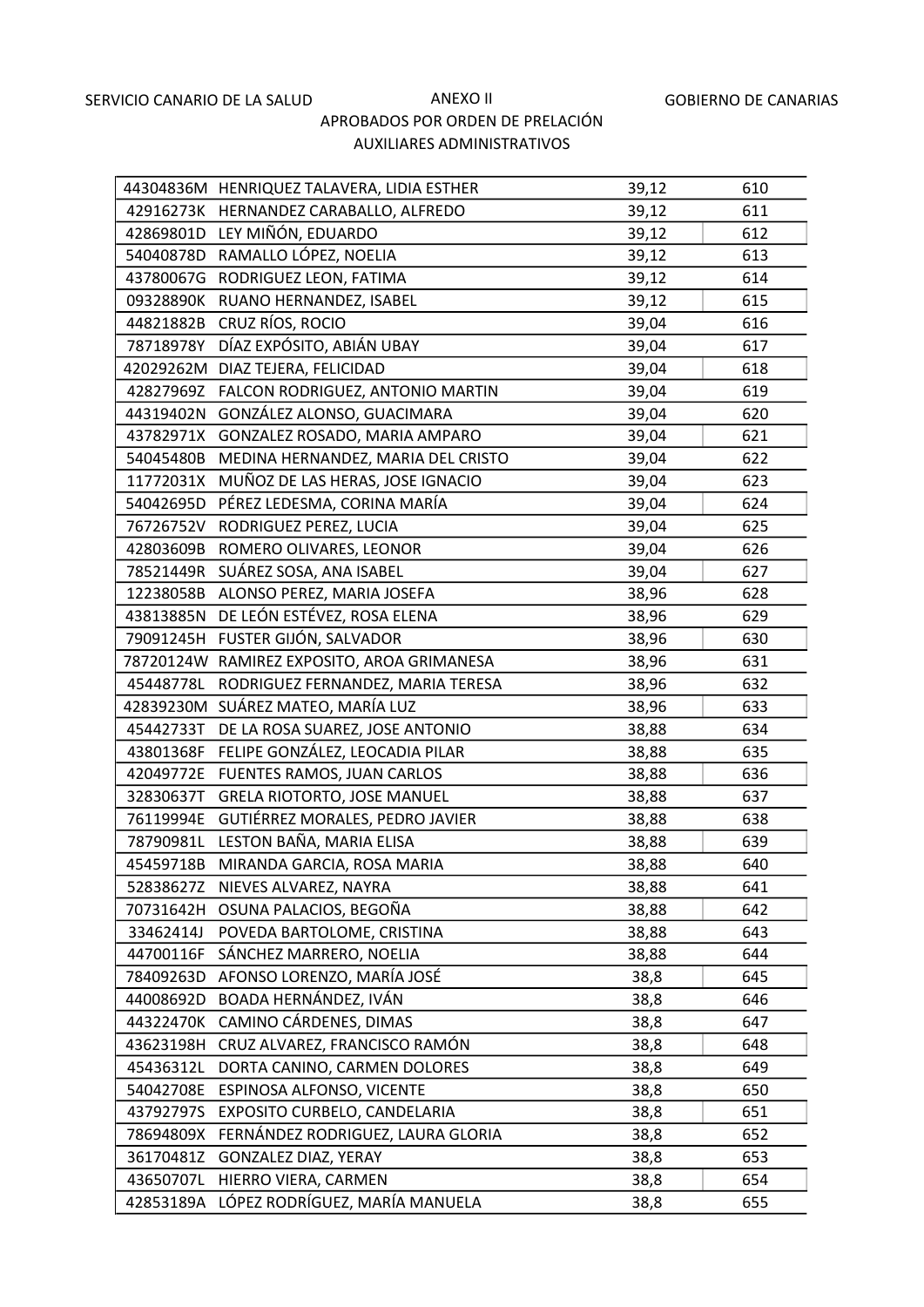|           | 43753539H NAVARRO GONZÁLEZ, JESÚS DELIA            | 38,8  | 656 |
|-----------|----------------------------------------------------|-------|-----|
|           | 43376383Q PRUNELL GALINDO, EDUARDO DAVID           | 38,8  | 657 |
|           | 45566445H RAMÓN COSTA, MARÍA LETICIA               | 38,8  | 658 |
| 44704424Z | RODRÍGUEZ DELGADO, GUSTAVO MANUEL                  | 38,8  | 659 |
|           | 44382389W SAEZ IBAÑEZ, JUAN ANTONIO                | 38,8  | 660 |
|           | 53253854E ALBIACH BRAVO, EDGAR                     | 38,72 | 661 |
|           | 54089420K ALONSO RAMOS, LUCÍA MAEVA                | 38,72 | 662 |
| 39451631F | ALONSO SUÁREZ, NEREA                               | 38,72 | 663 |
|           | 43797040A CASTILLO RAMOS, TELESFORO                | 38,72 | 664 |
|           | 43781215W DARIAS GONZALEZ, MARIA CANDELARIA        | 38,72 | 665 |
| 10079699H | GÓMEZ CASTRO, MARÍA LUISA                          | 38,72 | 666 |
| 44706818Q | HENRIQUEZ GODOY, ADELA MARIA                       | 38,72 | 667 |
| 78610267Q | HERRERA HERNANDEZ, MARIA BELEN                     | 38,72 | 668 |
| 42838117L | NIETO HERRERA, ROSA DEL PINO                       | 38,72 | 669 |
| 44303244T | VÉLEZ MARTÍN, MARÍA DEL PINO                       | 38,72 | 670 |
| 54045201P | AFONSO VALLADARES, JAHEL SARAI                     | 38,64 | 671 |
| 45537074H | ARTILES RODRÍGUEZ, FRANCISCO JOSÉ                  | 38,64 | 672 |
| 42191192S | <b>BRITO GARCIA, GUSTAVO</b>                       | 38,64 | 673 |
|           | 78857678Q GONZÁLEZ SCHUMANN, ARIADNA DE LAS NIEVES | 38,64 | 674 |
|           | 43600633Q HERNANDEZ LOPEZ, ROSA REYES              | 38,64 | 675 |
|           | 75744290T JARILLO DOMINGUEZ, MARIA ROCIO           | 38,64 | 676 |
| 42215617Z | LÓPEZ ALEMÁN, JUAN FRANCISCO                       | 38,64 | 677 |
|           | 42823122C LOPEZ FLORES, ANDREA                     | 38,64 | 678 |
| 78491163Y | LORENZO PÉREZ, MARÍA NOELIA                        | 38,64 | 679 |
| 52850280Y | LOZANO RUANO, SEBASTIANA                           | 38,64 | 680 |
| 43367178B | MARTÍN PADILLA, INOCENCIO                          | 38,64 | 681 |
| 54044934V | PEÑA RODRIGUEZ, ANA DESIREE                        | 38,64 | 682 |
|           | 42178828W RODRIGUEZ HERRERA, JUDIT BELEN           | 38,64 | 683 |
| 42862788B | SANTANA AMADOR, MIGUEL ÁNGEL                       | 38,64 | 684 |
| 04210871P | VALVERDE PEREZ, PATRICIA                           | 38,64 | 685 |
| 78642735P | ACOSTA MEZONES, HELENA JOSEFINA                    | 38,56 | 686 |
| 43813217B | BACALLADO CRUZ, LUCÍA VIRGINIA                     | 38,56 | 687 |
| 43615759P | DE LA ROSA TRUJILLO, JUANA                         | 38,56 | 688 |
| 44704360L | DIAZ GARCIA, BEGOÑA DEL CRISTO                     | 38,56 | 689 |
| 43768367B | GODOY MENDOZA, ISAAC                               | 38,56 | 690 |
| 76120233P | IZQUIERDO ELIZO, MILAGROS                          | 38,56 | 691 |
| 78473722E | MACÍAS SÁNCHEZ, ELISA ISABEL                       | 38,56 | 692 |
| 78545472N | MORALES MARTÍN, LAURA                              | 38,56 | 693 |
| 17733239D | PASCUAL QUIÑONES, PALOMA                           | 38,56 | 694 |
| 78525803P | PEÑA ALONSO, ANGELA MARIA                          | 38,56 | 695 |
| 44716004W | RODRIGUEZ MONZÓN, JORGE LUIS                       | 38,56 | 696 |
| 78490894J | SANTANA RODRÍGUEZ, LAURA                           | 38,56 | 697 |
| 07972606R | SEVILLANO BRIONES, ANA BELÉN                       | 38,56 | 698 |
| 45848189N | VARELA CASTRO, FÁTIMA                              | 38,56 | 699 |
|           | 42912887Q ARROCHA CABRERA, MARIA DOLORES           | 38,48 | 700 |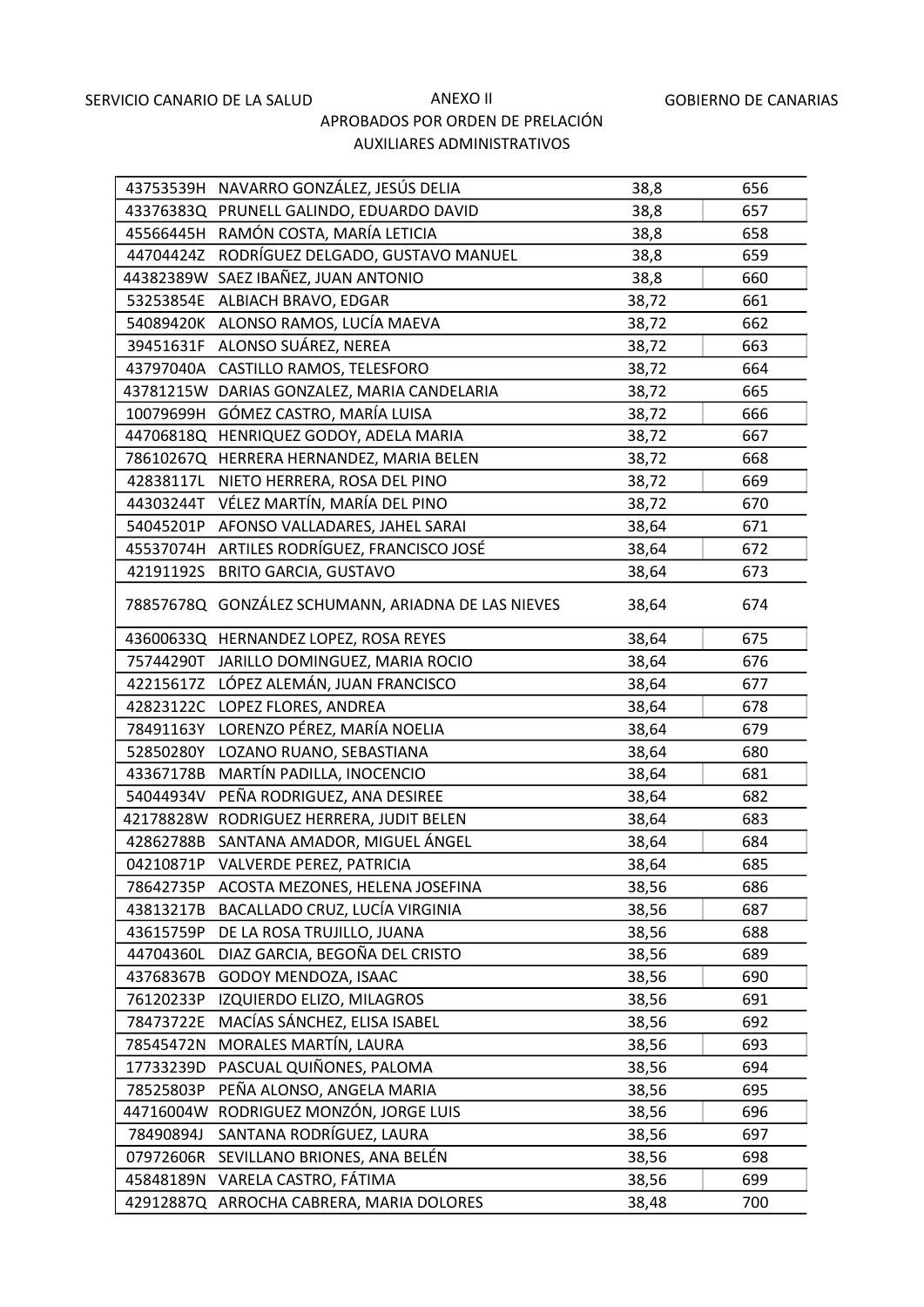| 45763320J | ÁVILA GOMEZ, ADÁN CRISTO                     | 38,48 | 701 |
|-----------|----------------------------------------------|-------|-----|
|           | 43763857D BENÍTEZ ARMAS, ENCARNACIÓN         | 38,48 | 702 |
| 43759376J | HERNANDEZ HERNANDEZ, PALOMA ISABEL           | 38,48 | 703 |
| 78503186T | HERNÁNDEZ SAAVEDRA, JENNIFER CRISTINA        | 38,48 | 704 |
| 42912006D | MANRIQUE MARTINON, MARIA ASCENSION           | 38,48 | 705 |
| 52855314A | MARTEL PERDOMO, INMACULADA                   | 38,48 | 706 |
| 34889288J | PARDO TORDABLE, MARÍA NURIA                  | 38,48 | 707 |
| 43796933B | RAMOS JIMÉNEZ, SERGIO                        | 38,48 | 708 |
| 43776237S | REYES ALVAREZ, MARIA NIEVES                  | 38,48 | 709 |
| 78478675F | SANTANA SANTANA, MARIA DOLORES               | 38,48 | 710 |
|           | 78415343V TOLEDO SANGIL, PILAR M.            | 38,48 | 711 |
| 76359239K | VAZQUEZ ORTEGA, MARÍA BELEN                  | 38,48 | 712 |
| 43818068D | AYALA RODRÍGUEZ, MARÍA ESTHER                | 38,4  | 713 |
| 43801039T | <b>BORGES MORENO, MATIAS</b>                 | 38,4  | 714 |
|           | 44320644N GONZÁLEZ HERNÁNDEZ, VIRGINIA MARÍA | 38,4  | 715 |
|           | 44301977K HERNANDEZ RAMIREZ, DOLORES RITA    | 38,4  | 716 |
| 78562005P | HERNANDEZ RODRIGUEZ, MARIA DEL CRISTO        | 38,4  | 717 |
|           | 78415499N RODRÍGUEZ PAZ, JACQUELINE          | 38,4  | 718 |
|           | 79323634S TORRADO VALIÑA, ENCARNACION        | 38,4  | 719 |
|           | 44712898R CARDENES RODRIGUEZ, FATIMA LOURDES | 38,32 | 720 |
|           | 71557729Z FERNANDEZ FUERTES, VICTOR          | 38,32 | 721 |
| 10075915Y | GARCIA BELLO, YOLANDA                        | 38,32 | 722 |
|           | 78568235M GARCÍA GONZÁLEZ, VÍCTOR            | 38,32 | 723 |
|           | 54043425A HERRERA VIÑA, RUTH PILAR           | 38,32 | 724 |
| 09406507J | LOPEZ FERNANDEZ, IVAN                        | 38,32 | 725 |
| 32644714D | LORENTE ANDRADE, ANA PAULA                   | 38,32 | 726 |
| 78487244C | MEDEROS RODRÍGUEZ, JOSÉ ANTONIO              | 38,32 | 727 |
|           | 78700224C PÉREZ ESTEVA, RUYMAN               | 38,32 | 728 |
| 42180297E | PÉREZ HERNÁNDEZ, MARÍA SONIA                 | 38,32 | 729 |
|           | 42849811Y RUIZ ROMERO, MANUEL                | 38,32 | 730 |
| 43762651E | BETANCORT BETANCORT, MARTA ISABEL            | 38,24 | 731 |
|           | 42886552Q DOMINGUEZ PEÑA, MARI LUZ           | 38,24 | 732 |
| 42170998S | GOMEZ CABRERA, FERNANDO JESUS                | 38,24 | 733 |
| 42088029F | GONZALEZ CASTRO, JOVITA SOFÍA                | 38,24 | 734 |
| 45444996D | GONZÁLEZ DÍAZ, MARÍA CANDELARIA              | 38,24 | 735 |
| 78569396Q | <b>GOYA TORRES, YOLANDA</b>                  | 38,24 | 736 |
| 45554907A | GUZMAN MORENO, YASMINA                       | 38,24 | 737 |
| 43760454X | MARRERO RAMIREZ, CRISTINA DEL CARMEN         | 38,24 | 738 |
| 78552997Q | MEDINA RODRÍGUEZ, RUYMÁN                     | 38,24 | 739 |
| 52938505A | PEREZ NUÑEZ, DAVID                           | 38,24 | 740 |
| 32797906K | REY CAÑO, ANA MARIA                          | 38,24 | 741 |
| 42813390V | SAGRERA RUANO, FRANCISCO FERMIN              | 38,24 | 742 |
| 33291760L | BARRAL LAGO, MARIA PILAR                     | 38,16 | 743 |
| 78479836H | HERNÁNDEZ HERNÁNDEZ, JORGE                   | 38,16 | 744 |
| 43754580R | LÓPEZ GARCÍA, ISABEL MARÍA                   | 38,16 | 745 |
| 43286456L | LÓPEZ LÓPEZ, PINO MARY                       | 38,16 | 746 |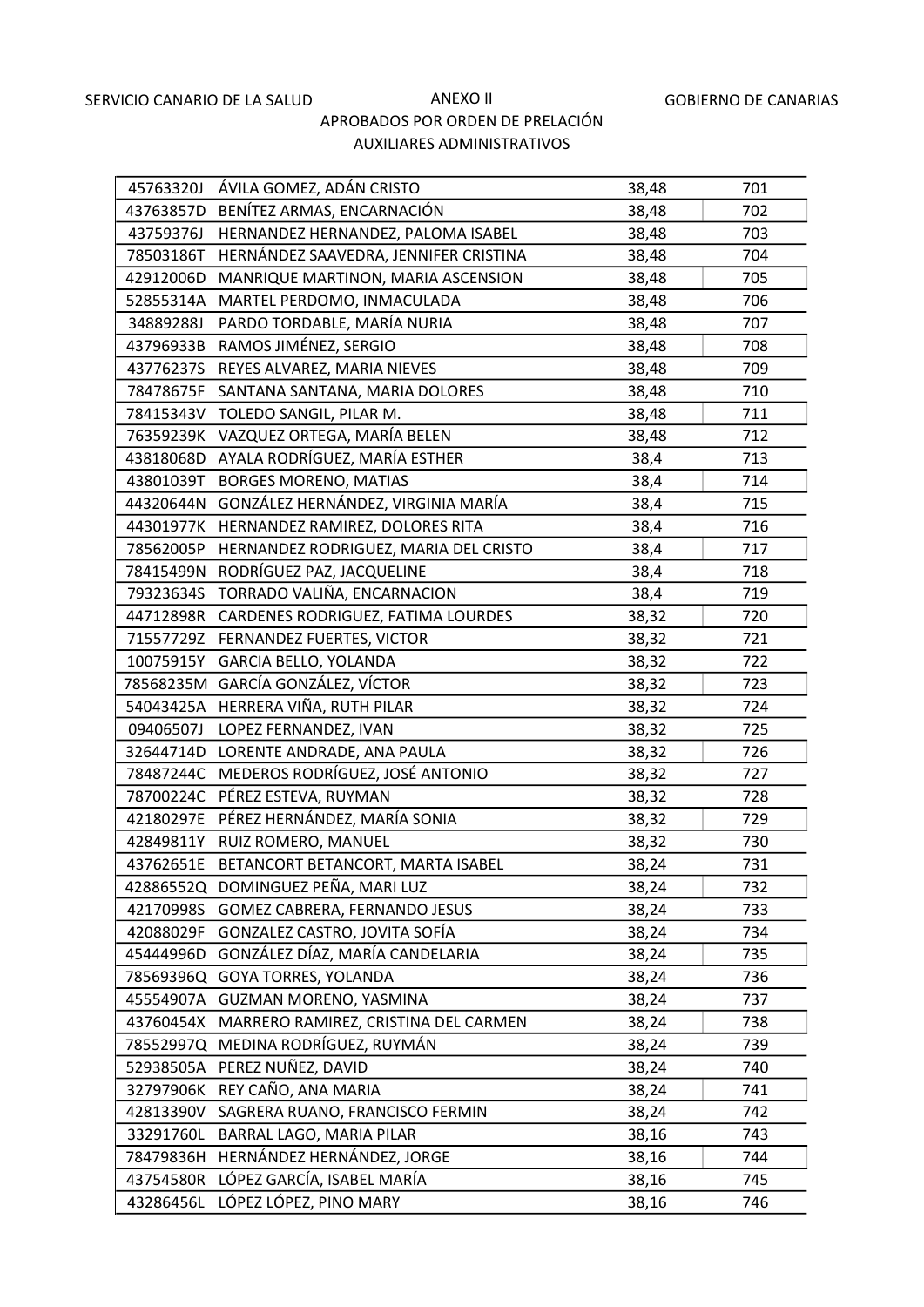|           | 78639413K RODRÍGUEZ MONASTERIO, REGINA         | 38,16 | 747 |
|-----------|------------------------------------------------|-------|-----|
|           | 36079807Y VILLAMARIN ALVAREZ, EVA              | 38,16 | 748 |
|           | 42836595S BETANCOR CARRASCO, YOLANDA MARGARITA | 38,08 | 749 |
|           | 43283419H BETANCOR DELGADO, ISORA              | 38,08 | 750 |
|           | 07558941Z CAMPOS GALLEGO, ROCIO AURELIA        | 38,08 | 751 |
| 44453702S | DOMINGUEZ DOMINGUEZ, ROSANA                    | 38,08 | 752 |
| 44076702P | GARCIA PRADO, MARIA DEL CARMEN                 | 38,08 | 753 |
| 74842435K | GONZALEZ DE CANALES BASTANTE, LAURA            | 38,08 | 754 |
| 54063454E | GONZALEZ GONZALEZ, ALICIA MARIA                | 38,08 | 755 |
| 21648855J | LLEDO BALAGUER, SILVIA                         | 38,08 | 756 |
|           | 32766586G LÓPEZ SOUTO, MARIA BEGOÑA            | 38,08 | 757 |
|           | 42852207X MARRERO SANCHEZ, INMACULADA          | 38,08 | 758 |
| 42857092L | MARTIN ALONSO, TERESITA                        | 38,08 | 759 |
|           | 42869607E PINEDO VAQUER, PENÉLOPE              | 38,08 | 760 |
|           | 42171218M RODRIGUEZ ARROCHA, MIGUEL ANGEL      | 38,08 | 761 |
|           | 48309832B RUIZ SORIANO, JULIA                  | 38,08 | 762 |
|           | 78511597Q SANTANA RODRÍGUEZ, BEGOÑA            | 38,08 | 763 |
|           | 43362524A AFONSO GIMÉNEZ, IVONE ELENA          | 38    | 764 |
|           | 78499016Q CEDRÉS DÉNIZ, ÁNGELA DE LOS REYES    | 38    | 765 |
|           | 45459148Q DE ARMAS ROLDÁN, EMILIO ANTONIO      | 38    | 766 |
|           | 04190580A DE LA CRUZ CORROCHANO, IGNACIO       | 38    | 767 |
|           | 20420031X GARRIDO GINER, FRANCISCO             | 38    | 768 |
|           | 02612933H HIDALGO VELASCO, SILVIA              | 38    | 769 |
|           | 42841199L MARRERO GARCIA, M. DEL CARMEN        | 38    | 770 |
|           | 78402382M MORA DIAZ, FABIOLA                   | 38    | 771 |
|           | 43801685W MUÑOZ PÉREZ, MAYELA                  | 38    | 772 |
| 43751340G | PÉREZ GONZÁLEZ, ALBERTO JUAN                   | 38    | 773 |
|           | 78544158D BRITO RIVERA, RUBEN                  | 37,92 | 774 |
|           | 52845200D CABRAL SUAREZ, ISABEL                | 37,92 | 775 |
|           | 78648301P DELGADO MARTÍN, JOSUÉ                | 37,92 | 776 |
|           | 05909223V GARCIA SOBRINO, ALICIA               | 37,92 | 777 |
| 78479874X | GONZÁLEZ ESPINO, FRANCISCO JOSE                | 37,92 | 778 |
| 46644131Q | HURTADO ÁLVAREZ, MARÍA TERESA                  | 37,92 | 779 |
| 78561458J | <b>ISLA BIENES, ELENA</b>                      | 37,92 | 780 |
| 43623660C | LÓPEZ RAMALLO, ROSARIO                         | 37,92 | 781 |
|           | 42915357W LUZARDO HERNÁNDEZ, ROSA MARÍA        | 37,92 | 782 |
|           | X5015293M MAJKUT, ADRIANNA KAROLINA            | 37,92 | 783 |
| 21646685M | MIRALLES SILVESTRE, MARÍA REYES                | 37,92 | 784 |
| 44301134Y | RIVERO GONZALEZ, JOSEFINA DESIREE              | 37,92 | 785 |
| 52838732G | SANTANA QUINTANA, JOSE ALBERTO                 | 37,92 | 786 |
| 30631068J | ZABALA LAYUNO, MIREN IDOIA                     | 37,92 | 787 |
| 45707869S | AFONSO HERNANDEZ, JAQUELINE                    | 37,84 | 788 |
| 42081131D | BARROSO MEDINA, ROSA ISABEL                    | 37,84 | 789 |
| 42888487L | BENITEZ RODRIGUEZ, MARIA DEL PINO              | 37,84 | 790 |
| 78467545D | BOLAÑOS GARCIA, MARIA CARMEN                   | 37,84 | 791 |
| 45534728H | CABALLERO GONZALEZ, FRANCISCA                  | 37,84 | 792 |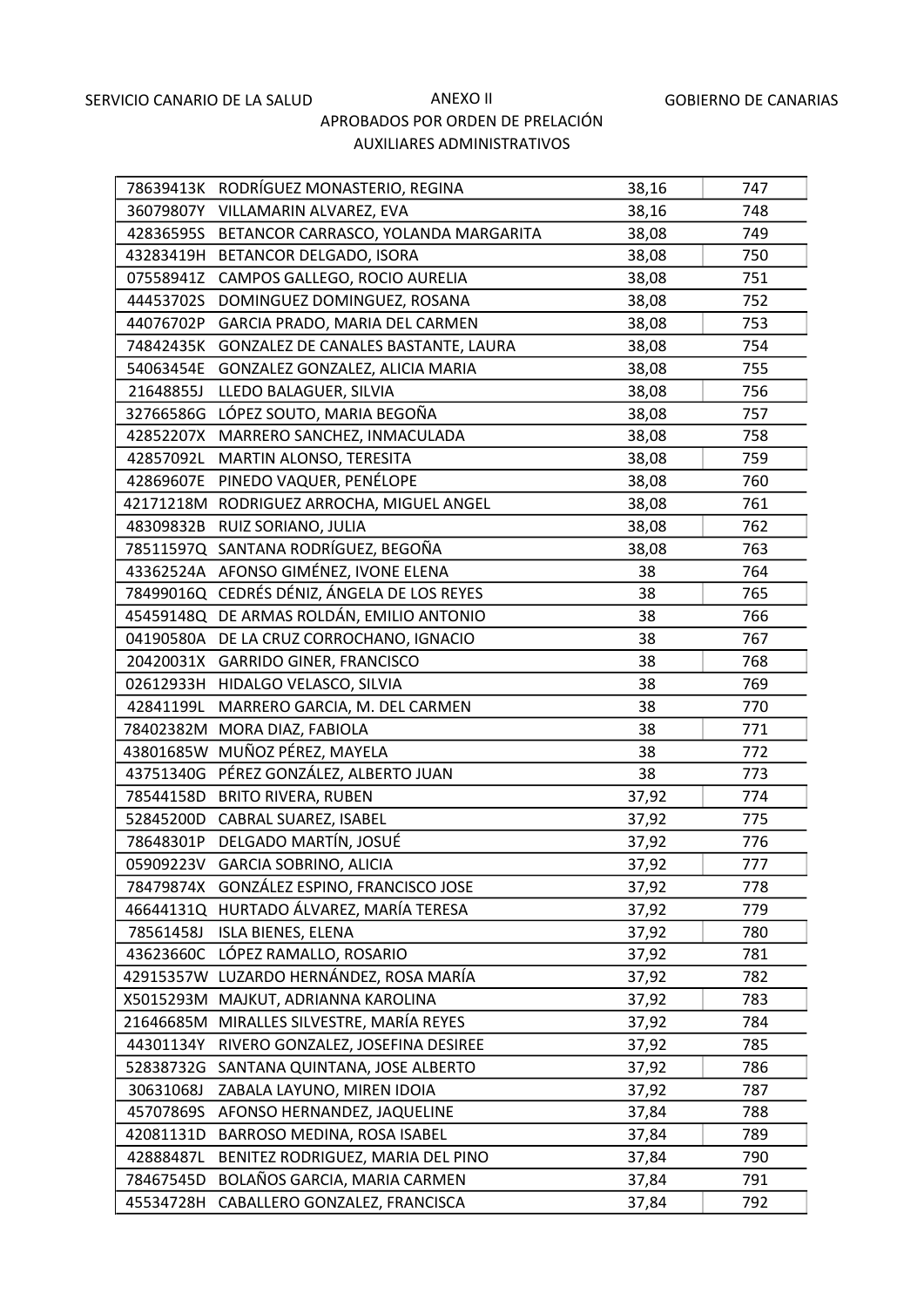|           | 43780819C CEJAS ACOSTA, ANA MARIA               | 37,84 | 793 |
|-----------|-------------------------------------------------|-------|-----|
|           | 35290471F CRIADO GRELA, MARIA ESTHER            | 37,84 | 794 |
|           | 43815453Q GUIROLA RAMOS, JUDITH                 | 37,84 | 795 |
|           | 78706993G HERNANDEZ FUMERO, FAINA               | 37,84 | 796 |
| 48481000J | LLANES ROMERA, LORENA                           | 37,84 | 797 |
| 45537369Z | MARTIN MARTEL, JUAN MANUEL                      | 37,84 | 798 |
|           | 78495326Y MORALES DAVILA, MARIA DE LOS ANGELES  | 37,84 | 799 |
| 44721807D | ORTEGA MAYORAL, PAULA                           | 37,84 | 800 |
|           | 43775475N PIÑEIRO VERA, ANA                     | 37,84 | 801 |
|           | 42098169G REGALADO PÉREZ, INÉS                  | 37,84 | 802 |
|           | 78604750L ALVAREZ REYES, FRANCISCA MARIA        | 37,76 | 803 |
|           | 43799729R BARRETO MÁRQUEZ, LAURA MARIA          | 37,76 | 804 |
| 45532551A | DELGADO FONTES, EREDINA                         | 37,76 | 805 |
| 33345285T | FERNANDEZ VILABOA, NOELIA                       | 37,76 | 806 |
| 45458350T | GONZALEZ HERRERA, ILUMINADA                     | 37,76 | 807 |
|           | 42823767K SANTANA ARMAS, ARACELI                | 37,76 | 808 |
|           | 42801101X SUAREZ ROSALES, ENGRACIA PINO         | 37,76 | 809 |
|           | 71121118N BARCIELA LUENGO, VIRGINIA             | 37,68 | 810 |
|           | 43802653G ESTÉVEZ GUTIÉRREZ, SANDRA MARÍA       | 37,68 | 811 |
|           | 45524831B HERNANDEZ GARCIA, ANA MARIA           | 37,68 | 812 |
|           | 44716109S LORENZO PÉREZ, RAÚL                   | 37,68 | 813 |
| 45446754L | PÉREZ HERNÁNDEZ, MARCOS                         | 37,68 | 814 |
| 42833351Z | RODRIGUEZ MARRERO, LOURDES ROSARIO              | 37,68 | 815 |
| 42860586V | RODRÍGUEZ PÉREZ, ANTONIO DOMINGO                | 37,68 | 816 |
| 44475399T | CASEIRO ABADÍN, AURORA                          | 37,6  | 817 |
| 48895548D | <b>GRAGERA MORENO, PAULA</b>                    | 37,6  | 818 |
| 42181827B | LEAL PEREZ, MARIA JESUS                         | 37,6  | 819 |
| 43814733D | MORELL DÍAZ, MARÍA SOFÍA                        | 37,6  | 820 |
|           | 44318629K OJEDA MARRERO, MARIA ISABEL           | 37,6  | 821 |
| 45456379F | PERDOMO RODRIGUEZ, MARIA NOELVIA                | 37,6  | 822 |
|           | 42935276A PÉREZ JIMÉNEZ, MARIA CRUZ             | 37,6  | 823 |
|           | 45758458G ROMERO SANTANA, IDAIRA                | 37,6  | 824 |
| 45755269N | DELGADO AFONSO, YÉSICA                          | 37,52 | 825 |
| 44713482X | DIAZ DIAZ, LOURDES DEL PILAR                    | 37,52 | 826 |
|           | 42089773A FERNANDEZ HERNANDEZ, MAGDALENA ONEIDA | 37,52 | 827 |
| 17451469N | GÓMEZ CHUECA, RUTH                              | 37,52 | 828 |
| 52845221F | GONZÁLEZ GONZÁLEZ, LAURA                        | 37,52 | 829 |
| 44304796B | GONZÁLEZ LORENZO, TERESA DE JESÚS               | 37,52 | 830 |
| 78472296E | MARRERO ACOSTA, CARMELO GUSTAVO                 | 37,52 | 831 |
| 43277165C | MONZON MORALES, SERGIO                          | 37,52 | 832 |
| 78715114Y | ORTEGA RODRIGUEZ, ROCIO                         | 37,52 | 833 |
| 78474857F | PEREZ LOPEZ, RICARDO GERMAN                     | 37,52 | 834 |
| 35316215Z | PORTO PORTO, MARIA TERESA                       | 37,52 | 835 |
| 45441183Z | RAMALLO DIAZ, MARIA CANDELARIA                  | 37,52 | 836 |
| 54091592P | SANTANA BENITEZ, MARIA DOLORES                  | 37,52 | 837 |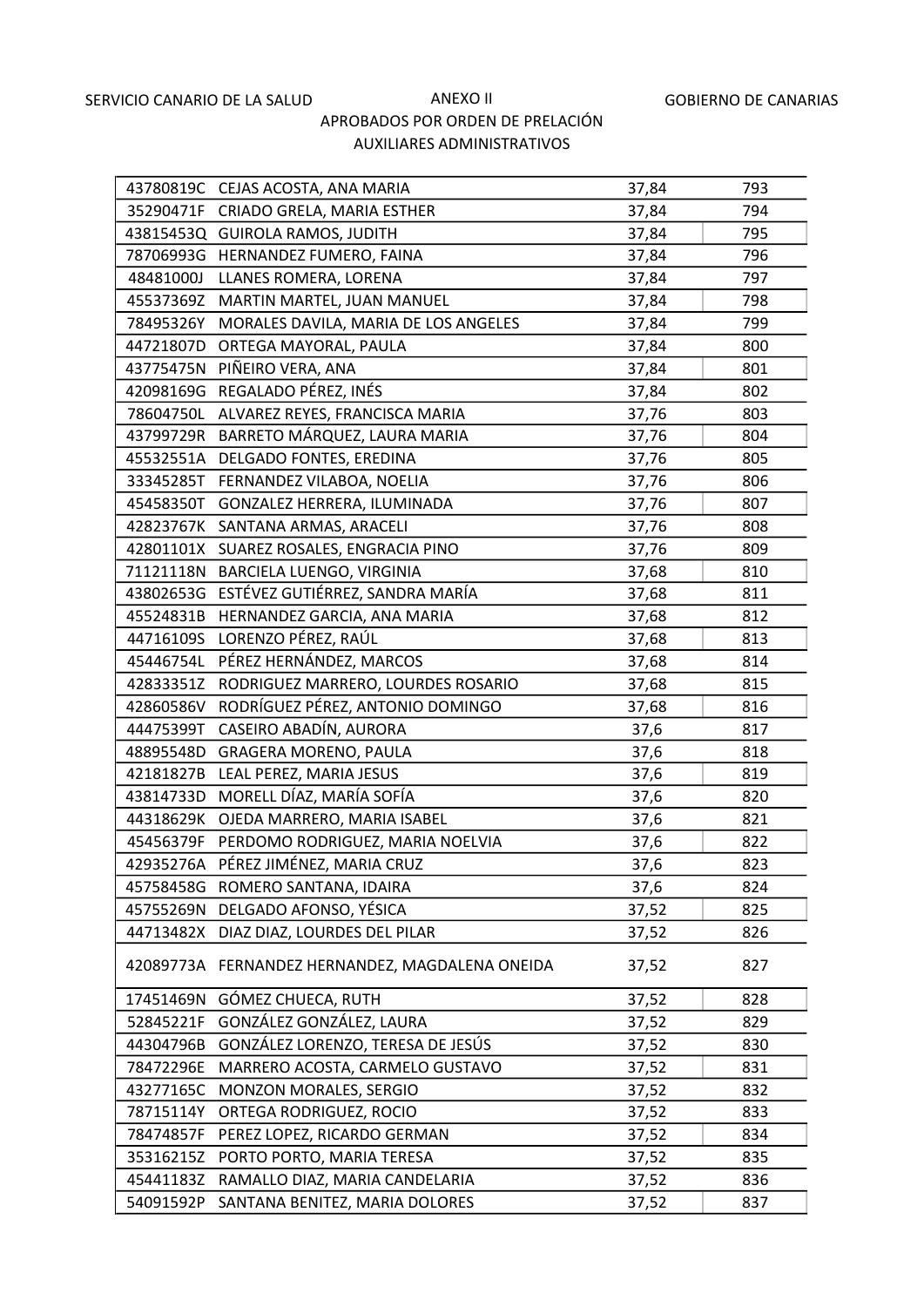|           | 24385614W SIERRA ASENSI, ANTONIO JESÚS    | 37,52 | 838 |
|-----------|-------------------------------------------|-------|-----|
|           | 42085099K TEJERA MORALES, FRANCISCO RAMON | 37,52 | 839 |
|           | 42871022B VALOIRA OJEDA, VICTOR JAVIER    | 37,52 | 840 |
| 44322503P | VELAZQUEZ MONTESDEOCA, ESTHER             | 37,52 | 841 |
| 45553935C | VIÑAS CARABALLO, ELISA ISABEL             | 37,52 | 842 |
| 29200386T | ARACIL BUESO, MARÍA JULIA                 | 37,44 | 843 |
| 04170297Y | ARRIERO MARTIN, CLARA ISABEL              | 37,44 | 844 |
| 43622071H | CABRERA VALDIVIA, MARIA PILAR             | 37,44 | 845 |
| 45757879T | GUERRA MANZANO, RITA SORAYA               | 37,44 | 846 |
|           | 17717684W LOZANO RASCÓN, MARIA CARMEN     | 37,44 | 847 |
| 42913468E | LUIS GIL, MARIA REYES                     | 37,44 | 848 |
|           | 78406696H MARTÍN SIVERIO, CRISTO JAVIER   | 37,44 | 849 |
| 42173663N | PÉREZ SÁNCHEZ, RITA MARÍA                 | 37,44 | 850 |
| 13788782Y | VARA ZORRILLA, ISABEL                     | 37,44 | 851 |
| 43787206J | BÁEZ FARIÑA, MARÍA                        | 37,36 | 852 |
|           | 42883787B CABRERA FRAGIEL, FE DEL JESUS   | 37,36 | 853 |
| 71932547R | CELADA MARTÍNEZ, RUBÉN                    | 37,36 | 854 |
| 78711027J | CRIADO HERRERA, NURIA ESTHER              | 37,36 | 855 |
| 02697707Z | JEREZ ZARAGOZA, ROSA MARIA                | 37,36 | 856 |
|           | 32709614A LÓPEZ MARTÍNEZ, SILVIA MARÍA    | 37,36 | 857 |
| 44301339G | MORALES GUERRA, JUAN IGNACIO              | 37,36 | 858 |
| 44488999F | NOVOA RIVEIRO, AURORA                     | 37,36 | 859 |
| 45435462C | SÁNCHEZ DÍAZ, MARÍA NELVA                 | 37,36 | 860 |
| 42857129X | SOSA BETANCOR, CARMELO RAMON              | 37,36 | 861 |
| 78672975A | SUÁREZ DOMÍNGUEZ, SONIA LUCÍA             | 37,36 | 862 |
| 32777073A | ARIJON BERMUDEZ, MARIA SAGRARIO           | 37,28 | 863 |
| 40452848B | <b>CODES MARTIN, MERCEDES</b>             | 37,28 | 864 |
| 32624864P | DIAZ GRAÑA, TERESA                        | 37,28 | 865 |
| 54067978S | GALINDO SANCHEZ, JERONIMO MIGUEL          | 37,28 | 866 |
| 43613901J | GONZALEZ ALVARADO, LUCIA CLOTILDE         | 37,28 | 867 |
| 42090548L | <b>GONZALEZ FLORES, MERCEDES</b>          | 37,28 | 868 |
| 43801843E | GONZALEZ NOBREGA, OLIVIA NORA             | 37,28 | 869 |
| 42174572R | LOPEZ RODRIGUEZ, MARIA ELIA               | 37,28 | 870 |
| 78693204S | OLIVA MARRERO, YUDHIT NOEMI               | 37,28 | 871 |
| 71553935S | PEREZ DEL CANTO, MONICA                   | 37,28 | 872 |
| 45762693F | RIVERO SANCHEZ, MONEYBA MARIA             | 37,28 | 873 |
| 42844589M | RODRIGUEZ DOMINGUEZ, MARIA DEL PINO       | 37,28 | 874 |
| 43775848V | ROMERO BRITO, MARIA OLIVIA                | 37,28 | 875 |
| 52831632B | SANCHEZ SUAREZ, CANDELARIA                | 37,28 | 876 |
| 44735674F | YÁNEZ SÁNCHEZ, TANIA                      | 37,28 | 877 |
| 52843966V | ALCAIDE MEDINA, DIANA MARIA               | 37,2  | 878 |
| 78498987X | CHEIKH LARROCHA, ZAHRA MINT               | 37,2  | 879 |
| 43756552H | CURBELO UMPIERREZ, ALICIA MARGARITA       | 37,2  | 880 |
| 10194122Q | GONZÁLEZ DEL CANTO, Mª DEL CARMEN         | 37,2  | 881 |
| 42806488S | MARTINEZ ROMERO, PILAR                    | 37,2  | 882 |
| 78556716D | PALANCARES NEGRIN, PEDRO MANUEL           | 37,2  | 883 |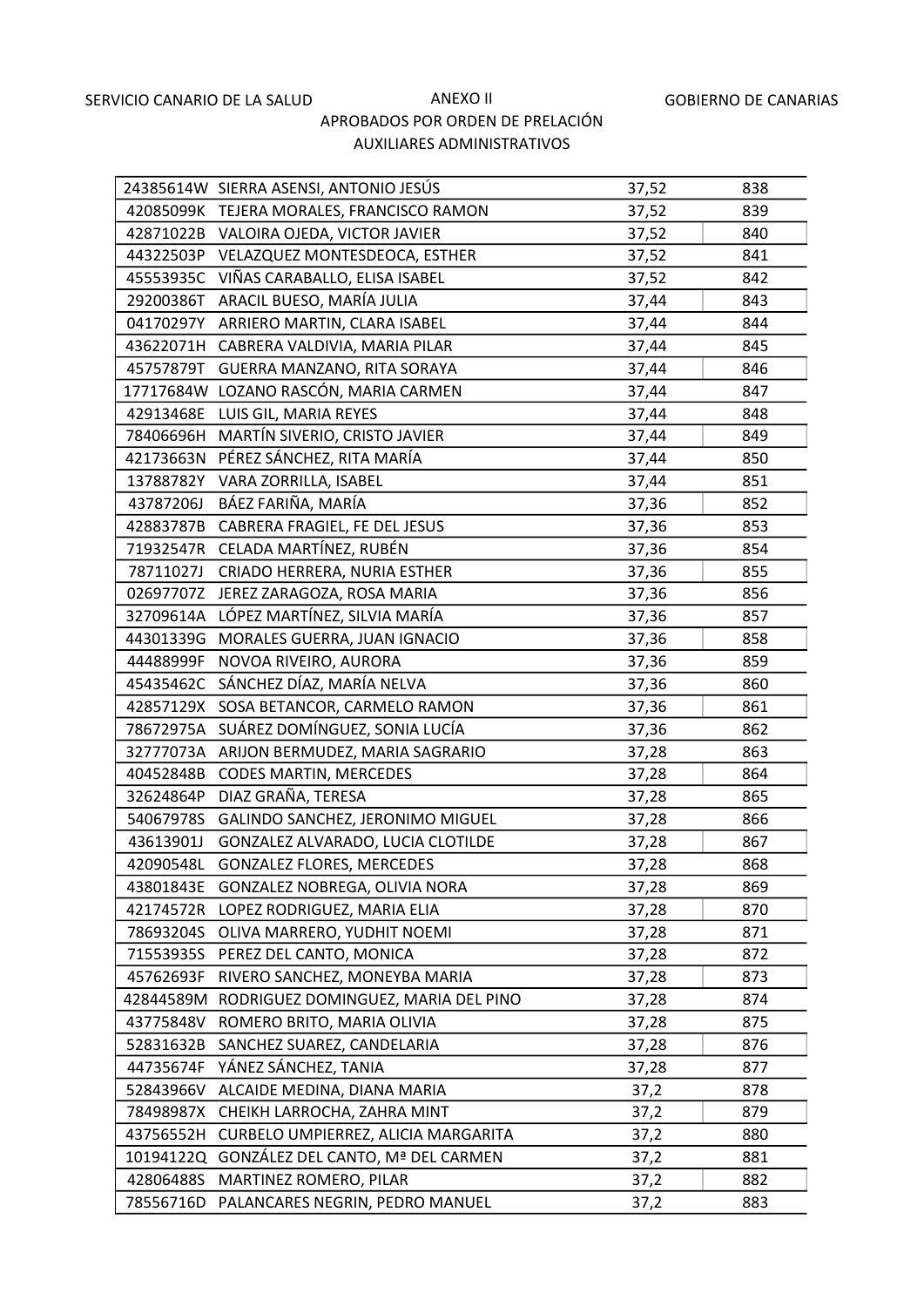|           | 43828311V PLASENCIA MENDOZA, Mª PATRICIA       | 37,2  | 884 |
|-----------|------------------------------------------------|-------|-----|
|           | 42906794H RODRIGUEZ MEDINA, ENMA ROSA          | 37,2  | 885 |
|           | 42803116R ROQUE RODRIGUEZ, TERESA              | 37,2  | 886 |
| 72034390T | RUIZ RIVERO, SERGIO                            | 37,2  | 887 |
|           | 42871188Q SANTANA DIAZ, MARIA DEL CARMEN       | 37,2  | 888 |
|           | 43667543L SUAREZ RODRIGUEZ, FRANCISCA CRISTINA | 37,2  | 889 |
|           | 78472923M TACORONTE GONZALEZ, INMACULADA       | 37,2  | 890 |
|           | 42848926H ARTILES SANCHEZ, ANA DELIA           | 37,12 | 891 |
|           | 43623887V DORTA GONZÁLEZ, MÓNICA               | 37,12 | 892 |
|           | 42911944Q ESPINOSA CABRERA, PINO               | 37,12 | 893 |
|           | 44710178H FALCON GUERRA, LOURDES               | 37,12 | 894 |
|           | 42855637J GARCIA SUAREZ, TERESA DE JESUS       | 37,12 | 895 |
| 44475681Y | <b>GONZALEZ MORAN, NATALIA</b>                 | 37,12 | 896 |
|           | 42869509Q GONZALEZ SUAREZ, ANTONIA ROSA        | 37,12 | 897 |
| 45531890D | HERNANDEZ DIAZ, MARIA DE LOS ANGELES           | 37,12 | 898 |
| 43819469F | HERNÁNDEZ DORTA, ROSALÍA ALEJANDRA             | 37,12 | 899 |
|           | 78728958G MÁRQUEZ MEDEROS, PRISCILA            | 37,12 | 900 |
| 43616080F | MONTES DE OCA AFONSO, CARMEN GLORIA            | 37,12 | 901 |
|           | 43814091B PACHECO PÉREZ, EDUARDO HARWER        | 37,12 | 902 |
|           | 45443263R PICAR ALONSO, ROSA MARÍA             | 37,12 | 903 |
| 54123369E | RIVERO MÉNDEZ, CRISTINA DOLORES                | 37,12 | 904 |
|           | 43809485M SANTOS RODRIGUEZ, DOMINGO JAVIER     | 37,12 | 905 |
| 78614560P | TOLEDO TOSCO, CARMEN NURIA                     | 37,12 | 906 |
|           | 43825642Q ALDANA RODRIGUEZ, NURIA B.           | 37,04 | 907 |
| 28943832B | CALDERÓN PRIETO, JUAN ANTONIO                  | 37,04 | 908 |
|           | 36052337K COMESAÑA AVILES, NURIA               | 37,04 | 909 |
| 43789592F | CORREA CLEMENTE, ALICIA CANDELARIA             | 37,04 | 910 |
| 78716160V | DE LA ROSA GONZALEZ, GUAYARMINA                | 37,04 | 911 |
|           | 44300149X GONZALEZ RODRIGUEZ, NOEMI            | 37,04 | 912 |
| 45550507L | GUTIERREZ ALVAREZ, MARIA DEL CARMEN            | 37,04 | 913 |
|           | 78556372X IZQUIERDO HERNANDEZ, CARMEN TERESA   | 37,04 | 914 |
|           | 53100289M MARTÍN ALCÁNTARA, MIGUEL             | 37,04 | 915 |
| 42841434R | RIVERO SOSA, MARIA DE LAS NIEVES               | 37,04 | 916 |
|           | 43642758M RODRIGUEZ MORENO, ANGELA TRINIDAD    | 37,04 | 917 |
| 43283612G | VIERA MEJÍAS, NURIA ESTER                      | 37,04 | 918 |
| 78473810H | ALONSO MONTESDEOCA, CARMEN DELIA               | 36,96 | 919 |
| 43794995M | DÍAZ GONZÁLEZ, INMACULADA                      | 36,96 | 920 |
| 43826593R | GARCÍA DOMÍNGUEZ, ANA MARIA                    | 36,96 | 921 |
| 76867427R | <b>GARRIDO BEREA, EVA</b>                      | 36,96 | 922 |
| 34261121E | GAYOSO RODRÍGUEZ, MARÍA INÉS                   | 36,96 | 923 |
| 02519561A | LOPEZ HERNANDEZ, PAULA                         | 36,96 | 924 |
| 42859647K | MARRERO ALONSO, CARMEN DELIA                   | 36,96 | 925 |
| 43773122M | MARTÍN HERNÁNDEZ, MARÍA CANDELARIA             | 36,96 | 926 |
| 42875481P | RODRIGUEZ SALADO, MARIA ISABEL                 | 36,96 | 927 |
| 09779344C | TASCÓN TASCÓN, MARÍA ÁNGELES                   | 36,96 | 928 |
| 44301369B | VERA ROGER, ALICIA CARMEN                      | 36,96 | 929 |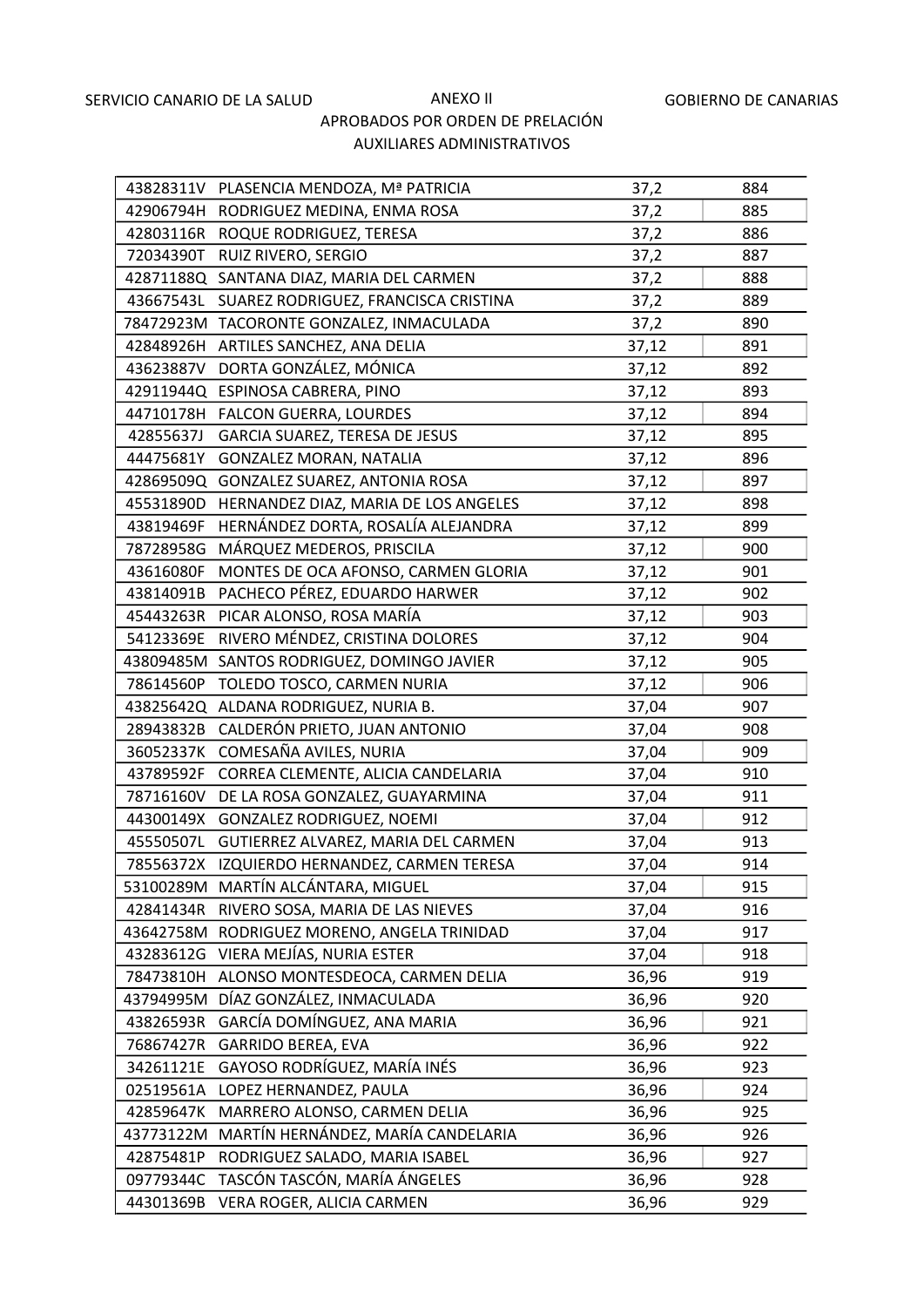|           | 32660824L ALVARIÑO FORNOS, MARIA DEL CARMEN | 36,88 | 930 |
|-----------|---------------------------------------------|-------|-----|
|           | 42919504D BRITO ACOSTA, ROSA ELENA          | 36,88 | 931 |
|           | 42186895L CABRERA HERNANDEZ, ANA ISABEL     | 36,88 | 932 |
|           | 44300558M DE REYES RODRÍGUEZ, LUIS ALBERTO  | 36,88 | 933 |
|           | 32669324D DIAZ PEREZ, MARIA CRUZ            | 36,88 | 934 |
|           | 79334342M GARCÍA MOREIRA, LUIS              | 36,88 | 935 |
|           | 44303582Q GONZÁLEZ RODRÍGUEZ, VÍCTOR DANIEL | 36,88 | 936 |
| 78402256V | HERNANDEZ MORALES, MARIA REYES              | 36,88 | 937 |
| 44311913K | MARTIN CABRERA, MARIA DEL MAR               | 36,88 | 938 |
| 78517414Z | MOLINA CABALLERO, LORENA                    | 36,88 | 939 |
| 42206885E | MONROY DÍAZ, HÉCTOR                         | 36,88 | 940 |
| 42078812J | MONTELONGO DELGADO, AGUSTÍN EUSEBIO         | 36,88 | 941 |
| 42069796J | MURO NODA, ASCENSION DOMINGA                | 36,88 | 942 |
| 43813011N | PEREZ FRANCISCO, ANATAEL                    | 36,88 | 943 |
| 44843468T | PROUPÍN PÉREZ, LUCÍA                        | 36,88 | 944 |
| 43773107J | RISCO SANCHEZ, MARIA DEL PILAR              | 36,88 | 945 |
|           | 44814700M RODRIGUEZ LOPEZ, MARIA DEL MAR    | 36,88 | 946 |
| 78477097Q | TORRES ORTEGA, CARMEN                       | 36,88 | 947 |
| 48390758T | BELANDO PEDREÑO, MARIA DEL CARMEN           | 36,8  | 948 |
| 78705762S | CARLOS RAMOS, MONICA                        | 36,8  | 949 |
|           | 43794840B CHAVEZ RAMOS, Mª IVONNE           | 36,8  | 950 |
|           | 47051070Q GARCIA MARTINEZ, SONIA            | 36,8  | 951 |
|           | 78693674W HERNÁNDEZ FIGUEROA, ARACELI       | 36,8  | 952 |
|           | 52413244Q MARTIN MARTIN, MARIA SUSANA       | 36,8  | 953 |
| 44733773S | RINCON ORTEGA, ONEYDA NAYIBE                | 36,8  | 954 |
| 07974798P | SÁNCHEZ SÁNCHEZ, Mª ROSA                    | 36,8  | 955 |
| 42860734G | SOSA SUAREZ, FRANCISCO JAVIER               | 36,8  | 956 |
| 45761214T | CABRERA SANCHEZ, CRISTINA MARIA             | 36,72 | 957 |
|           | 48288947X CAMBRA COLMENERO, ROMÁN           | 36,72 | 958 |
|           | 22135893A CIFUENTES CAMPOS, MARIA DOLORES   | 36,72 | 959 |
|           | 42879004N DENIZ RIVERO, ANA DE LOS REYES    | 36,72 | 960 |
| 78703326V | GIL ALVAREZ, IBALLA MARIA                   | 36,72 | 961 |
| 42173600H | LORENZO MARTIN, MARIA DEL CARMEN            | 36,72 | 962 |
| 54076697V | SANTANA CABRERA, YERAY                      | 36,72 | 963 |
|           | 44819990M BECERRA RIVAS, CRISTINA           | 36,64 | 964 |
| 78495356J | GONZALEZ VEGA, JAVIER ALBERTO               | 36,64 | 965 |
| 21437012T | HERNANDEZ TORMO, MARIA ANGELES              | 36,64 | 966 |
| 47071960E | MARTINEZ ORTEGA, MARIA SHEILA               | 36,64 | 967 |
| 42176423N | NEGRÍN GONZÁLEZ, BEGOÑA                     | 36,64 | 968 |
| 43377260L | PÉREZ SUÁREZ, FABIÁN                        | 36,64 | 969 |
| 35319855C | RIVEIRO PEREZ, MARIA DEL CARMEN             | 36,64 | 970 |
| 42838631G | ALONSO GONZALEZ, JOSE JUAN                  | 36,56 | 971 |
| 79326918X | BECERRA LOUREIRO, NILDA MARIA               | 36,56 | 972 |
| 78715326B | BRITO FARIÑA, YURENA                        | 36,56 | 973 |
| 42829224G | CASTELLANO QUINTANA, MERCEDES               | 36,56 | 974 |
| 78566000R | ESPÍNOLA MARTÍN, MARÍA DEL CRISTO           | 36,56 | 975 |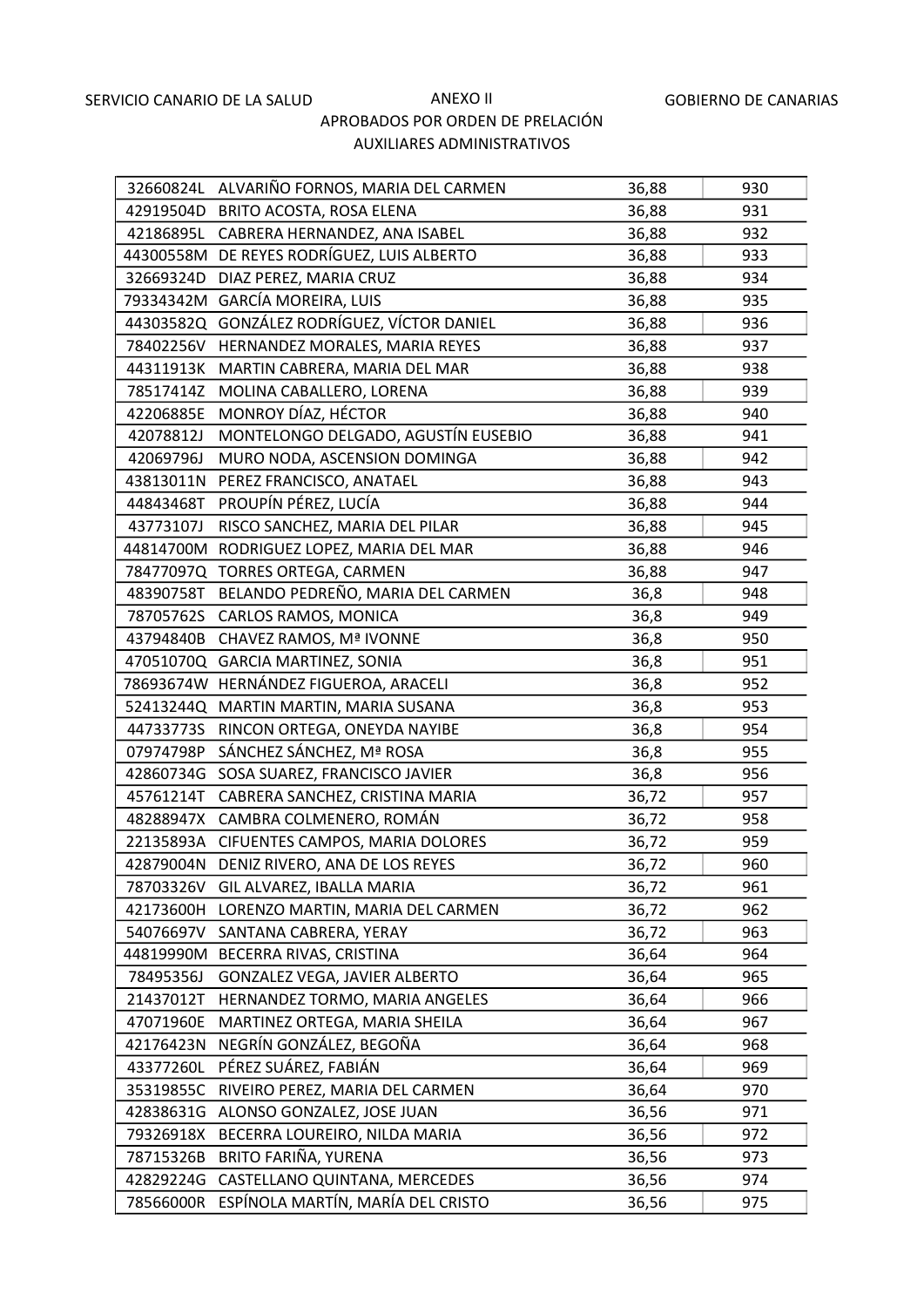|           | 45732300C HERRERA GONZALEZ, ANGEL DAVID       | 36,56 | 976  |
|-----------|-----------------------------------------------|-------|------|
|           | 11953646V JAMBRINA HERNÁNDEZ, RUTH            | 36,56 | 977  |
|           | 43282291V MACIAS GONZALEZ, MARIA SONIA        | 36,56 | 978  |
|           | 44315454C MENDOZA SUÁREZ, NATALIA PAULA       | 36,56 | 979  |
|           | 27310044M ACOSTA MANZANO, JUAN JOSE           | 36,48 | 980  |
|           | 44311448Q ARMAS HERNÁNDEZ, ESTHER LIDIA       | 36,48 | 981  |
|           | 45873514Z DÍAZ FERRO, YOLANDA                 | 36,48 | 982  |
| 23003187J | DIAZ MATEO, MARIA DE LOS ANGELES              | 36,48 | 983  |
| 78477862E | <b>GARCIA GARCIA, JUSTO JAVIER</b>            | 36,48 | 984  |
|           | 54060198D MARTIN MARTIN, JENIFER              | 36,48 | 985  |
|           | 78705354K MEDINA QUIÑONES, ALEJANDRO          | 36,48 | 986  |
| 44715942D | NAVARRO CASTELLANO, SONIA CRISTINA            | 36,48 | 987  |
| 50868826W | ORTEGA FEITO, MARIA GABRIELA                  | 36,48 | 988  |
|           | 74224925S RODENAS JIMENEZ, ESTHER             | 36,48 | 989  |
| 44321520Z | VEGA TRAVIESO, MARIA BEGOÑA                   | 36,48 | 990  |
|           | 52854539X ALAMO SARMIENTO, MARIA TERESA       | 36,4  | 991  |
|           | 78546957W ALVAREZ GONZALEZ, ANA TERESA        | 36,4  | 992  |
|           | 33344768N CRUZ FERNÁNDEZ, BELÉN               | 36,4  | 993  |
|           | 45439989Q DE MARTÍN MORILLO, FERNANDO ÁNGEL   | 36,4  | 994  |
|           | 72883865Q ESPESO ESCOBAR, RUBEN               | 36,4  | 995  |
|           | 44385312G GARCIA ANDRES, MARIA MERCEDES       | 36,4  | 996  |
| 78618517D | HERNÁNDEZ GONZÁLEZ, LAURA                     | 36,4  | 997  |
| 45454733V | IZQUIERDO MOLINA, MARÍA LETICIA               | 36,4  | 998  |
| 78616376F | JIMENEZ DE LEON, FRANCISCO DAMIAN             | 36,4  | 999  |
| 44737145Y | MELIÁN RODRÍGUEZ, VERÓNICA                    | 36,4  | 1000 |
|           | 42178342E PEREZ MARTIN, ELENA                 | 36,4  | 1001 |
| 42805499S | PÉREZ SANTOS, LUISA MARÍA                     | 36,4  | 1002 |
|           | 43360653H QUINTERO LABRADOR, MARIA INES       | 36,4  | 1003 |
|           | 52822754B QUINTERO LOPEZ, TORIBIO             | 36,4  | 1004 |
|           | 43668924C RODRIGUEZ SANTANA, MARIA DEL CARMEN | 36,4  | 1005 |
|           | 70870579N RUIZ BLANCO, ESTEFANIA              | 36,4  | 1006 |
| 78470688R | VEGA BERMÚDEZ, GABRIELA EMMA                  | 36,4  | 1007 |
| 43794708V | DOMÍNGUEZ NÚÑEZ, SONIA                        | 36,32 | 1008 |
| 71141588N | GOMEZ GONZALEZ, TANIA MARIA                   | 36,32 | 1009 |
| 43275448M | GONZALEZ QUINTANA, JOSEFA MARIA               | 36,32 | 1010 |
| 78472159T | HERNANDEZ MONROY, MARIA AMALIA                | 36,32 | 1011 |
| 21670373A | JORDÁ LINARES, SARA                           | 36,32 | 1012 |
| 78704803E | RODRIGUEZ LUTZARDO, NISAMAR                   | 36,32 | 1013 |
| 33291583A | SESTAYO SILVA, MARIA MONTSERRAT               | 36,32 | 1014 |
| 42809675M | USAR PEÑA, MARIA LUISA                        | 36,32 | 1015 |
| 45536564Z | VEGA PEREZ, ELISABEL BARBARA                  | 36,32 | 1016 |
| 07974835E | ALVAREZ ESTEBAN, ANTONIO MANUEL               | 36,24 | 1017 |
| 79073021X | BERNÁRDEZ RODRÍGUEZ, VERÓNICA                 | 36,24 | 1018 |
| 45438806Y | DÍAZ HERNÁNDEZ, SOCORRO                       | 36,24 | 1019 |
| 54047142V | DORTA DELGADO, NURIA ELVIRA                   | 36,24 | 1020 |
| 05400260K | GARCIA MARTIN, YASMINA                        | 36,24 | 1021 |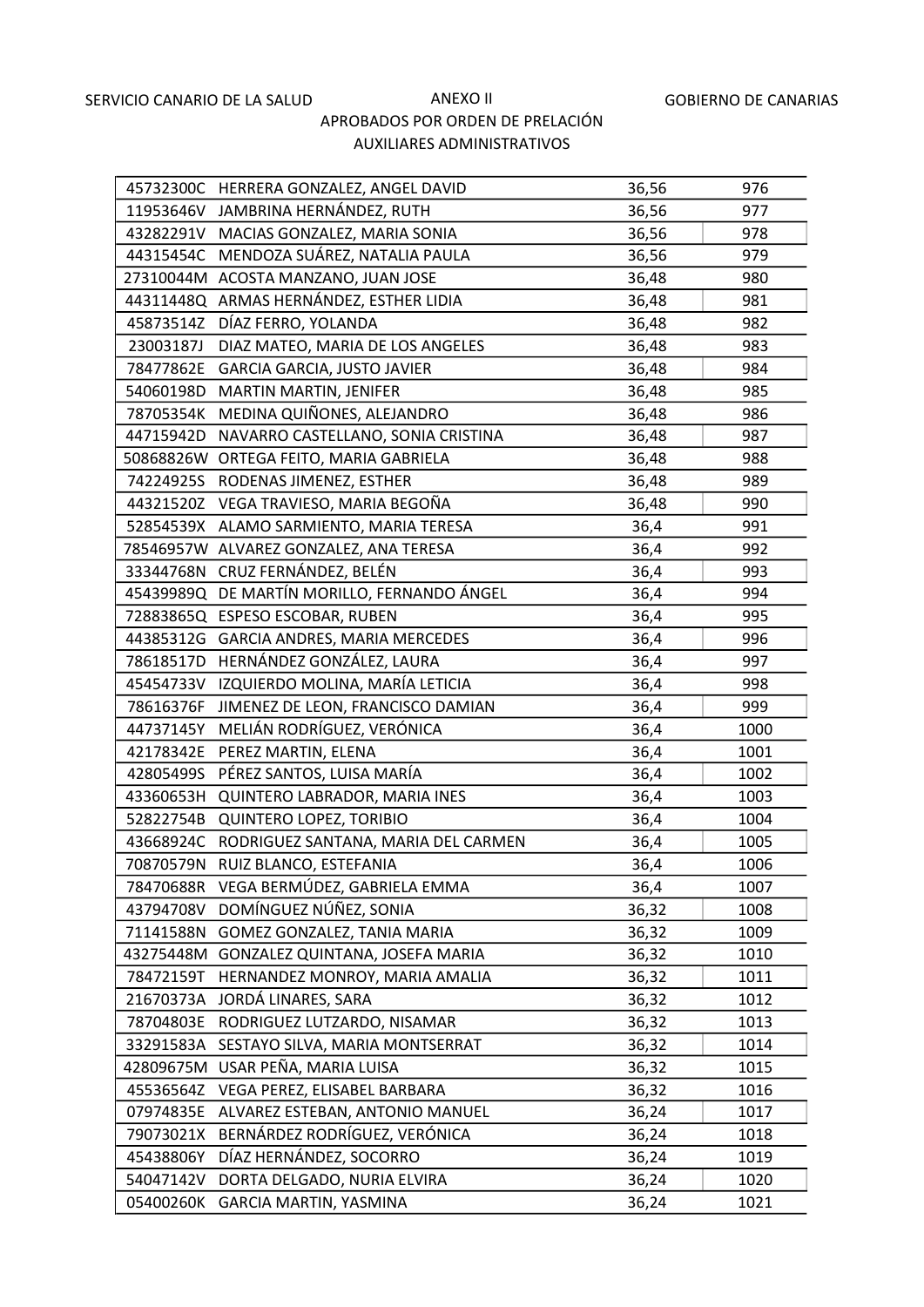|           | 54070860E GONZÁLEZ ÁNGEL, ELISABET        | 36,24 | 1022 |
|-----------|-------------------------------------------|-------|------|
| 44711560C | JIMENEZ RIVERO, SOLEDAD                   | 36,24 | 1023 |
|           | 42836217M MEDINA ALMEIDA, MARIA ANGELES   | 36,24 | 1024 |
| 43788133C | PÉREZ CAMPOS, CARMEN DOLORES              | 36,24 | 1025 |
| 42060195A | RODRIGUEZ DELGADO, TRINIDAD               | 36,24 | 1026 |
| 09754641L | RODRÍGUEZ MEDIAVILLA, MARÍA DEL PILAR     | 36,24 | 1027 |
| 42863130P | SANCHEZ SANTANA, ANA CRISTINA             | 36,24 | 1028 |
| 43756331G | CONDE HERNANDEZ, PEDRO JESUS              | 36,16 | 1029 |
| 42173675R | DELGADO PEREZ, MARIA MIRTA                | 36,16 | 1030 |
| 42093650Q | DÍAZ DÍAZ, MARÍA DE LOS ANGELES           | 36,16 | 1031 |
| 43766901V | DOMÍNGUEZ QUINTANA, NATIVIDAD             | 36,16 | 1032 |
| 42084542Q | EXPOSITO HERNANDEZ, RAMONA                | 36,16 | 1033 |
| 07962106N | FERNANDEZ VAQUERO, CARLOS                 | 36,16 | 1034 |
| 78565226D | GUTIERREZ DELGADO, ARANZAZU               | 36,16 | 1035 |
| 78851887K | LORENZO GONZÁLEZ, PILAR LUISA             | 36,16 | 1036 |
|           | 50433208G MARIN RODRIGUEZ, FRANCISCO JOSE | 36,16 | 1037 |
| 78715260Z | MEDINA CABRERA, IVÁN                      | 36,16 | 1038 |
| 78510588L | ORTEGA DÉNIZ, LOURDES DEL CARMEN          | 36,16 | 1039 |
|           | 42918762A PEREZ VILLALBA, JUAN JOSE       | 36,16 | 1040 |
| 48382074X | TOLEDO CHINEA, MARIA JOSE                 | 36,16 | 1041 |
| 12333751R | ALONSO JIMENO, JACOBO                     | 36,08 | 1042 |
| 78408121V | DORTA VELAZQUEZ, ANA ROSA                 | 36,08 | 1043 |
| 54046315H | FERIA GONZÁLEZ, JAVIER                    | 36,08 | 1044 |
| 43820611E | MARRERO MORERA, EDUARDO                   | 36,08 | 1045 |
| 42879809N | ORTEGA PADRON, JULIA MARIA                | 36,08 | 1046 |
| 33320157B | QUIROGA RUBIANES, MARIA JESUS             | 36,08 | 1047 |
| 78557732J | RODRIGUEZ CASTILLO, EMMA                  | 36,08 | 1048 |
|           | 42865795M SANCHEZ MONZON, MARIA TERESA    | 36,08 | 1049 |
| 42823991S | BAUTISTA MORALES, ISAURA MARÍA            | 36    | 1050 |
| 45682154Z | BLANCO LORENZO, MARÍA BELÉN               | 36    | 1051 |
|           | 43785623V CABRERA FUENTES, JOSE MANUEL    | 36    | 1052 |
| 42849564N | GARCÍA RAMOS, MARIA ISABEL                | 36    | 1053 |
| 78703371Q | GONZÁLEZ QUESADA, CÉSAR                   | 36    | 1054 |
| 78567420H | HERNÁNDEZ GARCÍA, FRANCISCO JAVIER        | 36    | 1055 |
| 42863424A | ISA MARTIN, MIRYAM LAYLA                  | 36    | 1056 |
| 34256790S | LOPEZ SOTELO, MARIA ROSARIO               | 36    | 1057 |
| 52842908V | MACHIN SOSA, FLORENTINA LEONARDA          | 36    | 1058 |
| 07552936N | MARTINEZ HARO, JOSE DANIEL                | 36    | 1059 |
| X5097703Y | NANIA, SALVADOR                           | 36    | 1060 |
| 45703001T | NAVARRO FLORES, CARMEN GLORIA             | 36    | 1061 |
| 42910575G | PADRÓN RODRÍGUEZ, MARÍA INMACULADA        | 36    | 1062 |
| 42865950E | PERERA CABRERA, CARMEN SORAYA             | 36    | 1063 |
| 52831510G | RAMIREZ RAMOS, ELEUTERIA DEL CARME        | 36    | 1064 |
| 44718336B | SUAREZ IGLESIAS, GRIMANESA                | 36    | 1065 |
| 48572987T | CLIMENT MORALES, DANIEL JOSÉ              | 35,92 | 1066 |
| 78618785R | EXPÓSITO LEÓN, YURENA Mª                  | 35,92 | 1067 |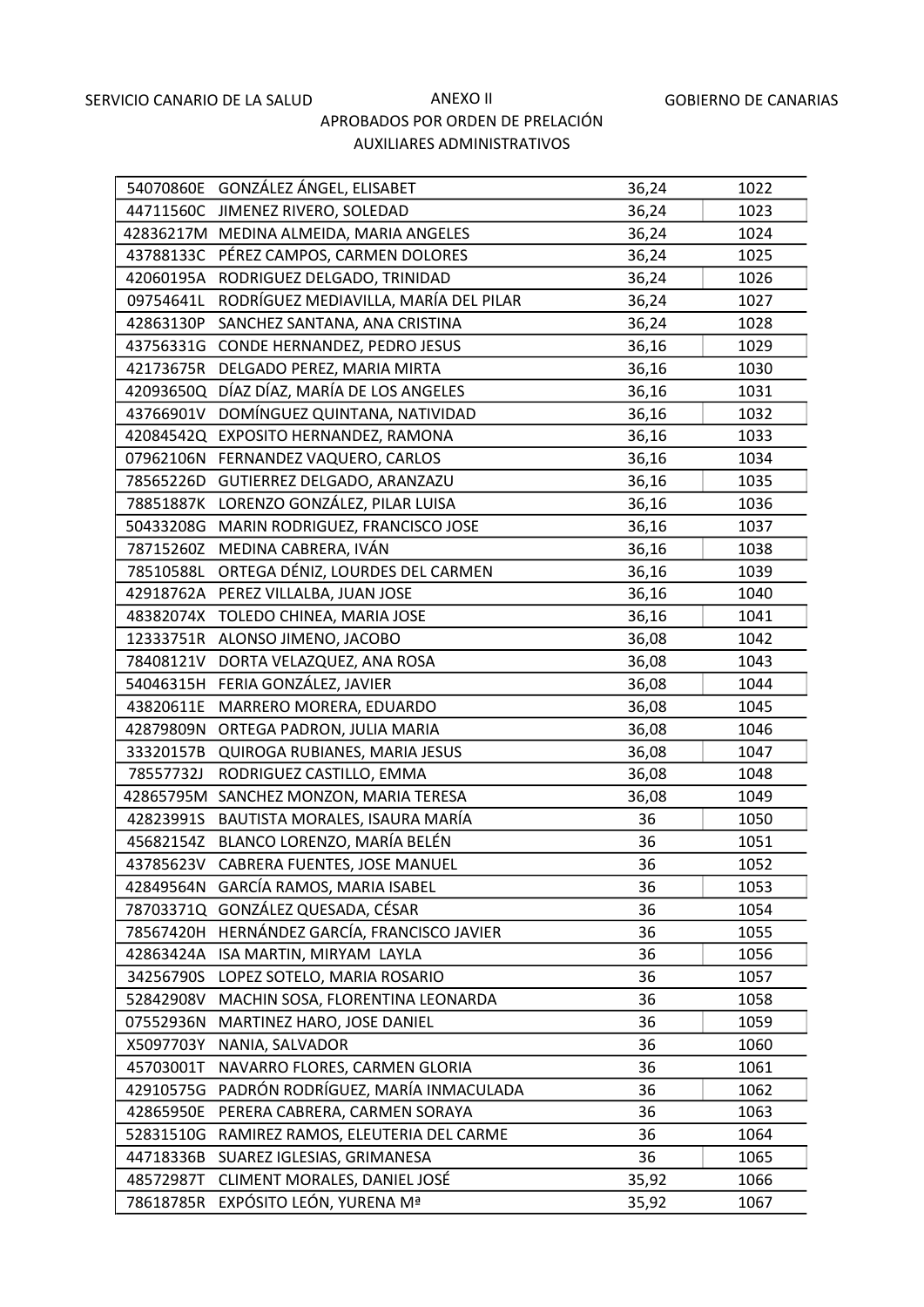|           | 42179550B EXPÓSITO PÉREZ, TERESA RAQUEL   | 35,92 | 1068 |
|-----------|-------------------------------------------|-------|------|
|           | 78719948X GALVAN MORALES, NIEVES RAQUEL   | 35,92 | 1069 |
|           | 42084574W GARCÍA GARCÍA, MARÍA DEL MAR    | 35,92 | 1070 |
| 78476780K | <b>GARCIA GIL, MARIA ISABEL</b>           | 35,92 | 1071 |
| 43290909X | GARCÍA SAAVEDRA, JOSÉ MARTÍN              | 35,92 | 1072 |
| 42844113N | <b>GONZALEZ HERRERO, LUIS</b>             | 35,92 | 1073 |
| 07973153L | <b>GUERRERO MARTÍN, ENRIQUE</b>           | 35,92 | 1074 |
| 42889596R | HIERRO PEREZ, JACINTA MARIA               | 35,92 | 1075 |
| 52841239G | JIMENEZ SANTANA, ARACELI MAR              | 35,92 | 1076 |
| 52845261R | JIMENEZ SUAREZ, MARIA DEL PINO            | 35,92 | 1077 |
| 43758543P | MONTESDEOCA MARRERO, ROSA DELIA           | 35,92 | 1078 |
| 76035264R | OJALVO CORDERO, MARÍA TERESA              | 35,92 | 1079 |
| 42919458D | RODRIGUEZ MARTIN, MARIA ALICIA            | 35,92 | 1080 |
| 78852341S | RODRIGUEZ PLASENCIA, MARCOS JESUS         | 35,92 | 1081 |
| 45458810T | VILLAR GARCÍA, LAURA MARÍA                | 35,92 | 1082 |
| 42916228E | ACOSTA TEJERA, CATALINA ROSA              | 35,84 | 1083 |
| 45534329X | ALAMO GONZALEZ, MARIA TERESA              | 35,84 | 1084 |
| 78504052S | BENÍTEZ CASTELLANO, LORENA                | 35,84 | 1085 |
| 22009714W | CASTEJON SAEZ, MARIA DOLORES              | 35,84 | 1086 |
| 43779746M | CORDOBÉS GONZÁLEZ, LUZ MARÍA              | 35,84 | 1087 |
| 78712432S | DAGGE PERAZA, VANESA                      | 35,84 | 1088 |
| 78717506Y | DELGADO QUIRÓS, NATALIA                   | 35,84 | 1089 |
| 43275815G | GUERRA CASTELLANO, PURIFICACIÓN DE FÁTIMA | 35,84 | 1090 |
| 43798198B | HIDALGO RODRIGUEZ, ANA PILAR              | 35,84 | 1091 |
| 44700675Z | MEDINA MENTADO, ALEJANDRO JOSÉ            | 35,84 | 1092 |
| 43790428S | MONTOYA RAMOS, MARIANO                    | 35,84 | 1093 |
|           | 45533194W ORTEGA OLIVARES, CAROLINA       | 35,84 | 1094 |
| 45774691E | PEÑA DÍAZ, MELANY                         | 35,84 | 1095 |
| 78475541R | QUESADA PADRÓN, SEBASTIANA MARIA          | 35,84 | 1096 |
| 43619867E | RAVELO RAMOS, MARIA DE LOS ANGELES        | 35,84 | 1097 |
| 42202315Y | REYES LOZANO, ORENCIO                     | 35,84 | 1098 |
| 42087312A | RODRIGUEZ PEREZ, ROSA MARIA               | 35,84 | 1099 |
| 43364369P | RUIZ FARRAIS, ANA ROSA                    | 35,84 | 1100 |
| 42875039A | SANCHEZ ALVARADO, CECILIA                 | 35,84 | 1101 |
| 42856689F | SOSA CACERES, CANDELARIA                  | 35,84 | 1102 |
| 42847576W | SUÁREZ GUEDES, LIDIA ESTHER               | 35,84 | 1103 |
| 71020016H | ANDRÉS ENCINAS, ESTHER                    | 35,76 | 1104 |
| 42820358Q | BRENES MARTIN, FRANCISCO JOSE             | 35,76 | 1105 |
| 78610454L | DELGADO CHINEA, DAYDA                     | 35,76 | 1106 |
| 44704377J | GARCIA GARCIA, EULALIA ESTHER             | 35,76 | 1107 |
| 52833226H | GONZALEZ HERNANDEZ, ALICIA                | 35,76 | 1108 |
| 36143878E | GONZÁLEZ MOLARES, SUSANA                  | 35,76 | 1109 |
| 43820643P | GUANCHE FARIÑA, BEGOÑA                    | 35,76 | 1110 |
| 44709994H | GUTIERREZ RODRIGUEZ, ANA LUISA            | 35,76 | 1111 |
| 48506589A | MANZANERA LÓPEZ-EGEA, VÍCTOR              | 35,76 | 1112 |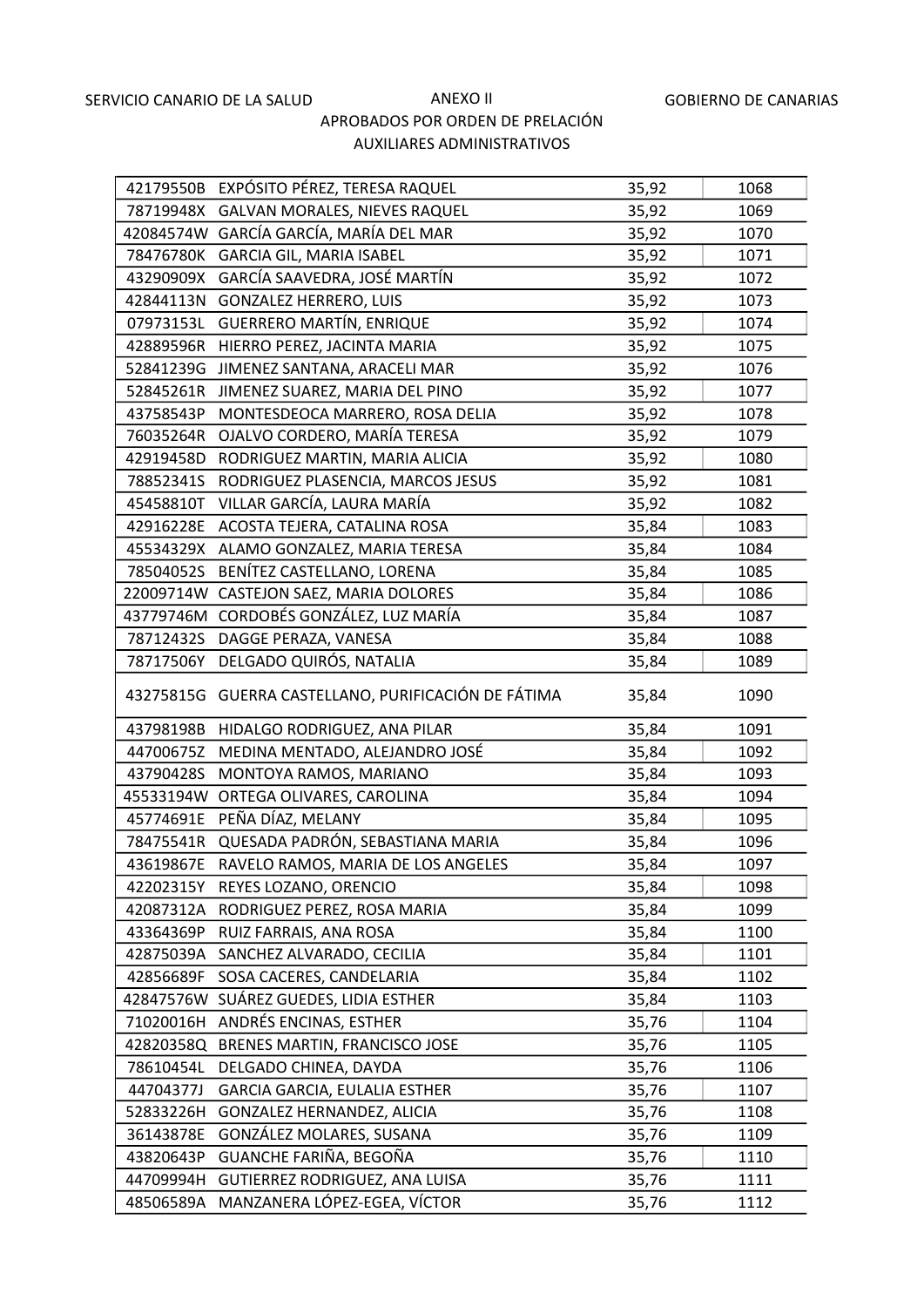|           | 32626159S MARTINEZ MONTERO, JESUS ANGEL              | 35,76 | 1113 |
|-----------|------------------------------------------------------|-------|------|
|           | 42813284A MONTESDEOCA CASTELLANO, ESTHER LIDIA       | 35,76 | 1114 |
| 42839463P | OCHOA COUCEIRO, ALICIA                               | 35,76 | 1115 |
|           | 16296215W OGUETA MARTINEZ DE MARIGORTA, MARIA BLANCA | 35,76 | 1116 |
|           | 31867404F RUBIO LOZANO, SERGIO                       | 35,76 | 1117 |
|           | 11425133K SANCHEZ BENITO, MARIA ASUNCION             | 35,76 | 1118 |
|           | 49406107Z SERRANO CORREA, CAROLINA                   | 35,76 | 1119 |
|           | 78611962D ALONSO SOCAS, ANA BELEN                    | 35,68 | 1120 |
| 04601123L | BEJARANO CALVO, MARIO                                | 35,68 | 1121 |
|           | 78547827K BRITO ACOSTA, GUACIMARA                    | 35,68 | 1122 |
| 71437176G | DEL POZO NAVA, SILVIA                                | 35,68 | 1123 |
| 36105852S | DEL RIO LOPEZ DE GUEREÑU, JULIO ANTONIO              | 35,68 | 1124 |
|           | 43291157M DIAZ MOLINA, MARINA ZENEIDA                | 35,68 | 1125 |
| 45537512L | DIAZ SANCHEZ, SABINA DEL CARMEN                      | 35,68 | 1126 |
|           | 42838904R ESPINO FLORES, DOLORES MARIA               | 35,68 | 1127 |
| 42854230D | HENRIQUEZ DIAZ, JOSÉ RAMÓN                           | 35,68 | 1128 |
| 42186457H | HERNANDEZ MONTAÑEZ, MARIA                            | 35,68 | 1129 |
| 06259902S | JIMENEZ MANZANEQUE, MARIA ROSA                       | 35,68 | 1130 |
| 48465332P | LLORENS YAGO, LORENA                                 | 35,68 | 1131 |
| 42918161T | ORTEGA TORRES, AGUSTIN                               | 35,68 | 1132 |
| 44252362V | SEVILLA MARTIN, MARIA NURIA                          | 35,68 | 1133 |
| 42864140Y | TRUJILLO FERNANDEZ, CRISTOBAL ANTONIO                | 35,68 | 1134 |
| 42074947N | VAZQUEZ ABALDE, ANTONIO FRANCISCO                    | 35,68 | 1135 |
| 42918798Q | BETANCORT DE LEÓN, ANA ESTHER                        | 35,6  | 1136 |
| 78401261B | CASTAÑEDA PADRON, FERMINA                            | 35,6  | 1137 |
| 43766886W | COSTA CERDEÑA, MARIO A.                              | 35,6  | 1138 |
| 43283068N | <b>GALINDO NODA, Mª ZAIDA</b>                        | 35,6  | 1139 |
| 43756001L | <b>GARCIA RAMALLO, MIGUEL</b>                        | 35,6  | 1140 |
| 45438268C | HERNANDEZ GUTIERREZ, DAVID                           | 35,6  | 1141 |
|           | 45854714M MARTÍN RODRÍGUEZ, CARMEN NIEVES            | 35,6  | 1142 |
| 42888380G | MARTINEZ RAMIREZ, EUFEMIA INMACULADA                 | 35,6  | 1143 |
| 54086390G | ROSALES SOSA, AIRAM                                  | 35,6  | 1144 |
| 43283094S | SUAREZ ROMERO, FRANCISCA ESTHER                      | 35,6  | 1145 |
| 20206315X | URIA MARTINEZ, AZUCENA                               | 35,6  | 1146 |
| 52757447R | VALENCIANO FERNANDEZ, JOSE MANUEL                    | 35,6  | 1147 |
| 42861957P | ARAUJO DÍAZ, ANA DELIA                               | 35,52 | 1148 |
| 32702103J | CABANAS FANDIÑO, IRIA Mª                             | 35,52 | 1149 |
| 78547023E | CADENASSO REYES, ANA DELIA                           | 35,52 | 1150 |
| 72469816J | CALLEJA CUESTA, IGNACIO                              | 35,52 | 1151 |
| 34806010H | GARCÍA GONZÁLEZ, ANA MARÍA                           | 35,52 | 1152 |
| 78545269Q | HERNÁNDEZ TORRES, TESALIA                            | 35,52 | 1153 |
| 29066009N | LORENTE JARA, EMILIA                                 | 35,52 | 1154 |
| 75118705S | MOLINA MUÑOZ, FRANCISCA                              | 35,52 | 1155 |
| 78553157S | MORALES MORÍN, CRISTINA                              | 35,52 | 1156 |
| 32692944P | TORRES OREA, MARTA MARÍA                             | 35,52 | 1157 |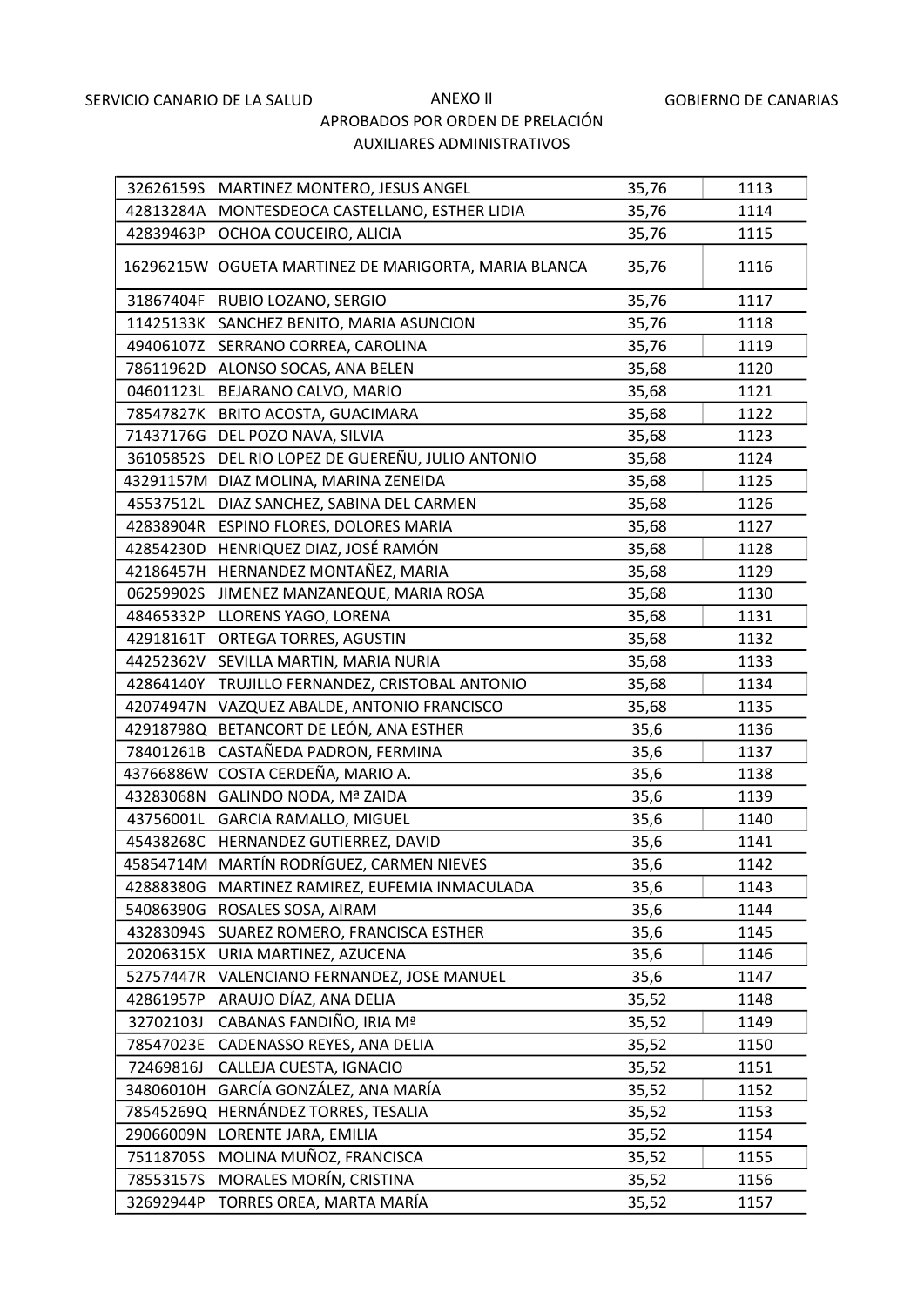|           | 78697624L ALONSO RODRÍGUEZ, NOELIA         | 35,44 | 1158 |
|-----------|--------------------------------------------|-------|------|
|           | 42832385Z AMADOR NARANJO, MARIA INMACULADA | 35,44 | 1159 |
| 43808706P | BRITO FORÉS, PEDRO MIGUEL                  | 35,44 | 1160 |
| 42856538V | DÍAZ MELIÁN, ANA JACQUELINE                | 35,44 | 1161 |
| 79061906G | GARCÍA CÁCERES, YELITZA COROMOTO           | 35,44 | 1162 |
| 78502123H | GONZÁLEZ HERNÁNDEZ, BIBIANA                | 35,44 | 1163 |
|           | 45767555Q LAFFITE CABRERA, NEITH           | 35,44 | 1164 |
| 42850113D | LANTIGUA SANTANA, MARIA DOLORES            | 35,44 | 1165 |
| 54067494Z | MUNGUIA MARTIN, FATIMA DEL CARMEN          | 35,44 | 1166 |
| 45757419T | PADILLA FALCÓN, AYOZE                      | 35,44 | 1167 |
| 42847180C | PÉREZ SANTANA, INMACULADA CONCEPCION       | 35,44 | 1168 |
|           | 43650138W QUINTERO ROSALES, JOSE IGNACIO   | 35,44 | 1169 |
|           | 42841804A RAMIREZ NUEZ, FRANCISCO          | 35,44 | 1170 |
|           | 78725434E RAMOS DELGADO, JAVIER LUIS       | 35,44 | 1171 |
| 78491241S | SANTANA PERERA, RUTH MARIA                 | 35,44 | 1172 |
| 39869236R | SEDÓ MONTAMAT, MARIA MERITXELL             | 35,44 | 1173 |
| X2460380R | SUNTHORN -, LINDA                          | 35,44 | 1174 |
| 78629874G | YANES MARTÍN, JOSUÉ DANIEL                 | 35,44 | 1175 |
|           | 43765781R CARABALLO MEDINA, LUCIA          | 35,36 | 1176 |
| 44700309Q | DEL ROSARIO PEREZ, MARIA ESTHER            | 35,36 | 1177 |
|           | 71934116Y ENCINAS MOZO, MARÍA ANGELES      | 35,36 | 1178 |
| 42934582E | FERNÁNDEZ LEÓN, MARIA ADELA                | 35,36 | 1179 |
| 78402247P | GARCÍA GARCÍA, CARMEN PILAR                | 35,36 | 1180 |
| 12734235D | GARCIA REVILLA, Mª DE LAS MERCEDES         | 35,36 | 1181 |
| 78691725P | HERNÁNDEZ COELLO, JUAN ANTONIO             | 35,36 | 1182 |
| 78572561F | HERNANDEZ MOLINA, JOSE ENRIQUE             | 35,36 | 1183 |
| 44727772V | LEY LLANO, CARLOS JAVIER                   | 35,36 | 1184 |
| 78558419X | MÉNDEZ CABRERA, ROSARIO ISABEL             | 35,36 | 1185 |
| 42865808H | NAVARRO OJEDA, MÓNICA                      | 35,36 | 1186 |
| 54053188Z | PÉREZ TORRES, YAMILA                       | 35,36 | 1187 |
| 78527593G | RAMIREZ RAMIREZ, ROBERTO JAVIER            | 35,36 | 1188 |
| 78497429Q | RODRÍGUEZ SÁNCHEZ, CÁNDIDO                 | 35,36 | 1189 |
| 22992824T | SEGADO SOLANO, MARIA CRISTINA              | 35,36 | 1190 |
| 42912814N | FERNANDEZ FONTES, ROSA MARIA               | 35,28 | 1191 |
| 79326760J | FONDO CAAMAÑO, ANA MARIA                   | 35,28 | 1192 |
| 42890402W | <b>GUERRA ALONSO, JOSE MANUEL</b>          | 35,28 | 1193 |
| 42915368J | HERNÁNDEZ ACOSTA, MARIA ZENAIDA            | 35,28 | 1194 |
| 43816035T | HERRERA PLASENCIA, MARIA EUGENIA           | 35,28 | 1195 |
| 36137011D | <b>IGLESIAS GIMÉNEZ, IGNACIO</b>           | 35,28 | 1196 |
| 02501394Y | MARTÍNEZ SECO, JESÚS                       | 35,28 | 1197 |
| 47073857X | NUÑEZ ACOSTA, ASCENSION                    | 35,28 | 1198 |
| 43755935E | ORTEGA TOLEDO, MOISÉS ARTEMI               | 35,28 | 1199 |
| 54042668M | SANCHEZ MARTINEZ, ALEJANDRO                | 35,28 | 1200 |
| 42916959V | AVERO BETANCORT, ABDON                     | 35,2  | 1201 |
| 73082889K | CLEMENTE MURILLO, SARA                     | 35,2  | 1202 |
| 42200769R | CRUZ ALEMAN, MARIA TERESA                  | 35,2  | 1203 |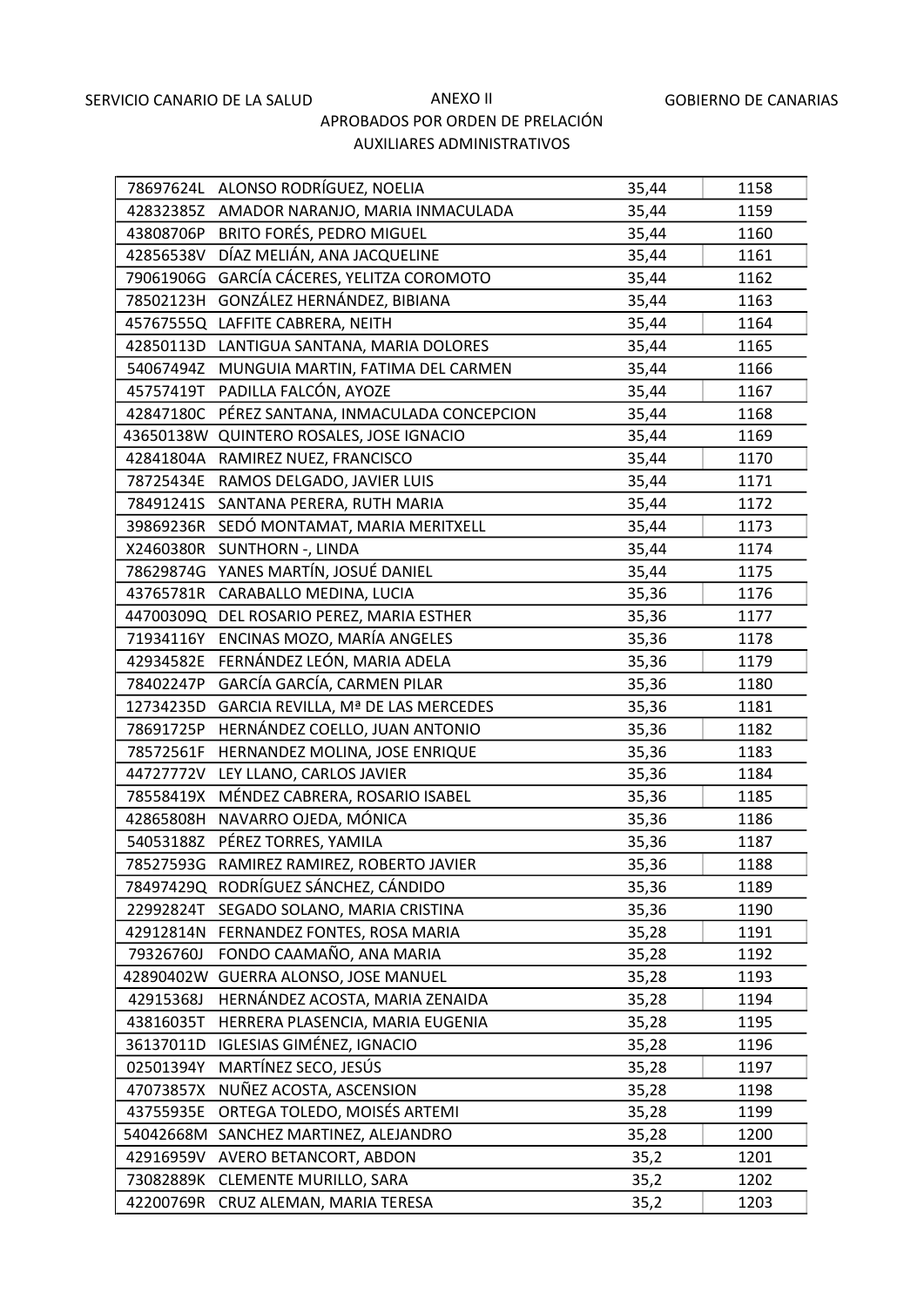|           | 34999485V GÓMEZ SEQUEIROS, LOURDES           | 35,2  | 1204 |
|-----------|----------------------------------------------|-------|------|
|           | 71289775X GONZÁLEZ MARTÍNEZ, ALMUDENA        | 35,2  | 1205 |
| 42859478J | MARRERO SARMIENTO, ANTONIO MIGUEL            | 35,2  | 1206 |
| 42878886D | NAVARRO SANTANA, LIDIA ESTHER                | 35,2  | 1207 |
| 43756683B | ORAMAS TORRES, ROSA MARIA                    | 35,2  | 1208 |
| 42856609L | PÉREZ SEGURA, MARÍA MERCEDES                 | 35,2  | 1209 |
| 42865996E | QUINTANA ALONSO, SANDRA MARIA                | 35,2  | 1210 |
| 44771965G | RIOS BENEYTO, ANA ISABEL                     | 35,2  | 1211 |
|           | 42916161R RODRIGUEZ CORUJO, MARIA INMACULADA | 35,2  | 1212 |
|           | 42193344M TABARES LORENZO, TANIA             | 35,2  | 1213 |
|           | 42879758F VEGA CASTILLO, ELENA JANET         | 35,2  | 1214 |
| 42206826D | ARBELO ASCANIO, DEBORAH DEL PINO             | 35,12 | 1215 |
| 73011712Y | AYETE ANDREU, MARIA DEL ROCIO                | 35,12 | 1216 |
| 45761835T | DE LA NUEZ OJEDA, NOELIA DEL PINO            | 35,12 | 1217 |
| 42088169D | EXPÓSITO MONTESINO, CONCEPCIÓN MARÍA         | 35,12 | 1218 |
| 43769851T | HERNANDEZ PEREZ, SANTIAGO FRANCISCO          | 35,12 | 1219 |
| 34786570J | INIESTA NICOLAS, JUANA                       | 35,12 | 1220 |
| 78695109B | IZQUIERDO BONILLA, LARA                      | 35,12 | 1221 |
|           | 08823170W LARIOS ALFONSO, JOSE JULIAN        | 35,12 | 1222 |
| 30615745P | PÉREZ AVILÉS, ISABEL MARÍA                   | 35,12 | 1223 |
| 33273862S | RODRÍGUEZ ÁLVAREZ, LUCITA                    | 35,12 | 1224 |
| 44307064W | CARDOSO SANTANA, ROSANNA MARÍA               | 35,04 | 1225 |
| 78734609C | CURRA GONZALEZ, NATIVIDAD                    | 35,04 | 1226 |
| 12331626S | <b>FUENTE MIELGO, ESTHER</b>                 | 35,04 | 1227 |
| 33547910H | GÓMEZ SANTAMARIÑA, CARLOS                    | 35,04 | 1228 |
| 42066738Z | GUILLÉN GUILLÉN, CARMEN PILAR                | 35,04 | 1229 |
| 42084516J | HERNÁNDEZ DORTA, AGUSTÍN                     | 35,04 | 1230 |
| 78695277H | JARA AFONSO, GUSTAVO ADOLFO                  | 35,04 | 1231 |
| 43376419Y | MARTIN DIAZ, MARIA NURIA                     | 35,04 | 1232 |
|           | 44808198N MIGUELES ALONSO, ARMANDO           | 35,04 | 1233 |
| 44710391R | MORCILLO DORTA, VANESSA                      | 35,04 | 1234 |
| 44721821T | MORENO ACOSTA, JOEL JESÚS                    | 35,04 | 1235 |
| 43288520J | RAMÍREZ GODOY, YAIZA                         | 35,04 | 1236 |
| 71514136Y | RODRIGUEZ MARQUES, LAURA                     | 35,04 | 1237 |
| 44302154Z | SANTANA PADILLA, AIDA ISABEL                 | 35,04 | 1238 |
| 43655932T | SORIANO CUBA, SANTIAGO MANUEL                | 35,04 | 1239 |
| 46688423X | ALVAREZ ALVAREZ, ISABEL                      | 34,96 | 1240 |
| 43774312E | ÁLVAREZ GUTIÉRREZ, MARÍA CANDELARIA          | 34,96 | 1241 |
| 78548350S | CASTRO URGAL, ROCIO                          | 34,96 | 1242 |
| 79070556Y | COSSE RODRIGUEZ, MONICA SILVANA              | 34,96 | 1243 |
| 34883654Z | FERNÁNDEZ RODRÍGUEZ, MIRIAN                  | 34,96 | 1244 |
| 47053407F | <b>GARCIA MARTINEZ, ANA BELEN</b>            | 34,96 | 1245 |
| 28948985N | GONZÁLEZ CARRERO, HELGA                      | 34,96 | 1246 |
| 43815449N | MENDEZ DE LA ROSA, ZEBENZUI                  | 34,96 | 1247 |
| 76578657L | PAREDES LOPEZ, PATRICIA                      | 34,96 | 1248 |
| 43650296E | PÉREZ VEGA, MATILDE DOMITILA                 | 34,96 | 1249 |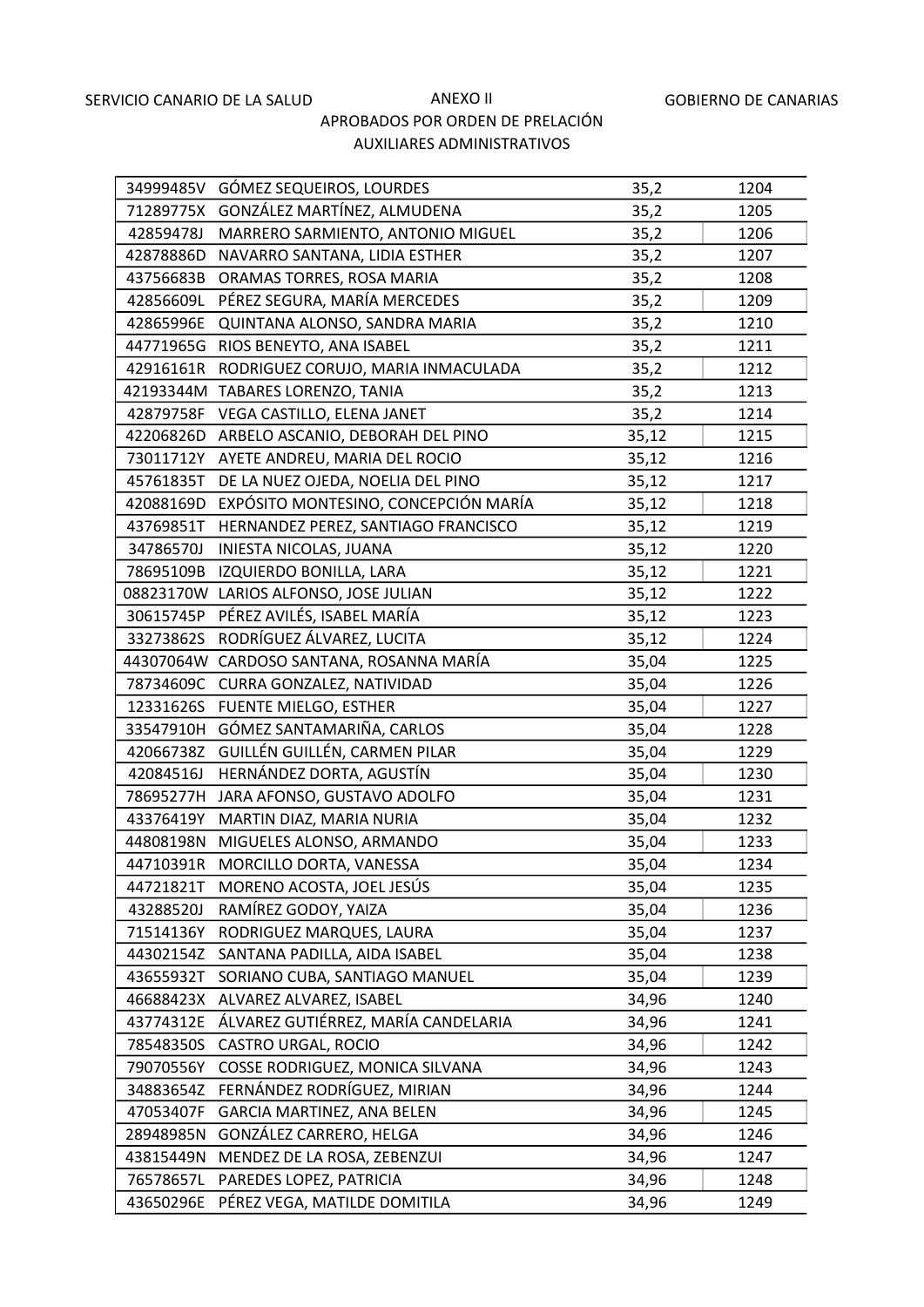|           | 78694484F PORCELL ARTEAGA, NAYRA              | 34,96 | 1250 |
|-----------|-----------------------------------------------|-------|------|
|           | 42092694A QUINTERO MENDOZA, FRANCISCA         | 34,96 | 1251 |
|           | 33346573T RODRIGUEZ CAMINO, LAURA             | 34,96 | 1252 |
|           | 78503926G RODRIGUEZ DE ARMAS, SILVIA          | 34,96 | 1253 |
| 44310531L | SANTANA MARTIN, FRANCISCO JAVIER              | 34,96 | 1254 |
| 45765408P | SANTANA SANTANA, DAVID                        | 34,96 | 1255 |
|           | 42093268W SERRANO DE LA ROSA, ANA ISABEL      | 34,96 | 1256 |
| 30505103L | TROCOLI GRACIA, LUIS                          | 34,96 | 1257 |
|           | 72136857W ZABALA FERNÁNDEZ, ALBERTO           | 34,96 | 1258 |
|           | 43791785S BALLESTER VERA, MARÍA VICTORIA      | 34,88 | 1259 |
|           | 29431345Q BORRALLO FLORES, PAULA              | 34,88 | 1260 |
|           | 42833607V CABRERA DIAZ, F.FATIMA              | 34,88 | 1261 |
|           | 43784546K CHINEA MÉNDEZ, EULALIA              | 34,88 | 1262 |
|           | 44700567K DE LEON SANTANA, VIRGINIA           | 34,88 | 1263 |
|           | 78566944W GONZÁLEZ GONZÁLEZ, MABEL            | 34,88 | 1264 |
|           | 12731918S LINARES NICOLAS, ELENA RITA         | 34,88 | 1265 |
|           | 42885121B NAVARRO SAAVEDRA, FERNANDO SALVADOR | 34,88 | 1266 |
| 42207178Q | OJEDA CRISPIN, DAVINIA                        | 34,88 | 1267 |
|           | 52844927N RAMOS GUZMÁN, M. INÉS               | 34,88 | 1268 |
| 42093450T | RODRIGUEZ MELIÁN, ANA MARÍA                   | 34,88 | 1269 |
| 45439102A | VALENCIA BARRIOS, Mª MERCEDES                 | 34,88 | 1270 |
| 12383833N | VELASCO VELADO, JOSE RAMON                    | 34,88 | 1271 |
| 71017660P | ANTON VAQUERO, ESTHER                         | 34,8  | 1272 |
| 78526469F | ARTILES BRITO, MARIA DE LOS ANGELES           | 34,8  | 1273 |
| 42844217R | CABAÑAS ARTILES, ELENA ISABEL                 | 34,8  | 1274 |
| 42849660Q | DOMINGUEZ PADILLA, AMERICA                    | 34,8  | 1275 |
| 78406293Y | GONZALEZ ALMENARA, CLARA ISABEL               | 34,8  | 1276 |
| 44728720E | MENDEZ BEARD, REBECA BELEN                    | 34,8  | 1277 |
| 40885648C | OTAL PRADAS, GUADALUPE                        | 34,8  | 1278 |
|           | 42869767K PEREZ ROQUE, CARMELO JESUS          | 34,8  | 1279 |
| 42839443B | QUINTANA BATISTA, DOMINGA M PINO              | 34,8  | 1280 |
| 25146614R | RAMOS AVELLANED, MARIA ANGELES                | 34,8  | 1281 |
|           | 43278426Q SUAREZ ARTILES, CARLOS ALBERTO      | 34,8  | 1282 |
| 36146934L | VARELA LAGE, ALBERTO                          | 34,8  | 1283 |
| 78570490Y | BENCOMO REYES, LAURA MARIA                    | 34,72 | 1284 |
| 78402433X | <b>BRITO MARICHAL, LUISA</b>                  | 34,72 | 1285 |
| 43764670V | DAMASO GARCIA, MARIA DE LA O                  | 34,72 | 1286 |
| 42083791R | DE LEÓN TOSCO, JUAN CARLOS                    | 34,72 | 1287 |
| 44711862T | FALCÓN NUEZ, ROSA DELIA                       | 34,72 | 1288 |
| 24197512V | FERNANDEZ MARTINEZ, MARIA JOSE                | 34,72 | 1289 |
| 45532123N | GAMIZ ALFONSO, CARMEN DOLORES                 | 34,72 | 1290 |
| 43623592K | GONZALEZ LOPEZ, MARIA SANDRA                  | 34,72 | 1291 |
| 54043092S | HERRERA MARTÍN, PEDRO RAMÓN                   | 34,72 | 1292 |
| 42096849H | LINARES MENA, NIEVES MARIA                    | 34,72 | 1293 |
| 45441674E | LOPEZ CAIROS, BELEN                           | 34,72 | 1294 |
| 42843940T | MORALES FALCON, INMACULADA                    | 34,72 | 1295 |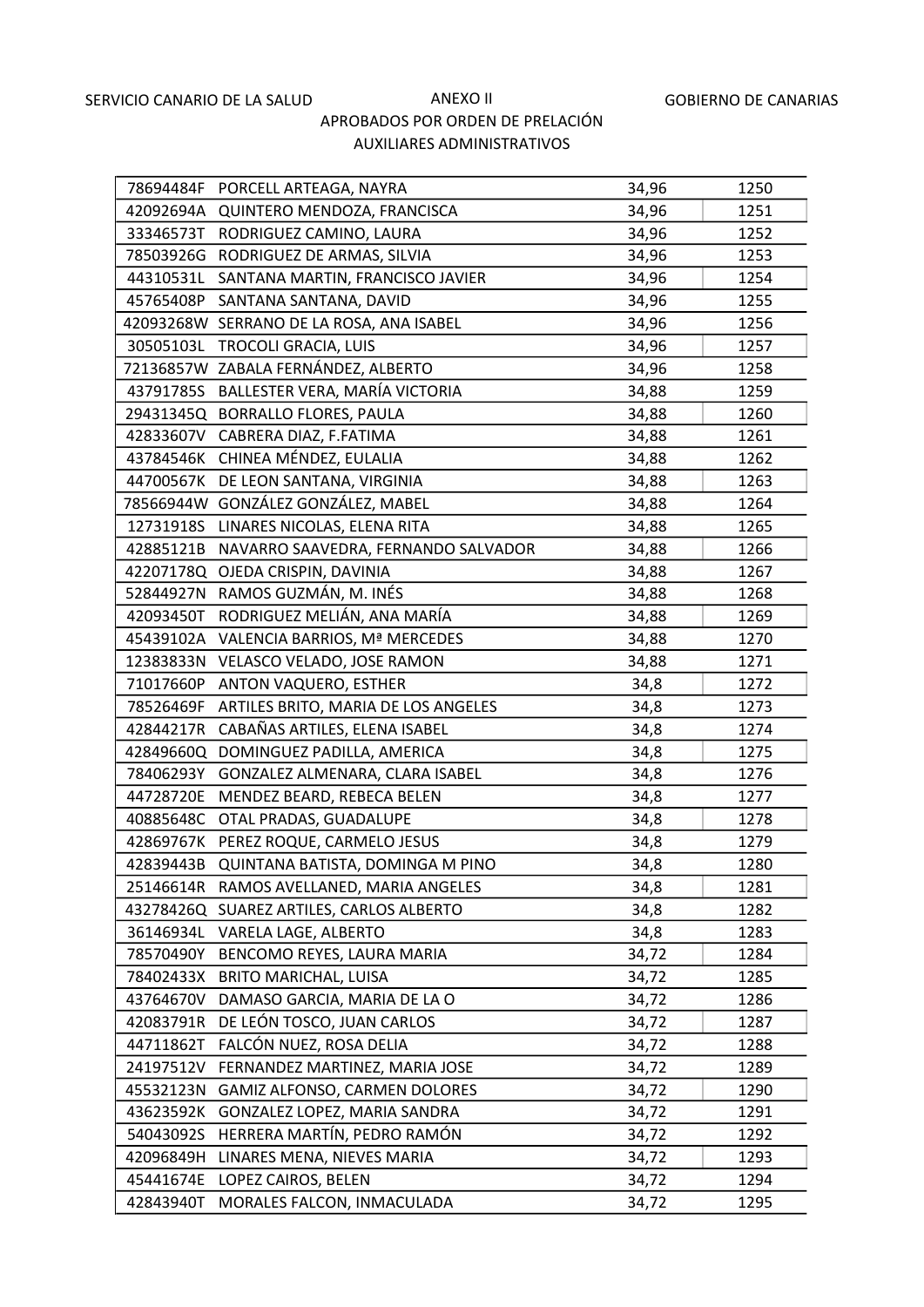|           | 43778230F PRADAS SHARP, MARÍA MERCEDES      | 34,72 | 1296 |
|-----------|---------------------------------------------|-------|------|
| 52854473J | RAMIREZ PEÑATE, CARMEN                      | 34,72 | 1297 |
|           | 78566393A RAMOS PÉREZ, SONIA                | 34,72 | 1298 |
| 44737257A | REYES HERNANDEZ, JOSÉ IVAN                  | 34,72 | 1299 |
|           | 78506374Z VALDIVIA GUERRA, MARÍA DESIRÉE    | 34,72 | 1300 |
| 45458640Z | ACOSTA DARIAS, MARÍA JESÚS                  | 34,64 | 1301 |
|           | 79105474X ALFONSO GOMIS, SONIA              | 34,64 | 1302 |
|           | 42854544R ALONSO SANTANA, MARÍA VICTORIA    | 34,64 | 1303 |
| 43355271H | ALVAREZ GARCIA, DOMINGO JAVIER              | 34,64 | 1304 |
| 42811740T | CABRERA SUAREZ, NELIDA                      | 34,64 | 1305 |
|           | 43279601H ESPINOSA GUEDES, MARIA DEL PINO   | 34,64 | 1306 |
| 33398944T | <b>GONZALEZ CASSINI, Mª SOLEDAD</b>         | 34,64 | 1307 |
| 54074846Y | HERNANDEZ GARCIA, RAYCO JESUS               | 34,64 | 1308 |
| 42177615P | HERRERA SANFIEL, MARÍA CRUZ                 | 34,64 | 1309 |
| 43782611H | LOPEZ RAMOS, MARIA ISABEL                   | 34,64 | 1310 |
|           | 33383513W PELAEZ VEGA, MARIA ELENA          | 34,64 | 1311 |
| 43826421J | RODRÍGUEZ PERERA, ESTHER LEONOR             | 34,64 | 1312 |
| 28958013R | VIVAS UTRILLAS, Mª DEL PILAR                | 34,64 | 1313 |
| 43366812J | YANES GONZÁLEZ, MARÍA ISABEL                | 34,64 | 1314 |
|           | 52837971W ALMEIDA TORRES, MARIA IVON        | 34,56 | 1315 |
| 43667074X | HERNANDEZ GRANADOS, Mª RITA DEL PINO        | 34,56 | 1316 |
|           | 76708705W JEREZ ALVAREZ, ANGELINA           | 34,56 | 1317 |
| 42167528H | MOLINA REYES, ALBA NEREIDA                  | 34,56 | 1318 |
|           | 78542197A REGUERO QUINTERO, ARÉMOGA ELVIRA  | 34,56 | 1319 |
| 44303745H | RODRÍGUEZ MESA, ROSA MARÍA                  | 34,56 | 1320 |
|           | 78628840M ALONSO GONZALO, JONAY             | 34,48 | 1321 |
|           | 45532530M ALVAREZ DIAZ, FREDDY JOSE         | 34,48 | 1322 |
|           | 33302450Z BARREDO RIELO, MARIA CRISTINA     | 34,48 | 1323 |
| 78672433J | CABELLO CHINEA, MARIA DEL CARMEN            | 34,48 | 1324 |
|           | 78526057D CALERO SAAVEDRA, NEREIDA          | 34,48 | 1325 |
|           | 78565980G DECILLIS RODRÍGUEZ, ISABEL ANJARA | 34,48 | 1326 |
| 08106882A | DEL RÍO PÉREZ, MARÍA DEL CARMEN             | 34,48 | 1327 |
| 78528630Y | DÍAZ SÁNCHEZ, VERÓNICA                      | 34,48 | 1328 |
| X7268895K | <b>ESPOSITO, ANDREA</b>                     | 34,48 | 1329 |
| 42868753L | GOMEZ DENIZ, MINERVA                        | 34,48 | 1330 |
| 43769271H | HERNANDEZ ORTIZ, ROGELIO                    | 34,48 | 1331 |
| 48523221Y | LÓPEZ PÉREZ, JOSÉ ZEUS                      | 34,48 | 1332 |
| 43806120K | MOLINA LÓPEZ, JUAN ÁNGEL                    | 34,48 | 1333 |
| 42861086B | PADILLA RIVERO, FRANCISCA ROSA              | 34,48 | 1334 |
| 78401298W | PADRON QUINTERO, MARIA ESTHER               | 34,48 | 1335 |
| 16800518F | RUIZ ORTEGA, SARA                           | 34,48 | 1336 |
| 42908244L | ARMAS RUIZ, EVA EVANGELINA                  | 34,4  | 1337 |
| 43796589N | DIAZ ALBERTOS, MARIA MERCEDES               | 34,4  | 1338 |
| 45452058X | MARTIN RIOS, MARIA ISABEL                   | 34,4  | 1339 |
| 43654759T | MENDEZ HERNANDEZ, ANA TERESA                | 34,4  | 1340 |
| 43668957F | QUESADA RUEDA, FRANCISCO JAVIER             | 34,4  | 1341 |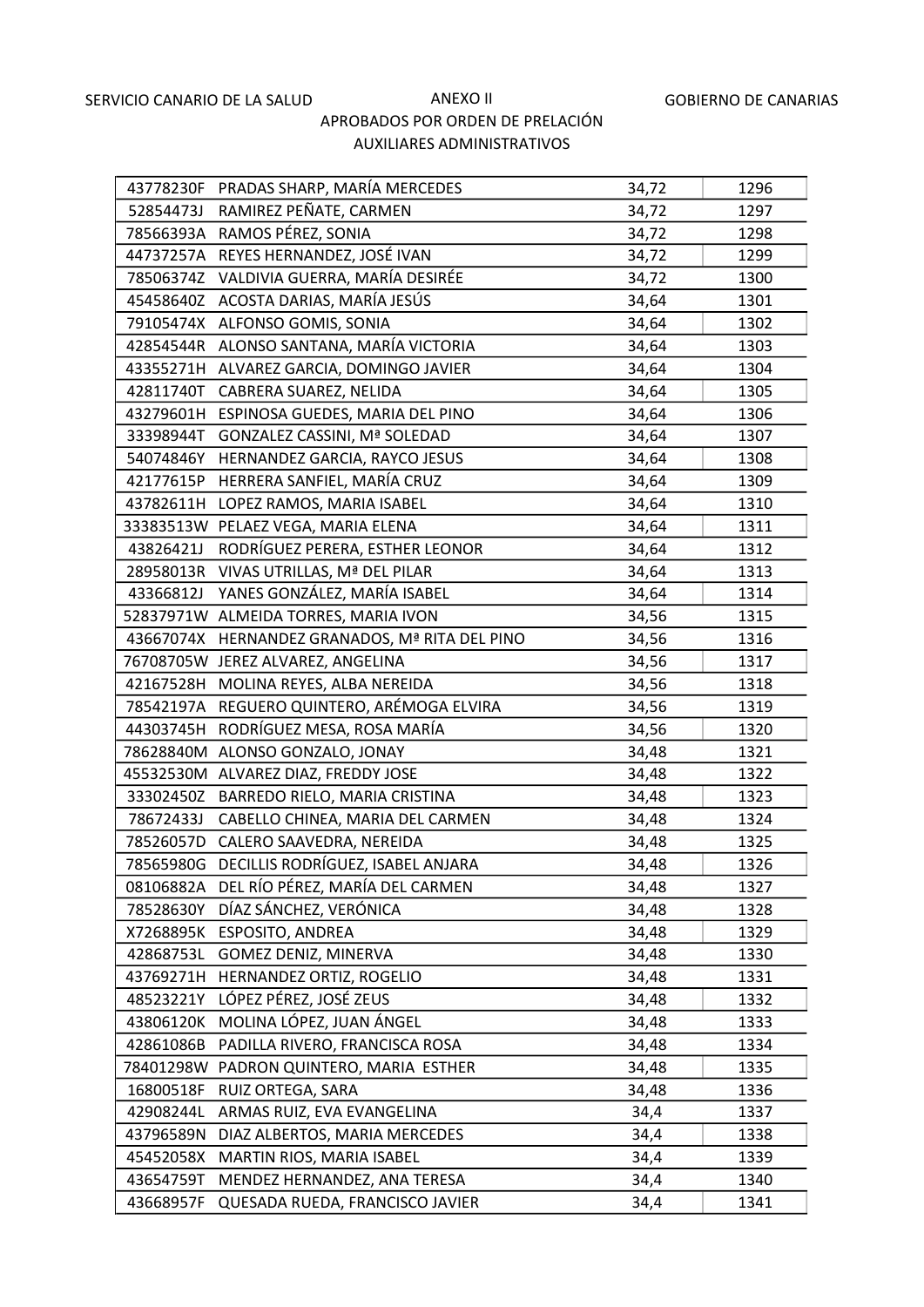|           | 44702295R ROMERO SAGRA, ROSA MARÍA       | 34,4  | 1342 |
|-----------|------------------------------------------|-------|------|
| 34998728L | SAMPIL VILA, LAURA                       | 34,4  | 1343 |
| 42851334B | CÁCERES MIRANDA, MARÍA MAGNOLIA          | 34,32 | 1344 |
| 43806638X | CASTELLANO ESCUELA, ANA MARIA            | 34,32 | 1345 |
| 42097361R | DIAZ DELGADO, FELICIDAD YASMINA          | 34,32 | 1346 |
| 52846753K | FLEITAS RAMIREZ, INMACULADA              | 34,32 | 1347 |
| 24204396R | GARCÍA RUIZ, MARÍA JESÚS                 | 34,32 | 1348 |
| 44493231F | GONZÁLEZ FEIJOO, BEATRIZ                 | 34,32 | 1349 |
| 54048587J | GONZÁLEZ GONZÁLEZ, SULBEY MARÍA          | 34,32 | 1350 |
| 44300652F | HENRIQUEZ GARCIA, JOSEFA DEL PINO        | 34,32 | 1351 |
| 43793012T | MARTIN GARCIA, MARIA TOMASA              | 34,32 | 1352 |
| 42872829R | MEDEROS HERNANDEZ, SERGIO FRANCISCO      | 34,32 | 1353 |
| 34853376G | PANTOJA ARCOS, MARIA DEL MAR             | 34,32 | 1354 |
| 28950213K | REGALADO DOMÍNGUEZ, ELSA                 | 34,32 | 1355 |
| 42190191A | REYES HERNÁNDEZ, ELISABET                | 34,32 | 1356 |
| 42165822Z | ABREU EXPOSITO, ZOILA MARIA              | 34,24 | 1357 |
| 34268728Q | AIRA TOUZON, NOELIA                      | 34,24 | 1358 |
| 42886094H | ALONSO GUERRA, TERESA DE JESUS           | 34,24 | 1359 |
| 42840041B | FANDIÑO SOTELO, ROSA MARÍA               | 34,24 | 1360 |
| 44304156S | GONZALEZ MOLINA, MONICA FAUSTINA         | 34,24 | 1361 |
| 44317079N | LEON SANCHEZ, MARIA DEL PINO             | 34,24 | 1362 |
| 43779414H | LLARENA ARTEAGA, MARIA FATIMA            | 34,24 | 1363 |
| 43792984H | MARRERO GÓMEZ, LUISA SUSANA              | 34,24 | 1364 |
| 43797633K | MARTIN RODRIGUEZ, JUANA VICTORIA         | 34,24 | 1365 |
| 42886732N | SANTANA ALVAREZ, MARIA DEL CARMEN        | 34,24 | 1366 |
| 54076767H | TOVAR OJEDA, AMERICA                     | 34,24 | 1367 |
| 45459112A | VENTURA RODRÍGUEZ, JUAN                  | 34,24 | 1368 |
|           | 45444207W ALONSO RODRÍGUEZ, TERESA MARÍA | 34,16 | 1369 |
| 78852071K | DE LEÓN GALDONA, CECILIA MARÍA           | 34,16 | 1370 |
| X5838651D | FARMATU, MIHAELA                         | 34,16 | 1371 |
| 45553829Y | MACHIN MORERA, SONIA MARIA               | 34,16 | 1372 |
| 78565205B | MELIÁN BASTOS, PETER JOSHUA              | 34,16 | 1373 |
| 42801550E | PEREZ JIMENEZ, MARIA HERMINIA            | 34,16 | 1374 |
| 43664261A | RIVERO LEON, ALICIA TERESA               | 34,16 | 1375 |
| 32634841A | SENDÓN PÉREZ, BUENAVENTURA               | 34,16 | 1376 |
| 78572693R | ACOSTA RODRIGUEZ, DAIDA ATTENERI         | 34,08 | 1377 |
| 36069786J | BARREIRO MAGDALENA, MARIA DEL PILAR      | 34,08 | 1378 |
| 49470638F | ESCOBAR CASTILLO, LILMARED               | 34,08 | 1379 |
| 43355110H | FUENTES PALMERO, JOSÉ ROSENDO            | 34,08 | 1380 |
| 45550934D | HERNÁNDEZ MARTÍN, DULCE NOMBRE DE JESÚS  | 34,08 | 1381 |
| 42163529K | PEREZ RODRIGUEZ, MARIA OFELIA            | 34,08 | 1382 |
| 44315844L | RODRIGUEZ SANCHEZ, CAROLINA              | 34,08 | 1383 |
| 76875459Y | ROMERO HEREDIA, MARIA                    | 34,08 | 1384 |
| 27472695T | ANDREU PINA, MARIA DEL CARMEN            | 34    | 1385 |
| 45528948B | ARMAS LUIS, GREGORIO JOSE                | 34    | 1386 |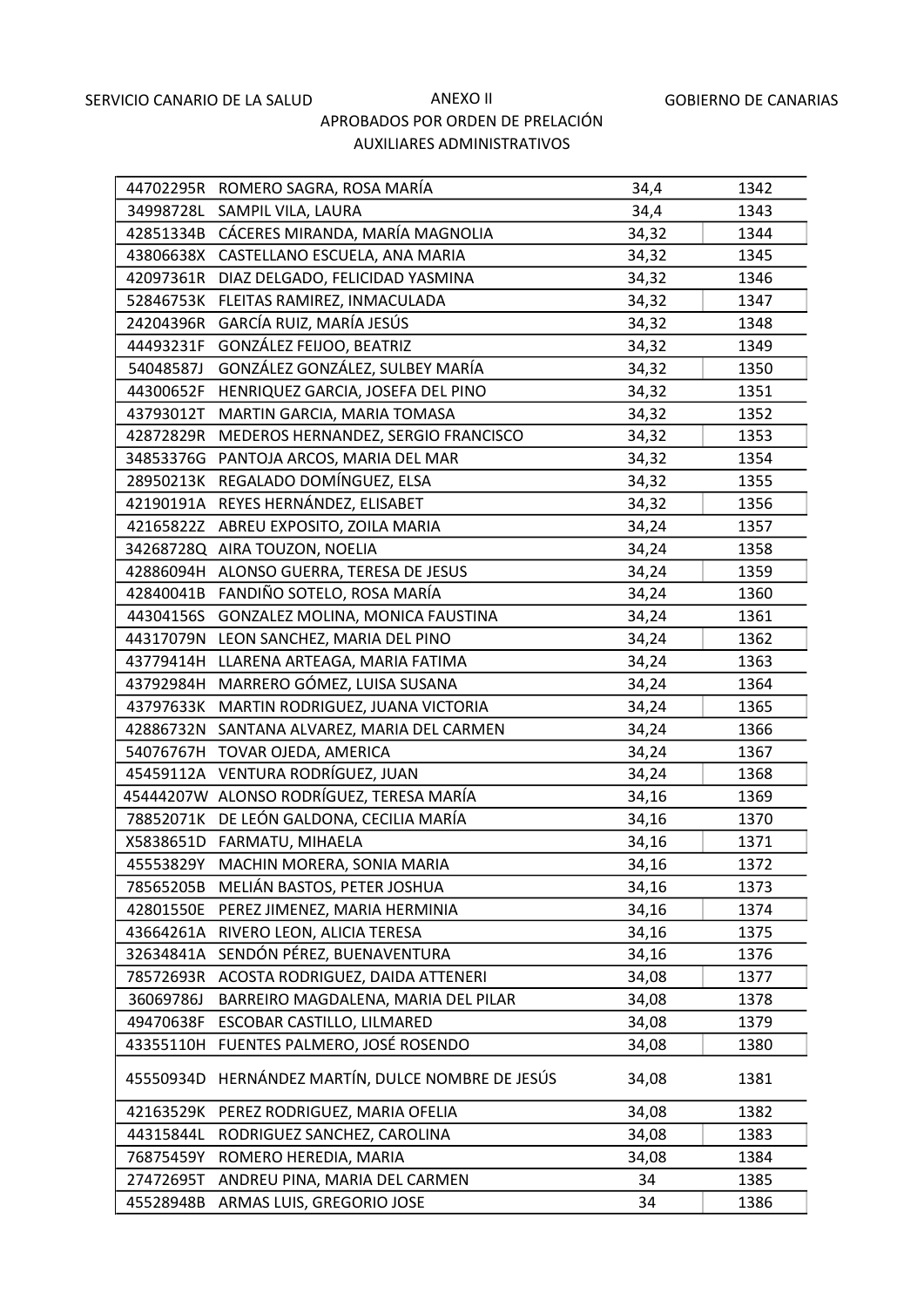|           | 45550634P ARMAS LUIS, MARIA RAQUEL                 | 34    | 1387 |
|-----------|----------------------------------------------------|-------|------|
|           | 42844233V BÁEZ OJEDA, CARMEN DELIA                 | 34    | 1388 |
|           | 43661441N BOTEJARA BENITEZ, MARIA CELIA            | 34    | 1389 |
|           | 43666745A BRITO NAVARRO, J. SORAYA                 | 34    | 1390 |
|           | 42883348D DE ARMAS MIRANDA, MARIAJULIANA           | 34    | 1391 |
|           | 43538345N GARCIA CARABALLO, SORAYA                 | 34    | 1392 |
|           | 42185558Q GARCÍA DÍAZ, MARÍA ELENA                 | 34    | 1393 |
| 78622028R | GUERRA CABRERA, AGUSTÍN FRANCISCO                  | 34    | 1394 |
| 11824007Y | HERRERO MANSO, ANA MARIA                           | 34    | 1395 |
| 52803587A | IBAÑEZ BO, ANTONIA                                 | 34    | 1396 |
| 43762791R | MONTESDEOCA DOMINGUEZ, CARMEN DUNIA                | 34    | 1397 |
|           | 43822860V MORENO BAYÓN, IVÁN ANTONIO               | 34    | 1398 |
| 28906016F | MUÑOZ ESTRELLA, LUIS MARIANO                       | 34    | 1399 |
|           | 09307930Z ORTEGA MOSQUERA, MAR                     | 34    | 1400 |
|           | 78631189P PEREZ BARREDA, NOEMI                     | 34    | 1401 |
|           | 42179603H RODRIGUEZ ROJAS, ESTHER                  | 34    | 1402 |
|           | 78717162F RODRIGUEZ SUAREZ, NAYRA                  | 34    | 1403 |
| 05163879B | RUIZ GARCIA, Mª DOLORES                            | 34    | 1404 |
|           | 32668443W SAAVEDRA SARDINA, MÓNICA                 | 34    | 1405 |
| 78474979Z | SOSA MAURICIO, MARTA                               | 34    | 1406 |
|           | 16038146Q TARANCO URTIAGA, IGNACIO LUIS            | 34    | 1407 |
|           | 47090664G ZAMORA GÓMEZ, ENCARNACIÓN                | 34    | 1408 |
| 44817815S | BETHENCOURT QUINTÍA, JAVIER                        | 33,92 | 1409 |
|           | 43606732C GONZALEZ LOPEZ, JOSEFA                   | 33,92 | 1410 |
| 78628566F | HERNÁNDEZ GONZÁLEZ, MIRIAM                         | 33,92 | 1411 |
| 13931007E | MARTINEZ VELARDE, MARÍA DEL PILAR                  | 33,92 | 1412 |
| 78545014Z | MEDINA RODRIGUEZ, GEMMA VANESSA                    | 33,92 | 1413 |
| 44315200L | PÉREZ ORTEGA, MARÍA TERESA                         | 33,92 | 1414 |
|           | 44713454M RODRÍGUEZ GARCÍA, ARTEMI                 | 33,92 | 1415 |
|           | 54046232G RODRIGUEZ HERNANDEZ, MARIA DEL SOL       | 33,92 | 1416 |
|           | 44710466F TORREJON GUTIERREZ, RAQUEL DE LAS NIEVES | 33,92 | 1417 |
| 43758683X | VIERA VERA, NATALIA CARMEN                         | 33,92 | 1418 |
|           | 42842371H ARTILES TALAVERA, GLORIA Mª              | 33,84 | 1419 |
| 43649475Y | DIAZ CABRERA, JOSE FELIX                           | 33,84 | 1420 |
| 43359387V | HERNANDEZ CHINEA, MARIA JOSÉ                       | 33,84 | 1421 |
| 44720168A | HERNÁNDEZ NAVARRO, LUIS ARMICHE                    | 33,84 | 1422 |
| 78705819A | HERNÁNDEZ VELÁZQUEZ, SONIA                         | 33,84 | 1423 |
| 54042787D | IZQUIERDO MARRERO, MARIA PILAR                     | 33,84 | 1424 |
| 42858351J | MATEO OJEDA, MARIA DEL MAR                         | 33,84 | 1425 |
| 52848583B | MEDINA GÓMEZ, JOSEFA ROSA                          | 33,84 | 1426 |
| 78518456K | MEDINA PADRÓN, MARÍA ELENA                         | 33,84 | 1427 |
| 78630064X | MESA RAMOS, YESICA                                 | 33,84 | 1428 |
| 78679324G | MONTALBÁN GARCÍA, OLIVIA                           | 33,84 | 1429 |
| 43668987Z | RODRIGUEZ SANTANA, Mª DEL CARMEN                   | 33,84 | 1430 |
| 76777968N | ROMERO PEREZ, ALICIA                               | 33,84 | 1431 |
|           | 52831649M SANCHEZ SUAREZ, ANA MARIA                | 33,84 | 1432 |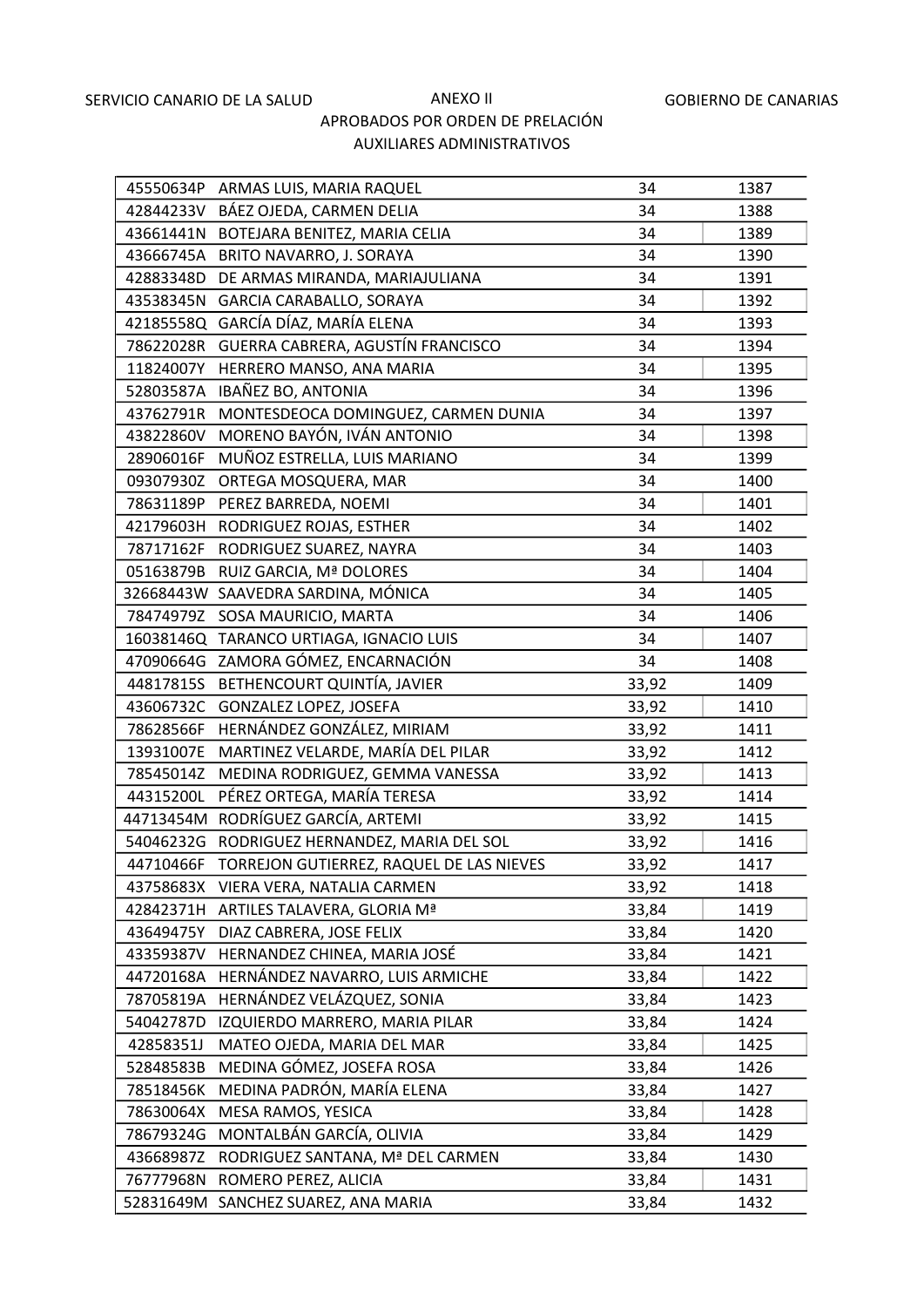|           | 54091864G SANTIAGO GIL, MACARENA DEL CARMEN | 33,84 | 1433 |
|-----------|---------------------------------------------|-------|------|
|           | 10057492Y CABO MARTINEZ, MARIA BELEN        | 33,76 | 1434 |
|           | 45458160V DE LEON VERA, CELIA               | 33,76 | 1435 |
|           | 25442848H GOMEZ DILOY, OLGA                 | 33,76 | 1436 |
| 42804215L | GONZALEZ RODRIGUEZ, LIDIA ROSA              | 33,76 | 1437 |
| 45343097T | HERNANDEZ GUERRA, SERGIO JOSE               | 33,76 | 1438 |
|           | 54069233M MEDINA MEDINA, MARÍA ISABEL       | 33,76 | 1439 |
| 52856568S | NAVARRO ESTUPIÑÁN, RAFAELA ESTHER           | 33,76 | 1440 |
| 07989701F | PADÍN MARTÍN, JUAN ANDRÉS                   | 33,76 | 1441 |
| 44707307E | REDONDO SOSA, REMEDIOS                      | 33,76 | 1442 |
| 43260140S | SANTANA DENIZ, JUANA ROSA                   | 33,76 | 1443 |
| 43784111T | ARTEAGA RODRIGUEZ, MARIA ISABEL             | 33,68 | 1444 |
| 78676846X | FELIPE MESA, MARIA DEL CARMEN               | 33,68 | 1445 |
| 42858605Z | FRANCO QUEVEDO, ADELAIDA                    | 33,68 | 1446 |
| 42866771S | GUEDES CÁCERES, FÁTIMA                      | 33,68 | 1447 |
| 43795617Y | INFANTE VILLAR, MARIA DEL VALLE             | 33,68 | 1448 |
| 78522288N | RIVERO MUNGUÍA, JAVIER DE LA CRUZ           | 33,68 | 1449 |
| 42168741N | RODRIGUEZ HERNANDEZ, JOSE PATRICIO          | 33,68 | 1450 |
| 44313264S | SOCORRO SANTANA, ELVIRA PATRICIA            | 33,68 | 1451 |
| 42869099C | TORRES DAMASO, MARIA SONIA                  | 33,68 | 1452 |
| 42812075J | CABRERA DELGADO, Mª DEL PILAR               | 33,6  | 1453 |
| 42862385E | CORUÑA MONZON, MARIA TERESA                 | 33,6  | 1454 |
| 78604095P | DELGADO REYES, CARMEN MARÍA                 | 33,6  | 1455 |
| 45532318T | GARCIA PEREYRA, MARIA DEL PILAR             | 33,6  | 1456 |
| 78631523C | <b>GARCIA ROSQUETE, DAVID</b>               | 33,6  | 1457 |
| 42809456Q | GONZALEZ GONZALEZ, MARIA CARMEN             | 33,6  | 1458 |
| 44723763X | <b>GUERSI ALI, ALBERTO MIGUEL</b>           | 33,6  | 1459 |
| 42848094Z | GUTIÉRREZ SANTANA, BÁRBARA AMELIA           | 33,6  | 1460 |
| 78725530A | HERNÁNDEZ BARROSO, LORENA                   | 33,6  | 1461 |
| 78672036F | HERNÁNDEZ PALENZUELA, EVA MARÍA             | 33,6  | 1462 |
| 43766589G | JIMENEZ SOSA, MARIA TERESA                  | 33,6  | 1463 |
| 54172663G | LEY ZEVALLOS, ORIELE ROXANA                 | 33,6  | 1464 |
|           | 45554607W MACIAS HERNANDEZ, ALFONSO         | 33,6  | 1465 |
| 45759570N | PEREZ RODRIGUEZ, YAIZA DEL PINO             | 33,6  | 1466 |
| 43807523K | RAMOS PEREZ, ALICIA MARIA                   | 33,6  | 1467 |
| 44304991E | RIVERO GONZALEZ, LIDIA NIEVES               | 33,6  | 1468 |
| 42815954M | RODRIGUEZ SOSA, CONCEPCIÓN DEL ROSARIO      | 33,6  | 1469 |
| 43658085Z | SOSA CASTELLANO, MARIA DEL ROSARIO          | 33,6  | 1470 |
| 42919769K | SUÁREZ CABRERA, MILDRED CONCEPCIÓN          | 33,6  | 1471 |
| 45776448P | SUAREZ QUINTANA, LETICIA                    | 33,6  | 1472 |
| 43286116R | TRUJILLO LÓPEZ, NOELIA ESTHER               | 33,6  | 1473 |
| 44375205V | VERDEJO GARCIA, JOSEFINA                    | 33,6  | 1474 |
| 52824325H | ABRANTE HERNANDEZ, ANA MARIA                | 33,52 | 1475 |
| 43281293P | ALVARADO LOPEZ, ALEJANDRO                   | 33,52 | 1476 |
| 43753184P | AZORIN PLACERES, MARIA CANDELARIA           | 33,52 | 1477 |
| 09039839B | CARRETERO MORENO, RAQUEL                    | 33,52 | 1478 |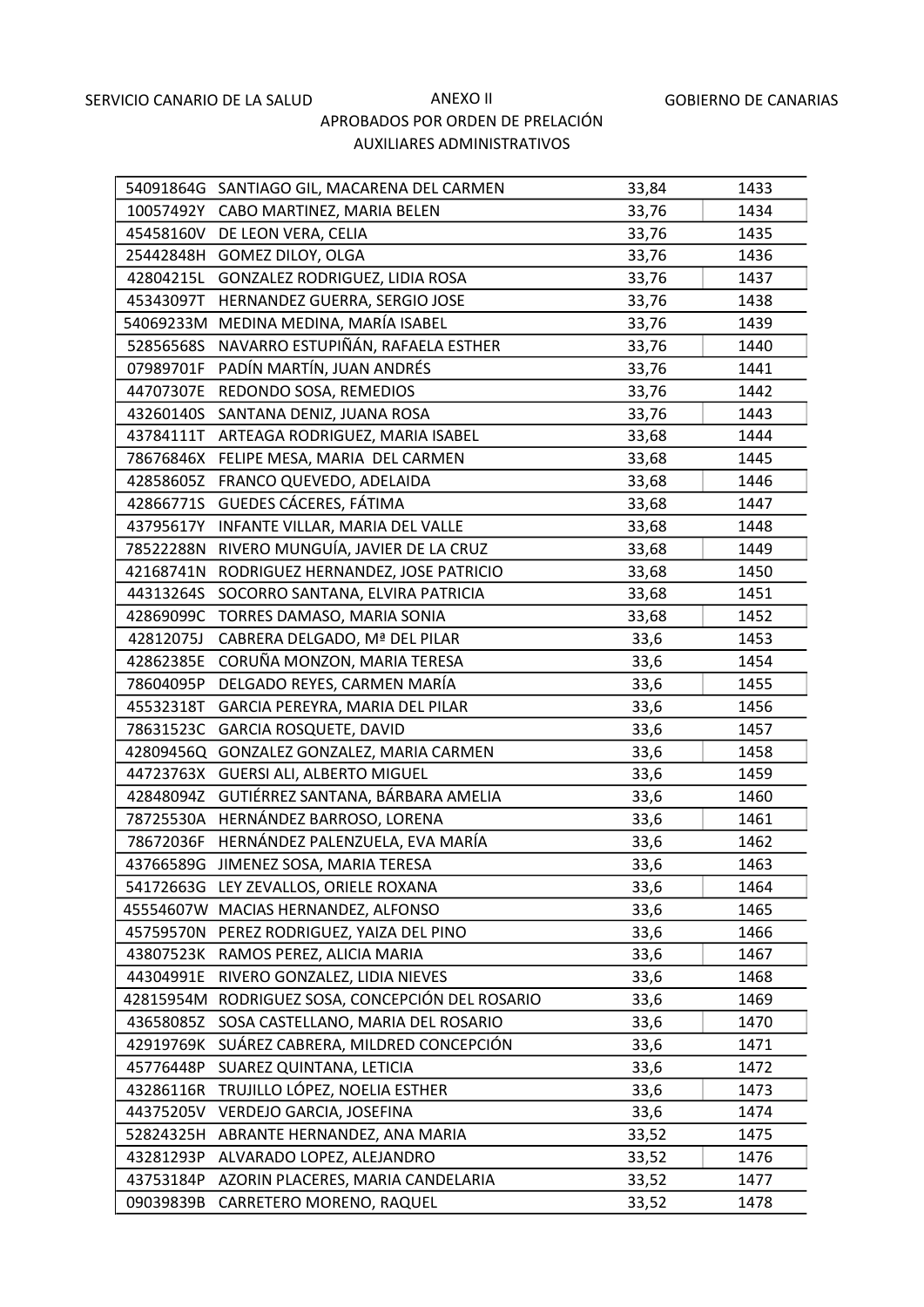|           | 50865753B CID MARTINEZ, SERGIO                    | 33,52 | 1479 |
|-----------|---------------------------------------------------|-------|------|
|           | 45451784N FLORES AFONSO, GUSTAVO                  | 33,52 | 1480 |
|           | 54076515L GALVAN SUAREZ, MARIA DESIREE            | 33,52 | 1481 |
| 43291014T | GARCÍA MONZÓN, BELINDA DEL CARMEN                 | 33,52 | 1482 |
| 45534118Y | <b>GUEDES GUEDES, GREGORIO ANTONIO</b>            | 33,52 | 1483 |
|           | 43646161G HUERTAS MARQUINA, MARIA CINTIA          | 33,52 | 1484 |
| 33276699T | LAREO CODESIDO, JESUS                             | 33,52 | 1485 |
| 42867902L | LOBATO SANTANA, ANTONIO VALENTÍN                  | 33,52 | 1486 |
| 42855801Q | MANZANO ESTUPIÑAN, CARMEN DELIA                   | 33,52 | 1487 |
| 42879969B | MARTEL ACOSTA, MARIA DOLORES                      | 33,52 | 1488 |
|           | 78506940M MENDEZ CANO, OLALLA                     | 33,52 | 1489 |
|           | 78677697X MENDEZ SUAREZ, EVELYN                   | 33,52 | 1490 |
|           | 44722504Q MIRABAL AGUIAR, ERIC                    | 33,52 | 1491 |
|           | 74008788D PUERTO MARTINEZ, ANDREA                 | 33,52 | 1492 |
|           | 32810332G QUIROGA LÓPEZ, GEMMA                    | 33,52 | 1493 |
|           | 45551903N SAN GINÉS ROMERO, MARÍA JANET           | 33,52 | 1494 |
|           | 42205641C SANCHEZ MEDINA, ROSALINA                | 33,52 | 1495 |
| 45765486V | SANTANA DIAZ, DAVINIA                             | 33,52 | 1496 |
|           | 13936773S TERAN DIAZ, MARIA LUISA                 | 33,52 | 1497 |
|           | 33289549Q TOMÉ FONDO, ROSINA                      | 33,52 | 1498 |
|           | 52853155Y TORRES RODRIGUEZ, JUANA MARIA           | 33,52 | 1499 |
| 53183361R | VILA RODRÍGUEZ, RAÚL                              | 33,52 | 1500 |
| 42887946F | CABRERA SANCHEZ, CARMEN ROSA                      | 33,44 | 1501 |
| 44713682A | GARCÍA HERNÁNDEZ, GUSTAVO ANGEL                   | 33,44 | 1502 |
| 42190833R | JIMÉNEZ GONZÁLEZ, SILVIA                          | 33,44 | 1503 |
|           | 36115592A PEREZ HOMEM DE ALMEIDA, MARIA ALEJANDRA | 33,44 | 1504 |
|           | 78480031Y QUINTANA DIAZ, MAGNOLIA                 | 33,44 | 1505 |
|           | 42842556L SÁNCHEZ MELIÁN, EMILIANO FELIPE         | 33,44 | 1506 |
|           | 78564529W TRUJILLO HERNÁNDEZ, ABRAHAM             | 33,44 | 1507 |
|           | 42884307W BATISTA BRITO, CARMEN NIEVES            | 33,36 | 1508 |
| 42053415P | CASTRO GONZALEZ, ULISES RAMON                     | 33,36 | 1509 |
| X5434735L | DA SILVA FARIA, KARINA                            | 33,36 | 1510 |
| 76966960J | DELGADO ROMAY, MARÍA ESTELA                       | 33,36 | 1511 |
| 52839151D | DÍAZ OLIVA, EVA MARIA                             | 33,36 | 1512 |
| 44796138G | FERNANDEZ LARROSA, MªTRINIDAD                     | 33,36 | 1513 |
| 32703741H | FREIRE SANCHEZ, ALBA MARIA                        | 33,36 | 1514 |
| 54065953Z | GONZÁLEZ RAMOS, FÁTIMA DOLORES                    | 33,36 | 1515 |
| 53303437V | GRANDÍO CASTIÑEIRA, ESTEFANÍA                     | 33,36 | 1516 |
| 45757833T | HERNANDEZ DEL TORO, DAMARIS SISINIA               | 33,36 | 1517 |
| 42194109B | LORENZO RODRIGUEZ, LILIANA                        | 33,36 | 1518 |
| 42218353J | MALILLOS SUAREZ, ITZIAR                           | 33,36 | 1519 |
| 78709844A | MÉNDEZ GONZÁLEZ, EMILIA MARÍA                     | 33,36 | 1520 |
| 54059394X | PLÁ MARTÍNEZ, ERIKA                               | 33,36 | 1521 |
| 78678782Z | REYES HERNANDEZ, MARIA ISABEL                     | 33,36 | 1522 |
| 43781927R | RODRIGUEZ HERNANDEZ, MARIA ELENA                  | 33,36 | 1523 |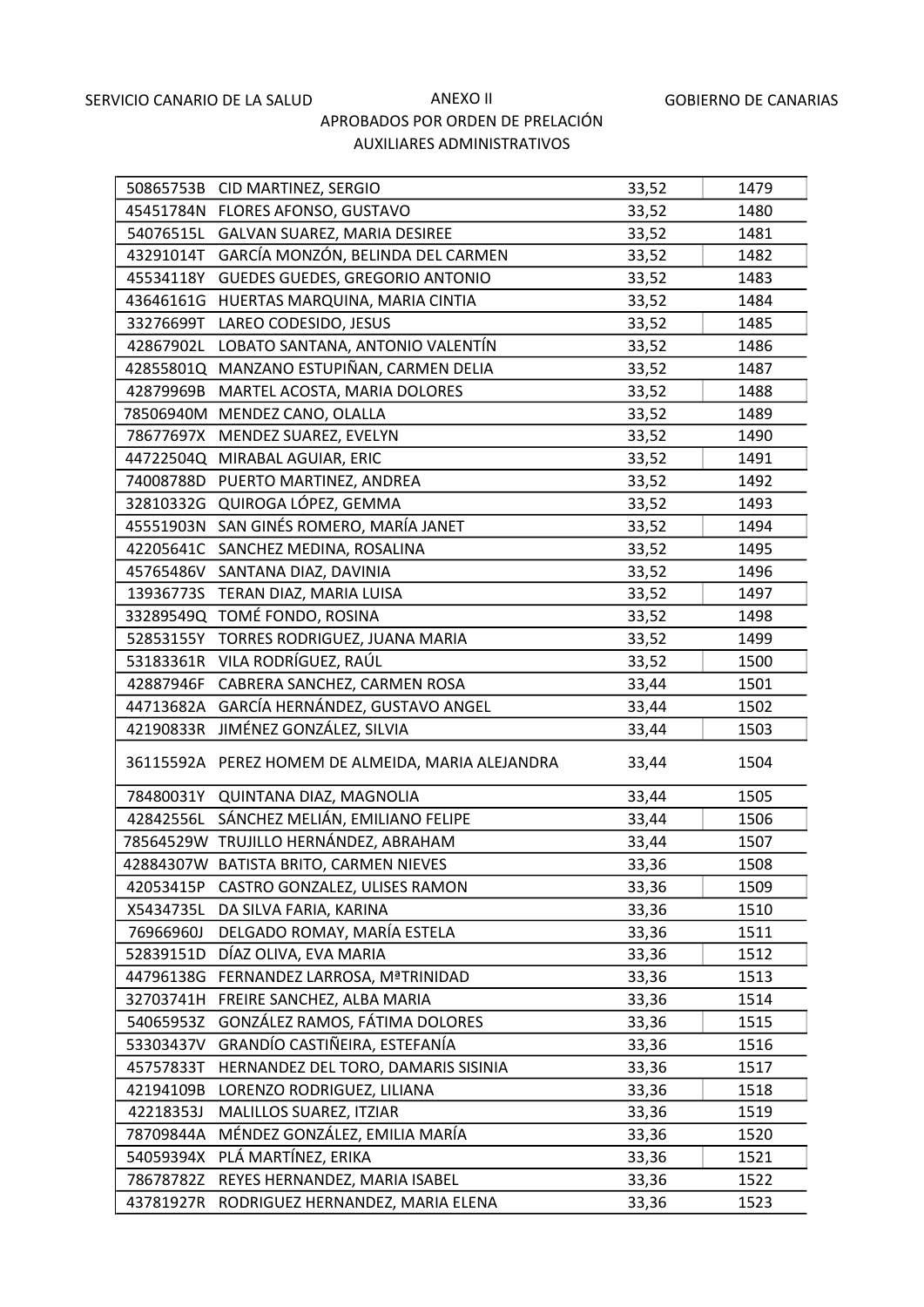|           | RODRÍGUEZ PÉREZ, MARÍA INMACULADA           |       |      |
|-----------|---------------------------------------------|-------|------|
| 43621543L | <b>CONCEPCIÓN</b>                           | 33,36 | 1524 |
| 09313282F | SAN JOSÉ BRIZ, MARÍA                        | 33,36 | 1525 |
|           | 09347107E TEJERO SUÁREZ, LAURA              | 33,36 | 1526 |
|           | 13790479R VELASCO RUIZ, MARIA EUGENIA       | 33,36 | 1527 |
|           | 45527292B AGUIAR RODRÍGUEZ, MARIA RAQUEL    | 33,28 | 1528 |
|           | 42176067R ARROCHA PERUCHO, ISABEL CRISTINA  | 33,28 | 1529 |
| 42871763Q | CASIANO RODRIGUEZ, MARIA AUXILIADORA        | 33,28 | 1530 |
| 43830755T | HERNÁNDEZ CARBALLO, LETICIA                 | 33,28 | 1531 |
| 42179099C | HERNANDEZ PADILLA, ANA ISABEL               | 33,28 | 1532 |
|           | 54080129E MAYOR JIMÉNEZ, FRANCISCA ISABEL   | 33,28 | 1533 |
|           | 78507777Z MELIAN DOMINGUEZ, ALAZNE ISABEL   | 33,28 | 1534 |
| 44705210H | NARANJO PEÑATE, JOSEFA DEL PILAR            | 33,28 | 1535 |
|           | 44306091H SAAVEDRA GONZÁLEZ, MARÍA ELENA    | 33,28 | 1536 |
|           | 44715477G SAMPER SUAREZ, VIRGINIA           | 33,28 | 1537 |
|           | 42815255L SUAREZ DENIZ, M CARMEN JOSEFA     | 33,28 | 1538 |
|           | 43277275S ALMEIDA LUJAN, ESTHER GLORIA      | 33,2  | 1539 |
|           | 45452961Q BAEZ GUILLERMO, TRINIDAD          | 33,2  | 1540 |
|           | 45459615T DEL CASTILLO MORALES, TRINIDAD    | 33,2  | 1541 |
| 43781956F | DIAZ PEREZ, MANUEL MIGUEL                   | 33,2  | 1542 |
|           | 71437278Z ESCUDERO SALAS, LAURA             | 33,2  | 1543 |
|           | 52857054H FAJARDO PEREZ, MARIA NIEVES       | 33,2  | 1544 |
|           | 43810562R GARCIA AFONSO, SANDRA             | 33,2  | 1545 |
|           | 42888279H GONZÁLEZ GUTIERREZ, MARÍA CELESTE | 33,2  | 1546 |
|           | 42850425E GONZALEZ LLEVOT, MARIA JOSE       | 33,2  | 1547 |
|           | 33285297L IGLESIAS VÁZQUEZ, JESUS           | 33,2  | 1548 |
| 70875148G | LUIS GARCÍA, MARIA VICTORIA                 | 33,2  | 1549 |
|           | 42064653E MORALES REYES, BUENAVENTURA       | 33,2  | 1550 |
|           | 25138203P PASTOR EIXARCH, MIGUEL ÁNGEL      | 33,2  | 1551 |
|           | 42096517P PEREZ DIAZ, VICTOR JESUS          | 33,2  | 1552 |
|           | 43811210M SÁNCHEZ TORRES, EMILIO JOSÉ       | 33,2  | 1553 |
| 42857049E | SANTANA SANTANA, LIDIA ESTHER               | 33,2  | 1554 |
|           | 45440366W SOSA CORREA, FRANCISCO JESÚS      | 33,2  | 1555 |
| 43283937F | SUAREZ CASTELLANO, HIPOLITA                 | 33,2  | 1556 |
|           | 43820720Q TRUJILLO FRANQUIS, MONICA RAQUEL  | 33,2  | 1557 |
| 78471447R | ARMAS VEGA, LAURA MARIA                     | 33,12 | 1558 |
| 43645872Z | BETANCOR JUÁREZ, AGUEDA ISABEL              | 33,12 | 1559 |
| 11780515F | BLÁZQUEZ CANO, NICOLÁS                      | 33,12 | 1560 |
| 78616473N | CRUZ LORENZO, NAYRA                         | 33,12 | 1561 |
| 43643446A | DAVILA HERNANDEZ, MARIA DOLORES             | 33,12 | 1562 |
| 44710458E | FARAH GONZALEZ, MARÍA JOSÉ                  | 33,12 | 1563 |
| 78526913Z | GÓMEZ PEÑA, BELINDA                         | 33,12 | 1564 |
| 78708235G | GONZÁLEZ CANINO, NAYRA                      | 33,12 | 1565 |
| 42839135W | GONZALEZ MONTENEGRO, ANA CRISTINA           | 33,12 | 1566 |
|           | 78507285M MARTIN FALCON, YASMINA            | 33,12 | 1567 |
| 42173329T | MARTIN PEREZ, CARMEN LUISA                  | 33,12 | 1568 |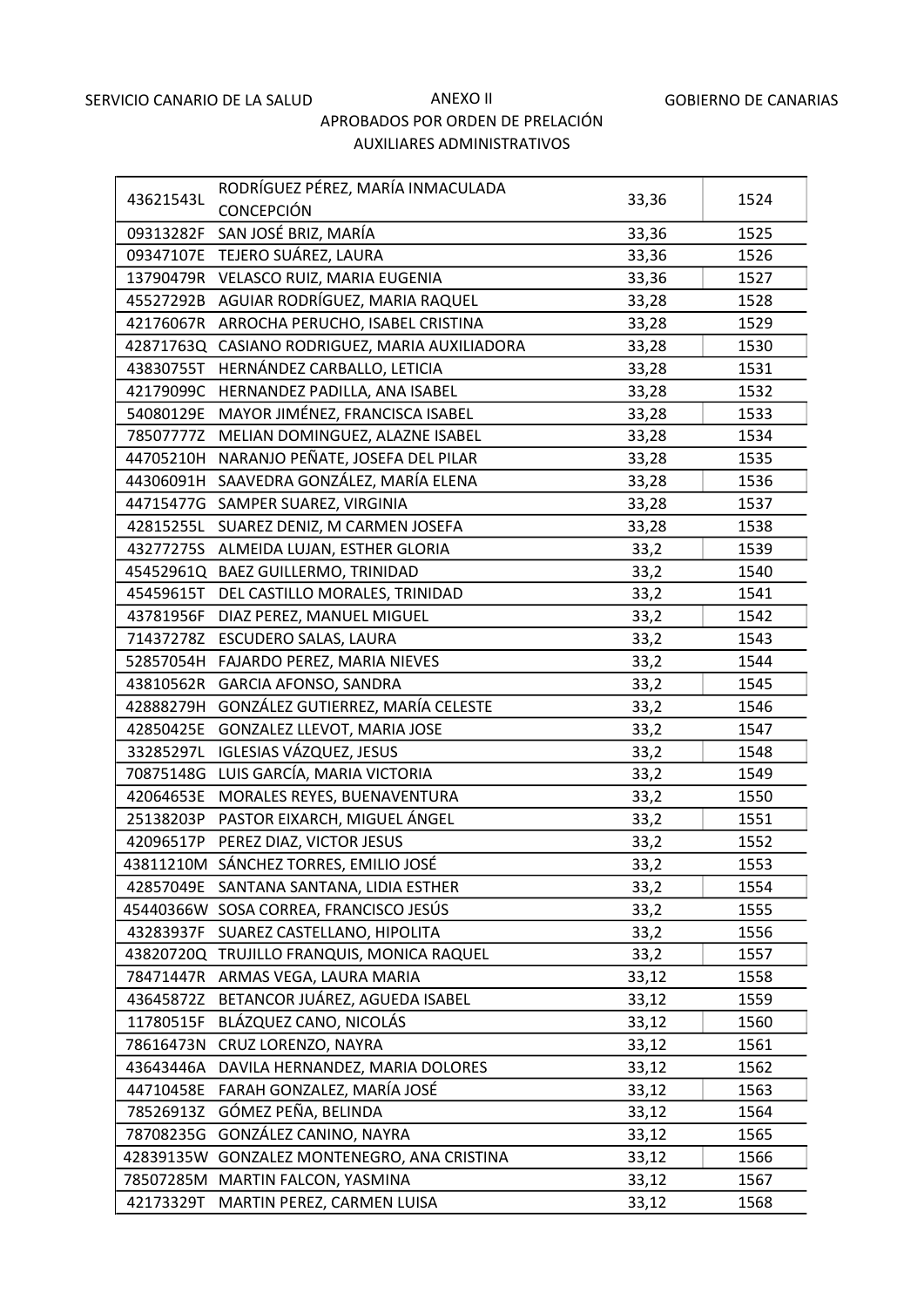|           | 43751852X MEDIERO GONZALEZ, MONICA JESUS  | 33,12 | 1569 |
|-----------|-------------------------------------------|-------|------|
|           | 52830706M MENDOZA DIAZ, GUADALUPE MODESTA | 33,12 | 1570 |
| 42164217L | RODRIGUEZ DE PAZ, NIEVES ROSA             | 33,12 | 1571 |
| 52843730B | SARMIENTO SARMIENTO, ROSARIO DE FATIMA    | 33,12 | 1572 |
| 42837556X | SUÁREZ TRUJILLO, ANA MARÍA                | 33,12 | 1573 |
| 03421662K | VALLEJO LUCIAÑEZ, FRANCISCA               | 33,12 | 1574 |
|           | 42745114M ALEMAN LOPEZ, CARMEN            | 33,04 | 1575 |
| 43769593H | ARAYA HENRIQUEZ, MARIOLA                  | 33,04 | 1576 |
| 42162014R | BARRERA PEREZ, CARMEN IRMA                | 33,04 | 1577 |
| 44313906J | GARCIA PULIDO, DUNIA DE CARMEN            | 33,04 | 1578 |
| 78622217Y | GONZÁLEZ GONZÁLEZ, MARÍA CARIDAD          | 33,04 | 1579 |
| 52854691R | GONZALEZ HERNANDEZ, FRANCISCO             | 33,04 | 1580 |
| 78618888N | <b>GUTIERREZ GASCON, NOELIA</b>           | 33,04 | 1581 |
| 43828217S | HERNANDEZ MORALES, ANYURE MARIA           | 33,04 | 1582 |
|           | 78604805M ILLADA LEON, ANA DELIA          | 33,04 | 1583 |
| 78512799E | MARTÍN SANTIAGO, IVÁN ALEJANDRO           | 33,04 | 1584 |
| 54055547G | MORALES VARGAS, ANA ANDREA                | 33,04 | 1585 |
| 78705184N | PÉREZ MARRERO, MANUEL DAVID               | 33,04 | 1586 |
| 43081561P | PUIGCERCÓS GUTIÉRREZ, ESTHER              | 33,04 | 1587 |
| 43765758R | RAMÍREZ ALMEIDA, MARIA SANDRA             | 33,04 | 1588 |
| 48501210Y | SERRANO GARCÍA, ELENA                     | 33,04 | 1589 |
| 44303520T | SOSA GARCIA, ALICIA                       | 33,04 | 1590 |
| 45448190Y | TEJERA MEDINA, ANA MARIA                  | 33,04 | 1591 |
| 33487953E | ALMODÓVAR SANSANO, MÓNICA                 | 32,96 | 1592 |
| 54117846L | ARTACHO SÁNCHEZ, ELENA                    | 32,96 | 1593 |
| 78679400B | AYALA HERNÁNDEZ, PATRICIA                 | 32,96 | 1594 |
| 42184674Y | ESTRELLO GONZÁLEZ, JOSEFA ROSA            | 32,96 | 1595 |
| 52842852F | FALCÓN FALCÓN, Mª DEL CARMEN              | 32,96 | 1596 |
| 78616156V | GONZALEZ SANTANA, DAYANARA SOFIA          | 32,96 | 1597 |
| 45438588H | HERNANDEZ RODRIGUEZ, MARIA DEL CRISTO     | 32,96 | 1598 |
| 43654516X | MARRERO CABRERA, JUAN CARLOS              | 32,96 | 1599 |
|           | 54057646X MARTÍN TIRADO, MARTA            | 32,96 | 1600 |
| 44311056S | MARTINEZ GONZALEZ, GIOCONDA URSULA        | 32,96 | 1601 |
| 44313836N | MILLARES ORTEGA, YAIZA VIDINA             | 32,96 | 1602 |
|           | 42859550Q PEREZ BAREA, ANTONIA            | 32,96 | 1603 |
| 42850840T | SARMIENTO CASTELLANO, ANGELES             | 32,96 | 1604 |
| 42887886Q | SOSA PEREZ, NIEVES                        | 32,96 | 1605 |
|           | 42876035X ALDAZ CARDENES, REBECA CARMEN   | 32,88 | 1606 |
| 44721963G | ALMEIDA QUINTERO, MARÍA DE LA SOLEDAD     | 32,88 | 1607 |
| 78691572Q | ARMAS TRUJILLO, PILAR                     | 32,88 | 1608 |
| 42187798W | BRITO PÉREZ, MARÍA YANET                  | 32,88 | 1609 |
| 48387085F | CUENCA BLANQUER, MARIA REINA              | 32,88 | 1610 |
| 44302833A | <b>GUTIERREZ PERDOMO, JOSE LUIS</b>       | 32,88 | 1611 |
| 43829485H | HERNANDEZ GONZALEZ, FABIAN                | 32,88 | 1612 |
| 42876656X | MARTIN RODRIGUEZ, MARIA NATIVIDAD         | 32,88 | 1613 |
|           | 78569546M MONTERO MARTIN, RENATA          | 32,88 | 1614 |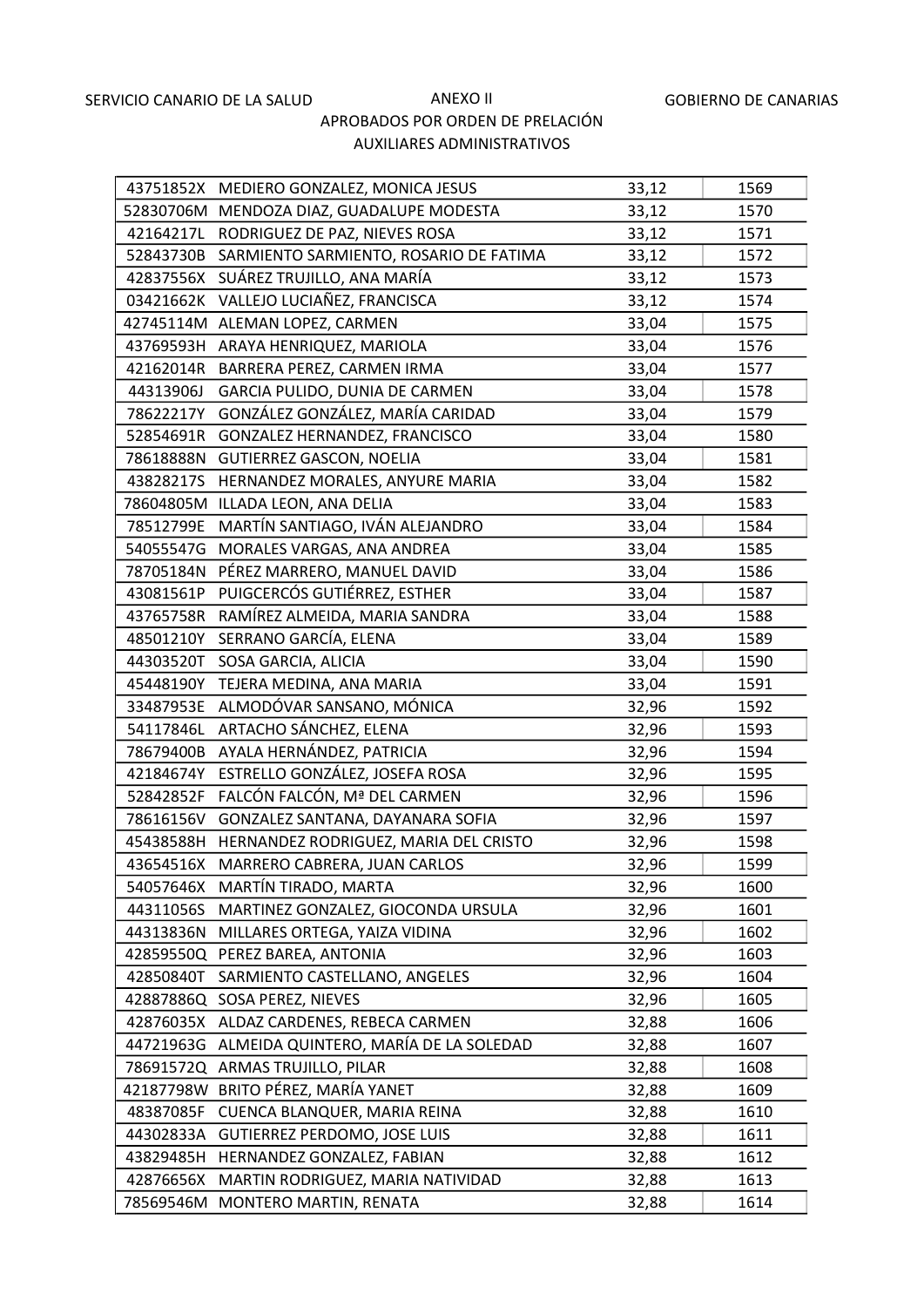|           | 43365401M PEREZ HERNANDEZ, ISIDORO             | 32,88 | 1615 |
|-----------|------------------------------------------------|-------|------|
|           | 42915910A PEREZ MARTIN, MERCEDES               | 32,88 | 1616 |
|           | 42096706J SANCHEZ MONTERO, SUSANA              | 32,88 | 1617 |
|           | 43754387S SANTA CRUZ SAAVEDRA, OSILA MARÍA     | 32,88 | 1618 |
|           | 42780636S VERONA BETANCOR, MARIA DEL PINO      | 32,88 | 1619 |
| 43781359P | ALVAREZ RAMOS, ISABEL                          | 32,8  | 1620 |
|           | 43270933K BETANCOR SANTANA, ANGEL              | 32,8  | 1621 |
| 43258847X | CANDIL GONZÁLEZ, DOLORES AMÉRICA               | 32,8  | 1622 |
| 78487995N | CASTILLA SUÁREZ, EVA DEL CARMEN                | 32,8  | 1623 |
| 43785352E | GONZÁLEZ DOMÍNGUEZ, JUAN ISAÍAS                | 32,8  | 1624 |
| 42841800E | GONZALEZ LLEVOT, MARIA DOLORES                 | 32,8  | 1625 |
|           | 43612599E GONZÁLEZ RODRÍGUEZ, FRANCISCO JAVIER | 32,8  | 1626 |
|           | 78400501X HERNANDEZ DELGADO, ANTONIA MARIA     | 32,8  | 1627 |
|           | 43362641M HERNANDEZ EXPOSITO, MARIA DEL CARMEN | 32,8  | 1628 |
|           | 42094994A LEON HERNANDEZ, MARIA DEL CARMEN     | 32,8  | 1629 |
|           | 07847371R MARTIN JASPE, MARIA JOSEFA           | 32,8  | 1630 |
| 02079406E | MORENO GARCIA, JUANA                           | 32,8  | 1631 |
|           | 06235072W RAMOS GARCIA, MARIA NIEVES           | 32,8  | 1632 |
|           | 42811146G ROSARIO ROSARIO, HIGINIA             | 32,8  | 1633 |
|           | 43773121G SANCHEZ HERNANDEZ, ANA MARIA         | 32,8  | 1634 |
|           | 42834176B ALZOLA MEDINA, MARIA AIDA            | 32,72 | 1635 |
| 45525481V | BARROSO FRANCISCO, MARIA DEL CARMEN            | 32,72 | 1636 |
| 42094461E | GARCIA VALDIVIA, MARIA ELENA                   | 32,72 | 1637 |
| 78485075J | HOYOS JANINA, MÓNICA                           | 32,72 | 1638 |
|           | 52814879W MARIN GUILLEN, MARIA SACRAMENTO      | 32,72 | 1639 |
|           | 44313849W MARRERO ALEMÁN, LEVÍ                 | 32,72 | 1640 |
| 22980547M | MEROÑO DOMÉNECH, ANTONIA                       | 32,72 | 1641 |
|           | 42872405Z RAMIREZ FEO, ROSA ARGELIA            | 32,72 | 1642 |
|           | 78492691Q SANCHEZ GONZALEZ, JONATAN            | 32,72 | 1643 |
|           | 32669729T SERRANO SANCHEZ, MARIA               | 32,72 | 1644 |
|           | 76027850Q VILAR LAGAR, JOSE ANTONIO            | 32,72 | 1645 |
| 42853814F | ALEJANDRO BATISTA, MARIA BEGOÑA                | 32,64 | 1646 |
| 78571057K | ARBELO MOLINA, SARAY                           | 32,64 | 1647 |
| 42179096V | BRITO HERNÁNDEZ, BEATRIZ                       | 32,64 | 1648 |
| 43793726R | <b>CASTRO TORRES, ANA ISABEL</b>               | 32,64 | 1649 |
| 42886540G | CLAVIJO PADILLA, MARÍA DEL PINO                | 32,64 | 1650 |
| 44479620N | DE FRANCISCO FOLGOSO, ANTONIO                  | 32,64 | 1651 |
| 42094148P | GARCÍA HERNÁNDEZ, MARÍA CANDELARIA             | 32,64 | 1652 |
| 44705704Y | GUERRA PEREZ, MARIA CELESTE                    | 32,64 | 1653 |
| 78528408Z | GUTIERREZ SARABIA, PEDRO                       | 32,64 | 1654 |
| 42173616B | LORENZO BETHENCOURT, MARÍA MERCEDES            | 32,64 | 1655 |
| 43795927V | MEDINA SANTOS, MARIA DELIA                     | 32,64 | 1656 |
| 23255005G | NAVARRO EGEA, ISABEL                           | 32,64 | 1657 |
| 79329865J | PAIS OCA, MARTA                                | 32,64 | 1658 |
| 45454245N | RODRIGUEZ CABRERA, MARIA JOSE                  | 32,64 | 1659 |
| 06251849N | RUBIO MARTIN FONTECHA, MONTSERRAT              | 32,64 | 1660 |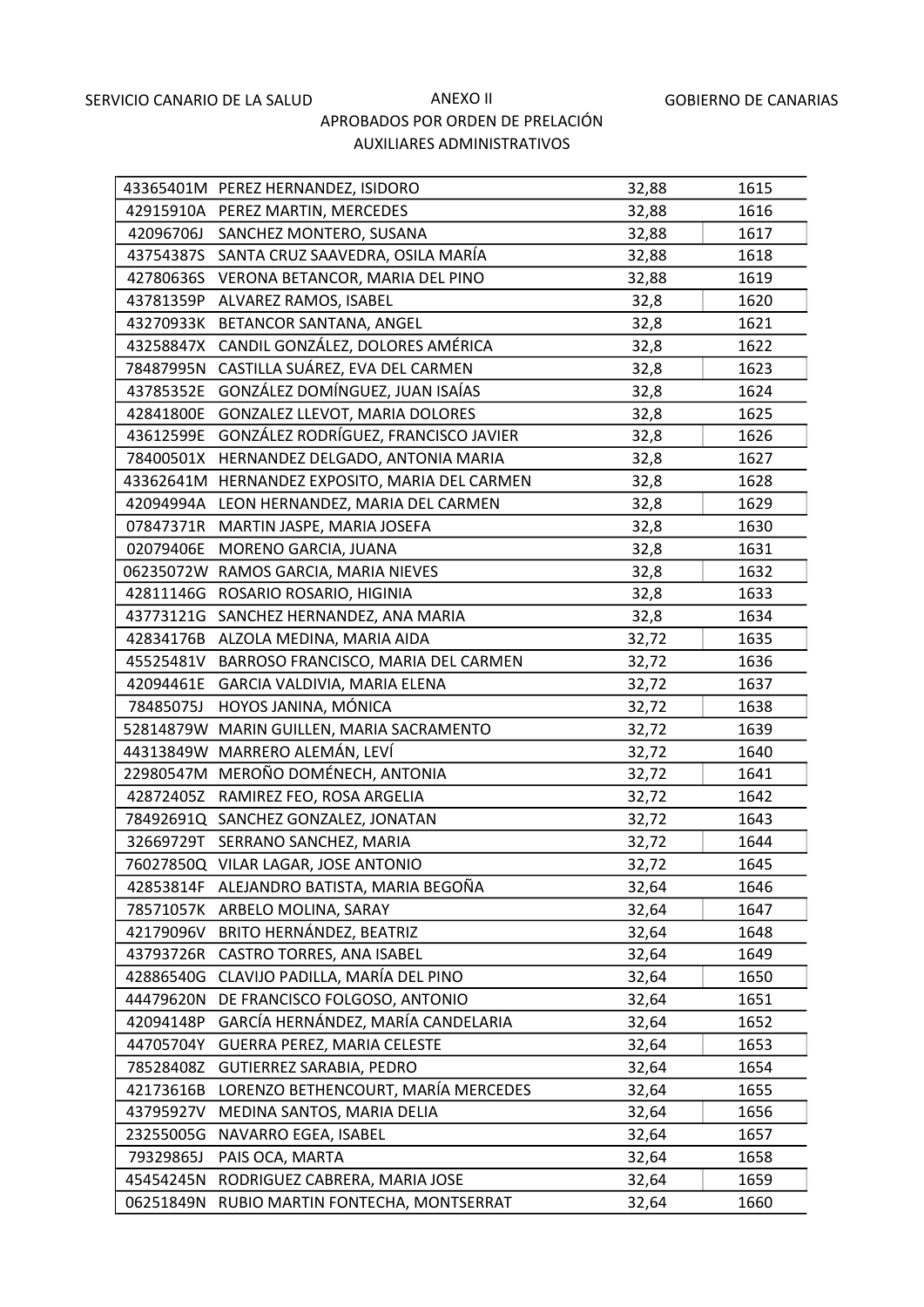|           | 54077886X RUIZ MEDINA, VICTOR MANUEL        | 32,64 | 1661 |
|-----------|---------------------------------------------|-------|------|
|           | 23243657H SANCHEZ CEREZUELA, MARIA DEL MAR  | 32,64 | 1662 |
|           | 70889430A SÁNCHEZ FERNÁNDEZ, HÉCTOR         | 32,64 | 1663 |
|           | 18044375R VAL IZQUIERDO, ARANZAZU           | 32,64 | 1664 |
|           | 44708006P VIERA PEREZ, LUCIA DEL PINO       | 32,64 | 1665 |
|           | 42885812N ALONSO GONZALEZ, JOSEFA           | 32,56 | 1666 |
|           | 43768766L CABRERA CEBALLOS, ANTONIO MIGUEL  | 32,56 | 1667 |
|           | 42885733W FUENTES BELLO, JUANA MARIA        | 32,56 | 1668 |
| 52840863L | GONZALEZ SUAREZ, AURELIA ISABEL             | 32,56 | 1669 |
|           | 33928751W GUIRADO MARTINEZ, MAITE           | 32,56 | 1670 |
|           | 52853411D HERNANDEZ HERNANDEZ, ROSA MARINA  | 32,56 | 1671 |
|           | 45554606R MACIAS HERNANDEZ, VIRGINIA BLANCA | 32,56 | 1672 |
| 42876278T | MARTÍN MEDEROS, SAÚL                        | 32,56 | 1673 |
|           | 47881002Q MONTEVERDE PEREZ, MARIELA         | 32,56 | 1674 |
|           | 43645837W NARANJO SANCHEZ, ESTHER ROSALIA   | 32,56 | 1675 |
|           | 44309671X PALMES MEDINA, MARIA ISABEL       | 32,56 | 1676 |
|           | 42814481G PRINZ DIAZ, DULCE MARIA           | 32,56 | 1677 |
| 76817638F | RODRIGUEZ PALLARES, SUHAIL                  | 32,56 | 1678 |
|           | 42828638Q RODRIGUEZ ROSALES, BENITA FELIPA  | 32,56 | 1679 |
|           | 78541909Z ROYO HERNÁNDEZ, JACINTO           | 32,56 | 1680 |
|           | 44310873Q SANTANA JIMENEZ, ADOLFO JESUS     | 32,56 | 1681 |
|           | 52859442Z SANTANA NEGRIN, ANTONIA           | 32,56 | 1682 |
|           | 44705089N TEJERA ALVAREZ, VANESSA           | 32,56 | 1683 |
| 42863910Y | VIERA SUÁREZ, ZENAIDA                       | 32,56 | 1684 |
| 45533924L | ALEMÁN EUGENIO, MARIA CARMEN                | 32,48 | 1685 |
|           | 32805686G ASENSIO HERNANDEZ, LUCIA          | 32,48 | 1686 |
| 42839690M | CABRERA COELLO, MARGARITA MARIA             | 32,48 | 1687 |
| 54045026V | CAÑADA RODRÍGUEZ, SONIA                     | 32,48 | 1688 |
| 45435041J | DIAZ SIVERIO, JESUS ROSENDO                 | 32,48 | 1689 |
| 43276190B | FLORIDO MARTIN, MARIA AFRICA                | 32,48 | 1690 |
| 44309845T | GARCÍA GARCÍA, BEGOÑA PINO                  | 32,48 | 1691 |
| 42875685M | GARCIA QUINTERO, MARIA DEL CARMEN           | 32,48 | 1692 |
| 78511780S | GONZALEZ ALEJO, AYOZE                       | 32,48 | 1693 |
| 44310854C | GONZALEZ MARRERO, ROSA                      | 32,48 | 1694 |
| 45450392T | PADILLA GARCÍA, JOSÉ ANTONIO                | 32,48 | 1695 |
|           | 42226970M PEREZ ALAMO, LIRIA ESTER          | 32,48 | 1696 |
| 45757565P | REYES GONZALEZ, LAURA                       | 32,48 | 1697 |
| 78851802M | SEDEÑO TAIMA, YERAY                         | 32,48 | 1698 |
| 54071145P | SUAREZ VEGA, FERNANDO                       | 32,48 | 1699 |
| 78626014P | ABREU MESA, MARIA ELSA                      | 32,4  | 1700 |
| 44706434T | DENIZ DENIZ, YOLANDA                        | 32,4  | 1701 |
| 40927192A | ELIAS GIL, MARIA PILAR                      | 32,4  | 1702 |
| 78677366R | GONZALEZ PRIETO, VANESSA                    | 32,4  | 1703 |
| 17188015T | <b>GRACIA LANA, MIGUEL</b>                  | 32,4  | 1704 |
| 45528153K | HERNANDEZ LORENZO, JUANA MARIA              | 32,4  | 1705 |
| 54066183Z | JIMENEZ MELIAN, NOELIA ROSA                 | 32,4  | 1706 |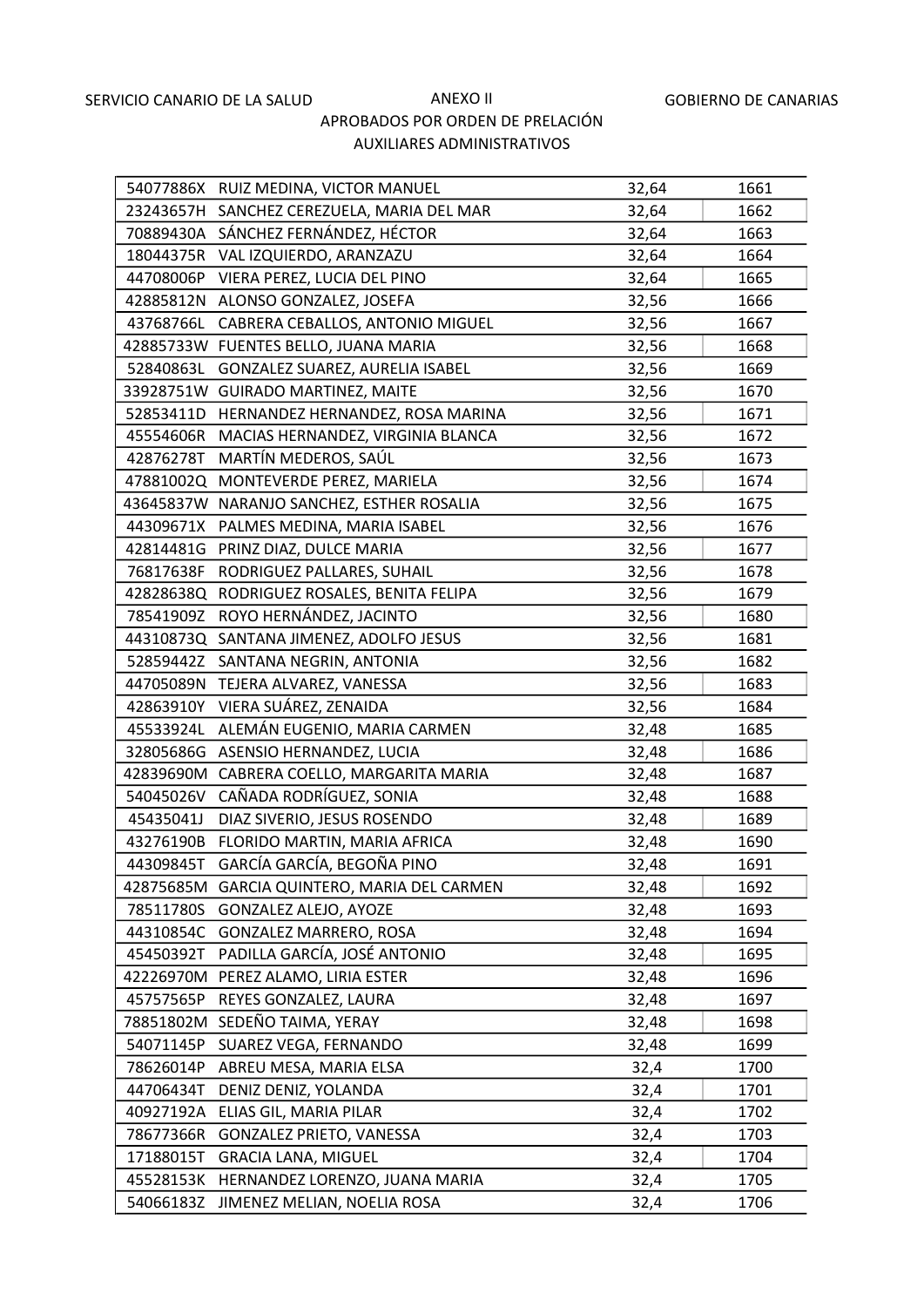|           | 52842313C LEÓN GUERRA, MARÍA LOURDES       | 32,4  | 1707 |
|-----------|--------------------------------------------|-------|------|
|           | 43366196H MARTÍN ABRANTE, MARÍA VERÓNICA   | 32,4  | 1708 |
|           | 16538873X NAVARRO LONGRANDE, MARIA SUSANA  | 32,4  | 1709 |
|           | 54056572V PADRÓN MORALES, MIRIAM           | 32,4  | 1710 |
|           | 43668842F PADRON NOBREGA, ANTONIO MIGUEL   | 32,4  | 1711 |
|           | 42842800X PERERA MATEO, SERGIO             | 32,4  | 1712 |
|           | 42193624D PÉREZ PÉREZ, NIEVES MARÍA        | 32,4  | 1713 |
| 42861761L | RODRÍGUEZ ARMAS, MARÍA SONIA               | 32,4  | 1714 |
|           | 43667046M RODRÍGUEZ RAMIREZ, MARIA LOURDES | 32,4  | 1715 |
| 76025553L | ROSA PAVÓN, JUANA                          | 32,4  | 1716 |
|           | 43819231E SAAVEDRA PÉREZ, Mª ELENA         | 32,4  | 1717 |
|           | 54070986X VEGA RAMOS, MARÍA JESÚS          | 32,4  | 1718 |
| 78512708T | VEGA SUÁREZ, OMAR JAVIER                   | 32,4  | 1719 |
|           | 44722943H ALONSO SANTANA, HÉCTOR IVÁN      | 32,32 | 1720 |
|           | 24380454V AYALA SEIBANE, ALBERTO           | 32,32 | 1721 |
|           | 22698511H CALATAYUD TEJEDOR, MARIA DEL MAR | 32,32 | 1722 |
|           | 52849743K CRUZ GARCIA, MARIA MINERVA       | 32,32 | 1723 |
|           | 42204864W DE LA CRUZ MUJICA, PEDRO MANUEL  | 32,32 | 1724 |
|           | 42850109M ESPINO GUERRA, GLORIA ESTHER     | 32,32 | 1725 |
| 43781037P | FARIÑA CASTELLANO, CANDELARIA MARGARITA    | 32,32 | 1726 |
| 44486917H | FERREIRO GARCIA, LUCIA                     | 32,32 | 1727 |
| 78718830L | GÓMEZ TRUJILLO, NOEMI                      | 32,32 | 1728 |
| 44741961S | GONZÁLEZ DOMÍNGUEZ, CARLOS                 | 32,32 | 1729 |
| 43831221Y | GUTIÉRREZ ARMAS, FÁTIMA                    | 32,32 | 1730 |
| 43814296D | MAGDALENA TABARES, GUACIMARA               | 32,32 | 1731 |
| 43622318N | MARRERO GONZÁLEZ, HIPÓLITO MARCELINO       | 32,32 | 1732 |
|           | 42886041B PADILLA PEÑA, EVA MARGARITA      | 32,32 | 1733 |
| 45770309X | RAMOS HIDALGO, NESTOR                      | 32,32 | 1734 |
|           | 43812321N REYES NEGRÍN, ANGÉLICA MARÍA     | 32,32 | 1735 |
| 09260322Q | SASTRE SERRANO, MARIA DOLORES              | 32,32 | 1736 |
| 78564528R | TRUJILLO HERNÁNDEZ, JUDITH SARAY           | 32,32 | 1737 |
| 42077854K | ALMENARA ROSALES, EDUARDO                  | 32,24 | 1738 |
| 43668205Z | DE LORENZO RAMOS, ANA VICTORIA             | 32,24 | 1739 |
| 54057506P | DEL PINO PÉREZ, YIMAIMA                    | 32,24 | 1740 |
| 42854457Y | DOMINGUEZ ORTIZ, YOLANDA DE LA CRUZ        | 32,24 | 1741 |
| 42185777M | FERNÁNDEZ CASTRO, LORENZA YURENA           | 32,24 | 1742 |
| 52847679G | HENRIQUEZ RAMOS, ANTONIA MARIA             | 32,24 | 1743 |
| 42858869W | ORTEGA LORENZO, MAXIMO JOSE                | 32,24 | 1744 |
| 42861196Y | BETANCOR LORENZO, OLGA MARIA               | 32,16 | 1745 |
| 78503378P | CABRERA SOSA, JOSE JUAN                    | 32,16 | 1746 |
| 78677632Z | GAMÉZ PIÑERO, JOSÉ DAVID                   | 32,16 | 1747 |
| 43760054R | GARCIA BETANCORT, JOSE FRANCISCO           | 32,16 | 1748 |
| 78678268Y | GARCIA MARRERO, MARGARITA                  | 32,16 | 1749 |
| 42221505Z | HORMIGA CARRO, RUBÉN                       | 32,16 | 1750 |
| 42193636K | MARTÍN GIL, JUDITH                         | 32,16 | 1751 |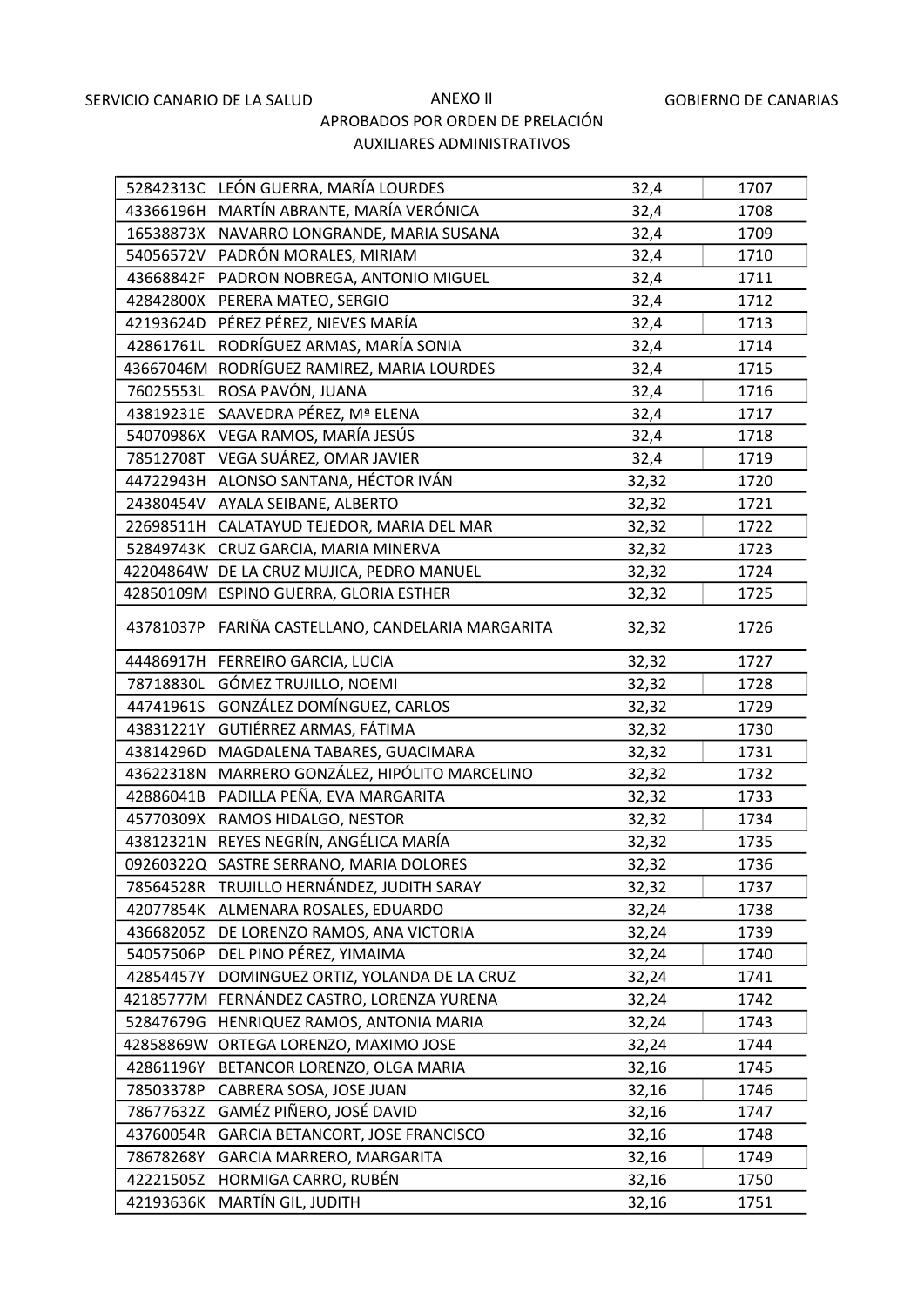|           | 42854052S MENDOZA SANCHEZ, LORENA     | 32,16 | 1752 |
|-----------|---------------------------------------|-------|------|
|           | 43659284V NAVARRO CURBELO, CARMEN     | 32,16 | 1753 |
| 47086671J | OLMO JIMÉNEZ, MARÍA                   | 32,16 | 1754 |
| 44701156N | ORTEGA TRUJILLO, ROSARIO DOLORES      | 32,16 | 1755 |
| 44702428L | PADILLA BENITEZ, SONIA DE LA GRACIA   | 32,16 | 1756 |
| 23009012L | PEREZ BERNAL, MARIA JOSEFA            | 32,16 | 1757 |
| 78526098G | PEREZ CARDONA, YEYZA                  | 32,16 | 1758 |
| 44317416G | ROBAINA ESPINO, FRANCISCO DOMINGO     | 32,16 | 1759 |
| 78506322P | RODRÍGUEZ MACHÍN, JESICA ESCARLATA    | 32,16 | 1760 |
| 78565935M | RODRIGUEZ PERAZA, MARIA DEL AMPARO    | 32,16 | 1761 |
| 42090139R | SANTOVEÑA HERNANDEZ, MARIA CANDELARIA | 32,16 | 1762 |
| 44703291P | ABRANTE CABRERA, INGRID MARIA         | 32,08 | 1763 |
| 42854756Y | ABRANTE CABRERA, SANDRA LOURDES       | 32,08 | 1764 |
| 45535520M | ALEMÁN CABALLERO, SORAYA DEL ROSARIO  | 32,08 | 1765 |
| 32678098C | AUZ VÁZQUEZ, MANUEL                   | 32,08 | 1766 |
| 43669876Y | BERZOSA PÉREZ, ANA MARÍA              | 32,08 | 1767 |
| 42916816N | CABRERA MARTÍN, MARÍA ASUNCIÓN        | 32,08 | 1768 |
| 45530692F | CABRERA ROBAYNA, MARIA BEGOÑA         | 32,08 | 1769 |
| 78527633K | COBREROS VARELA, MIRIAM               | 32,08 | 1770 |
| 54040281X | CORREA CRUZ, CARLOS JESUS             | 32,08 | 1771 |
| 78618467M | DELGADO HERNANDEZ, ANA BELEN          | 32,08 | 1772 |
| 54044021R | DIAZ MARTIN, MORELA MARGARITA         | 32,08 | 1773 |
| 12764699K | DIEZ SUBIAS, FERNANDO                 | 32,08 | 1774 |
| 42073223J | FUENTES DE ARMAS, MARIA BUEN VIAJE    | 32,08 | 1775 |
| 21636813T | FUSTER PALACIO, LUISA MªJOSÉ          | 32,08 | 1776 |
| 17719811J | GONI DOMENE, ROSA MARIA               | 32,08 | 1777 |
| 51167797L | GONZÁLEZ MEDEROS, TIBISAY             | 32,08 | 1778 |
| 78710446F | MARTÍN YANES, ABEL                    | 32,08 | 1779 |
| 52859312E | NAVARRO GONZÁLEZ, JUAN MIGUEL         | 32,08 | 1780 |
| 45459753T | RODRIGUEZ RODRIGUEZ, MÓNICA           | 32,08 | 1781 |
| 43826317R | ROJAS SIVERIO, MONICA                 | 32,08 | 1782 |
|           | 13911658Q SANDI PEREZ, ANGEL          | 32,08 | 1783 |
|           | 70886913Q SANDÍN ARROYO, MARÍA        | 32,08 | 1784 |
| 43279279H | SOSA ARTILES, FRANCISCO JAVIER        | 32,08 | 1785 |
| 44303749E | SUAREZ BORREGO, MARIA DEL PINO        | 32,08 | 1786 |
| 42849747B | SUAREZ SANTANA, MARIA INMACULADA      | 32,08 | 1787 |
| 54043927E | YANES GONZALEZ, LUZ MARIA             | 32,08 | 1788 |
| 42918055D | ACOSTA TEJERA, MARÍA JESÚS            | 32    | 1789 |
| 42878156S | CABRERA HENRIQUEZ, MARIA DOLORES      | 32    | 1790 |
| 70507720R | CASTELLANOS SÁNCHEZ, MARIA SOCORRO    | 32    | 1791 |
| 02537633C | DELGADO QUINTANA, FRANCISCO           | 32    | 1792 |
| 78491725Q | DÍAZ RAMOS, ANA CRISTINA              | 32    | 1793 |
| 07962108Z | FERNANDEZ VAQUERO, NOELIA             | 32    | 1794 |
| 43617084E | GALVAN GARCIA, MARIA DE LOS ANGELES   | 32    | 1795 |
| 78679117G | HERNÁNDEZ OLIVA, CARMEN LUISA         | 32    | 1796 |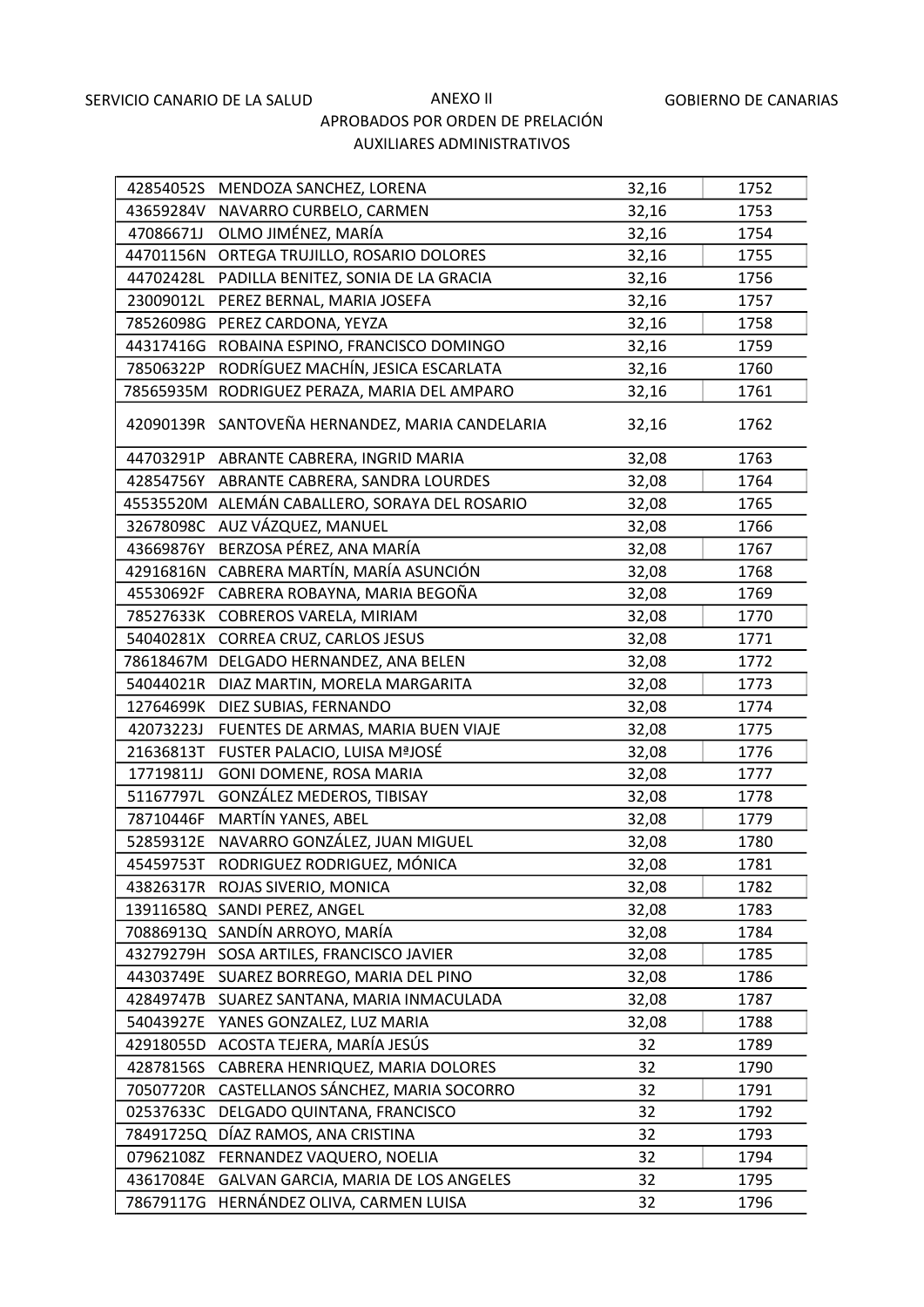|           | 42861075T HITA BARRETO, DEBORA       | 32    | 1797 |
|-----------|--------------------------------------|-------|------|
|           | 45716229A MARTINEZ GARCIA, ROCIO     | 32    | 1798 |
|           | 44081896G MOLINA SIMAL, NATALIA      | 32    | 1799 |
| 33860959Z | PENA LOPEZ, EVA BEGOÑA               | 32    | 1800 |
| X0985089E | RONNING, FATIMA                      | 32    | 1801 |
| 42853305G | SANTANA GONZALEZ, FATIMA             | 32    | 1802 |
|           | 78476587N SOSA ALONSO, MARIA JOSE    | 32    | 1803 |
| 52845660D | VEGA HERNÁNDEZ, MARGARITA            | 32    | 1804 |
| 43278390A | ALEMÁN ROMERO, CATALINA              | 31,92 | 1805 |
| 42211728N | GONZÁLEZ FERNÁNDEZ, ANA              | 31,92 | 1806 |
| 78703246Y | HERNÁNDEZ RODRÍGUEZ, AGUSTÍN ORLANDO | 31,92 | 1807 |
| 42096316Z | IZQUIERDO MARRERO, MARIA TERESA      | 31,92 | 1808 |
| 45440347Y | MANTAS MARTIN, ESTEFANIA             | 31,92 | 1809 |
| 54045479X | MEDINA HERNANDEZ, ARMINDA MARIA      | 31,92 | 1810 |
| 78399035Q | ORTIZ ESPINOSA, LEOCADIA CONCEPCIÓN  | 31,92 | 1811 |
| 43776445Q | RAMOS HERRERA, MARÍA MERCEDES        | 31,92 | 1812 |
| 42174715Y | RODRIGUEZ RODRIGUEZ, MARIA TERESA    | 31,92 | 1813 |
| 45454982J | TORRES DIAZ, ROCIO                   | 31,92 | 1814 |
| 78494666J | CABALLERO TRUJILLO, DAVINIA          | 31,84 | 1815 |
| 45767234V | DIAZ BRANDON, MARIA NAOMI            | 31,84 | 1816 |
| 45756012L | ESTÉVEZ PÉREZ, FRANCISCO JAVIER      | 31,84 | 1817 |
| 43771241X | FLEITAS RODRIGUEZ, MANUEL            | 31,84 | 1818 |
| 78409422F | HERNANDEZ SANCHEZ, JACQUELINE        | 31,84 | 1819 |
| 78569177G | LOZANO MEDINA, ANA ESTRELLA          | 31,84 | 1820 |
| 44322067D | NARANJO SANTANA, HARIDIÁN            | 31,84 | 1821 |
| 78715614T | NODA PERDOMO, ANA DACIL              | 31,84 | 1822 |
| 43365251Q | <b>QUINTERO LUIS, ANA ISABEL</b>     | 31,84 | 1823 |
|           | 26036550K RAMIRO RUEDA, VERÓNICA     | 31,84 | 1824 |
|           | 78711714X RAMOS RODRÍGUEZ, IDAIRA    | 31,84 | 1825 |
| 46898220R | REGUEIRO PÉREZ, SONIA MARÍA          | 31,84 | 1826 |
| 43353012J | RODRIGUEZ DIAZ, JUSTO                | 31,84 | 1827 |
| 43275971E | RODRIGUEZ HERNANDEZ, MARIA JESUS     | 31,84 | 1828 |
| 54108814A | RODRÍGUEZ PÉREZ, SARA                | 31,84 | 1829 |
| 52845409B | SUAREZ SANCHEZ, MARIA DOLORES        | 31,84 | 1830 |
| 48543594R | TORRALBA MICOL, CARMEN LAURA         | 31,84 | 1831 |
| 42885722Z | UMPIERREZ REYES, MARIA               | 31,84 | 1832 |
| 43665375J | ALEMÁN SANTANA, CARMEN ROSA          | 31,76 | 1833 |
| 49859402W | ARENCIBIA OLAZABAL, LIANNE           | 31,76 | 1834 |
| X3563584X | BÁEZ VILLA, FLOR                     | 31,76 | 1835 |
| 43656819J | CABALLERO MEDEROS, ANTONIA F.        | 31,76 | 1836 |
| 43374569L | CABRERA GARCIA, MARIA ESTELA         | 31,76 | 1837 |
| 48083260N | CASTILLO NAVARRETE, ADRIANA          | 31,76 | 1838 |
| 73240733Q | EIROA FERVENZA, JUAN CARLOS          | 31,76 | 1839 |
| 51633694M | ESCRIBANO MOYA, JULIA                | 31,76 | 1840 |
| 43798516F | GONZALEZ SERPA, ANA BEATRIZ          | 31,76 | 1841 |
| 45764261B | HIDALGO CUBAS, HANAMEEL              | 31,76 | 1842 |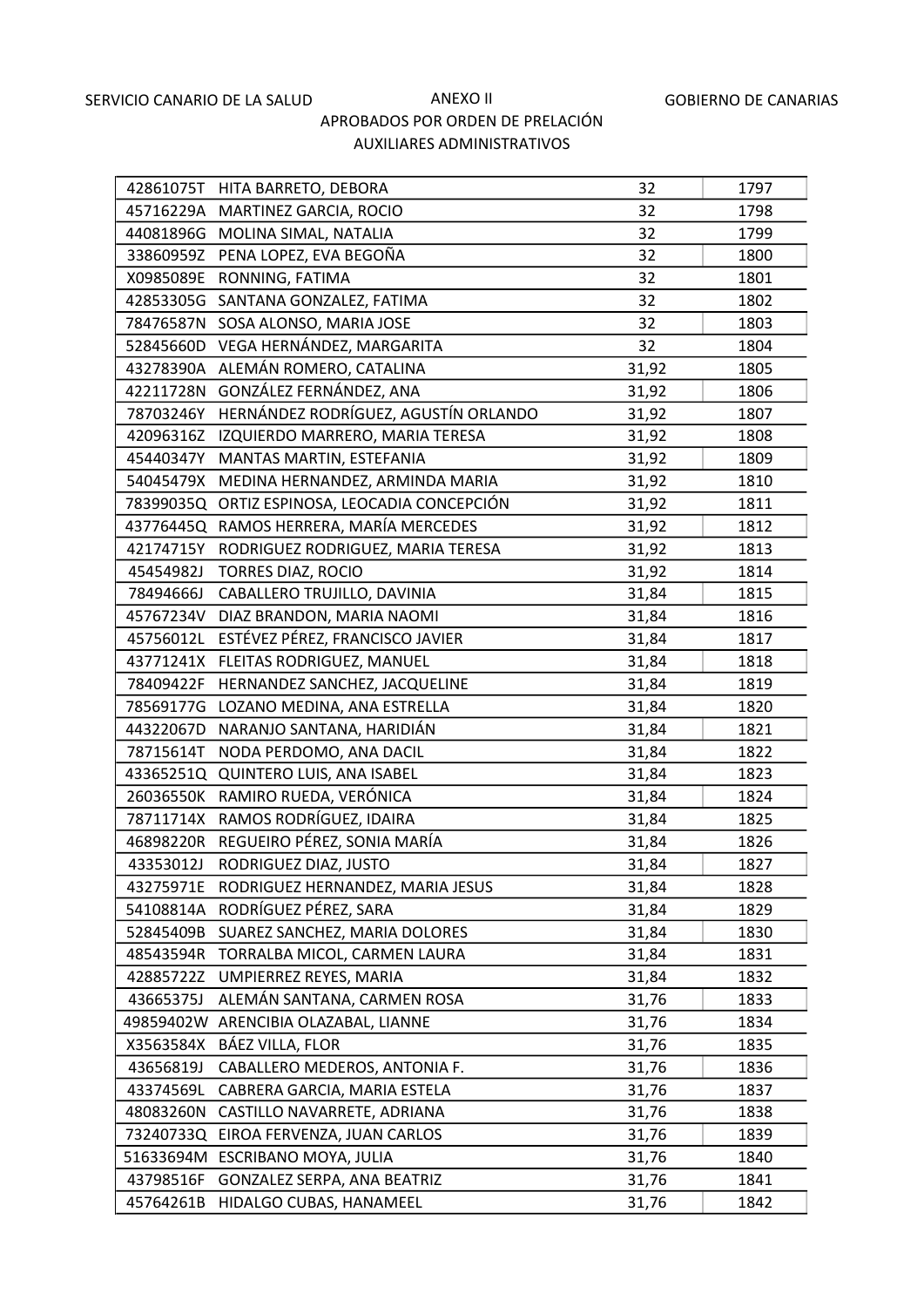|           | 45453567R JIMÉNEZ CURBELO, MARIA LUISA    | 31,76 | 1843 |
|-----------|-------------------------------------------|-------|------|
|           | 44309539Q NARANJO ALMEIDA, LAURA ALMUDENA | 31,76 | 1844 |
| 54075782E | PADRÓN HERNÁNDEZ, ABENCHARA               | 31,76 | 1845 |
| 45440110E | PEREZ ROSA, MARIA GUADALUPE               | 31,76 | 1846 |
| 45762590L | REYES BAEZ, RAQUEL                        | 31,76 | 1847 |
| 45441541G | REYES GONZALEZ, MARIA DEL CARMEN          | 31,76 | 1848 |
| 22691614K | SANCHEZ GORRIZ, TERESA                    | 31,76 | 1849 |
| 43260534H | SANTANA GARCÍA, PEDRO ANTONIO             | 31,76 | 1850 |
| 43621974J | TRUJILLO GONZALEZ, GREGORIO ENRIQUE       | 31,76 | 1851 |
| 45864147P | VILCHE NOYA, NOELIA SOLANGE               | 31,76 | 1852 |
| 42194761L | AGUILAR GONZÁLEZ, ENMA                    | 31,68 | 1853 |
| 78525794E | ALONSO ORTIZ, MARIA BEATRIZ               | 31,68 | 1854 |
| 42061327P | BACALLADO LOPEZ, JOSE ANTONIO             | 31,68 | 1855 |
| 29783427Z | BERNAL GIL, MARIA ANGELES                 | 31,68 | 1856 |
| 07965877B | CILLEROS CONDE, ANTONIO                   | 31,68 | 1857 |
|           | 44703561W ESTEBAN SÁNCHEZ, JESÚS          | 31,68 | 1858 |
| 43367561A | <b>GARCIA QUINTERO, LUCIA AIDE</b>        | 31,68 | 1859 |
| 34790033A | GONZALEZ CARRILLO, MARIA SOLEDAD          | 31,68 | 1860 |
| 78706780K | HERNÁNDEZ LEÓN, CRISTINA                  | 31,68 | 1861 |
| 42165286F | MARANTE PEREZ, MARÍA VERÓNICA             | 31,68 | 1862 |
| 45550295Z | MAURI CABRERA, MARIA ELENA                | 31,68 | 1863 |
| 43653825D | MEDINA RAMOS, ANTONIO CARMELO             | 31,68 | 1864 |
| 44712202H | MENGUIANO PONCE, GUACIMARA                | 31,68 | 1865 |
| 42889951B | MONTAÑEZ RODRIGUEZ, OLGA ESTHER           | 31,68 | 1866 |
| 79083821T | PADRON SERAFIN, MARIA EUGENIA             | 31,68 | 1867 |
| 42859188E | PEÑATE GUERRA, ALEXIS                     | 31,68 | 1868 |
| 43365502Z | PEREZ DIAZ, MARIA JOSE                    | 31,68 | 1869 |
| 71670468F | SOTO LUNA, IVÁN                           | 31,68 | 1870 |
| 09369256E | SUAREZ TAMARGO, FERNANDO AURELIO          | 31,68 | 1871 |
| 75098632K | VADILLO GARCIA, MARIA JOSE                | 31,68 | 1872 |
| 43756104F | ACOSTA MONTENEGRO, MARIA SYLVIA           | 31,6  | 1873 |
|           | 78471398K ALEMAN SUAREZ, ALBERTA          | 31,6  | 1874 |
| 78543863J | BETANCORT CALLERO, YLENIA                 | 31,6  | 1875 |
| 52842380H | CABRERA GUERRA, MARÍA DEL PINO            | 31,6  | 1876 |
| 54085939J | COLLADO SANTANA, YOANA DEL CRISTO         | 31,6  | 1877 |
| 45439211C | DE LA ROSA RODRÍGUEZ, MARÍA DEL PINO      | 31,6  | 1878 |
| 44730486V | DÍAZ ARBELO, VANESSA                      | 31,6  | 1879 |
| 43807122B | DÍAZ DÍAZ, Mª DEL CRISTO                  | 31,6  | 1880 |
| 43815169P | FERRADAS PEÑA, MARIA ELENA                | 31,6  | 1881 |
| 21468954H | <b>GABRIEL RODRIGUEZ, JUAN CARLOS</b>     | 31,6  | 1882 |
| 78491629N | GUTIÉRREZ HERNÁNDEZ, ANTONIO              | 31,6  | 1883 |
| 43782054J | HARDISSON SAN GIL, MARIA                  | 31,6  | 1884 |
| 43814092N | HERNANDEZ PEREZ, AMPARO RAQUEL            | 31,6  | 1885 |
| 78500441S | HERRERA QUEVEDO, DAIDA GRIMANESA          | 31,6  | 1886 |
| 42084739Y | JORGE CABRERA, RITA MARIA                 | 31,6  | 1887 |
| 45452216F | MARRERO GOMEZ, EVA MARIA                  | 31,6  | 1888 |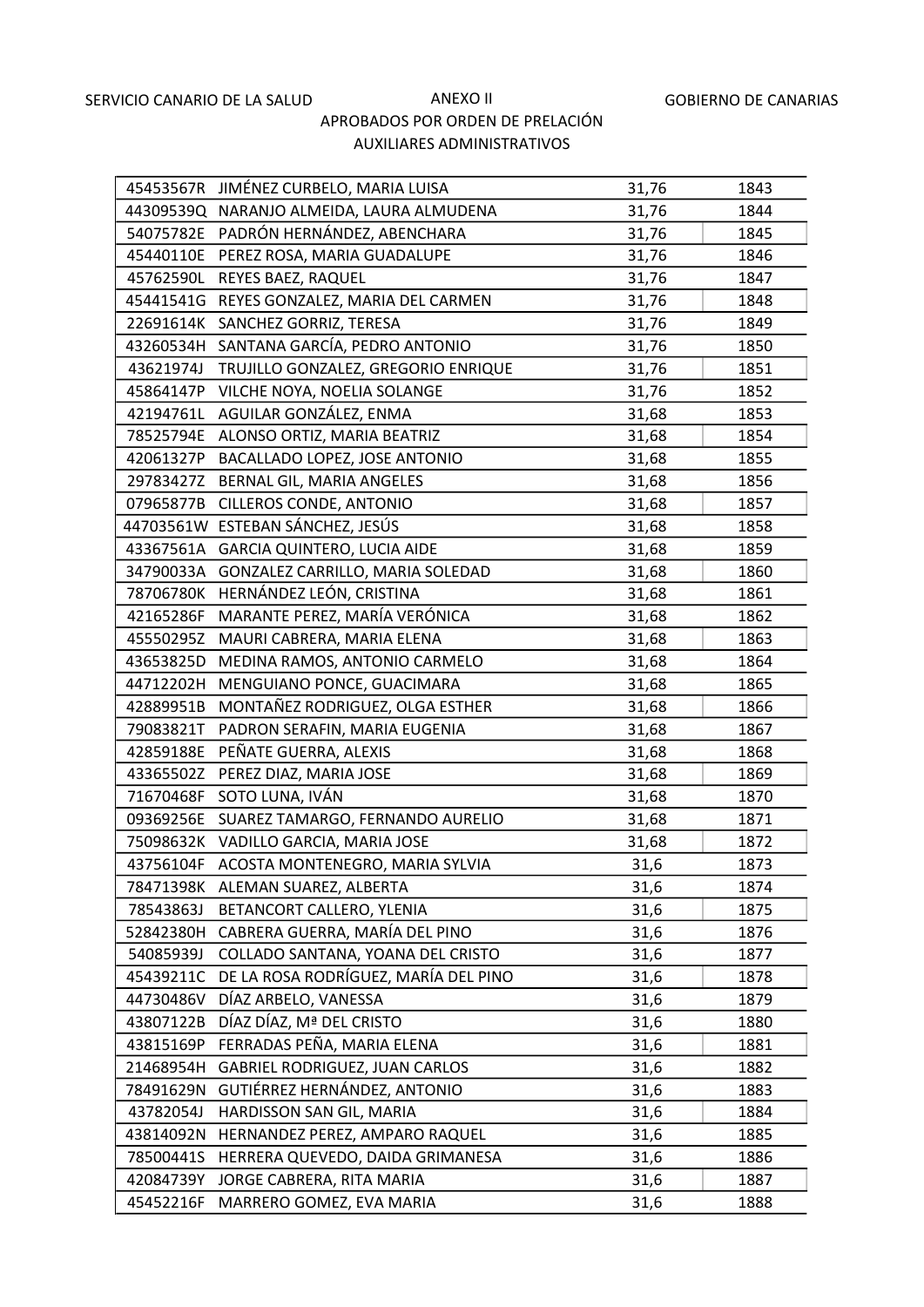|           | 78389564K NAVARRO DÍAZ, TRINIDAD       | 31,6  | 1889 |
|-----------|----------------------------------------|-------|------|
|           | 78510882Z RODRÍGUEZ CARRASCO, LAURA    | 31,6  | 1890 |
|           | 54068978A RODRÍGUEZ PECES, ACAYMO      | 31,6  | 1891 |
| 78723520V | RODRÍGUEZ RODRÍGUEZ, EFRAÍN            | 31,6  | 1892 |
|           | 42879036K SÁNCHEZ CÁRDENES, ALICIA     | 31,6  | 1893 |
| 45759272J | YANEZ MONROY, JOSHANI                  | 31,6  | 1894 |
| 42164188J | AVILA FERRAZ, MARIA ANGELES            | 31,52 | 1895 |
|           | 78554074N CABRERA NIEVES, LAURA        | 31,52 | 1896 |
|           | 48484584D CÁNOVAS CARRASCO, DANIEL     | 31,52 | 1897 |
|           | 42181092N CRUZ LORENZO, JUAN ANTONIO   | 31,52 | 1898 |
|           | 43267531T ESTUPIÑÁN SÁNCHEZ, ISABEL    | 31,52 | 1899 |
|           | 42885917W FAJARDO RODRIGUEZ, ASCENSION | 31,52 | 1900 |
| 52823613L | GONZÁLEZ ARCOS, JOSE SALVADOR          | 31,52 | 1901 |
|           | 45765295X GONZÁLEZ YÁNEZ, MARTA        | 31,52 | 1902 |
| 52844677S | MELIÁN CASTELLANO, RITA FERNANDA       | 31,52 | 1903 |
| 42836794F | MESA JIMENEZ, MARIA ISABEL             | 31,52 | 1904 |
| 43784732T | RODRIGUEZ MENDEZ, ANA MARIA            | 31,52 | 1905 |
| 44731165Y | VAQUERO TORRES, LIOVA LAURA            | 31,52 | 1906 |
| 50729176P | ARENAL DE LA VEGA, MARIA DEL PILAR     | 31,44 | 1907 |
| 78493242S | GUTIERREZ ORTEGA, YESSICA DEL CARMEN   | 31,44 | 1908 |
| 43371797F | JIMÉNEZ LABRADOR, SOFÍA                | 31,44 | 1909 |
| 51203023D | LUJAN VERASTEGUI, DANA ELIZABETH       | 31,44 | 1910 |
| 78702422X | MARTÍN FIERRO, ISABEL IRENE            | 31,44 | 1911 |
| 43617383E | MARTÍN SUÁREZ, MARÍA DEL CARMEN        | 31,44 | 1912 |
| 78631536X | MORENO RODRÍGUEZ, CATAIXA              | 31,44 | 1913 |
| 45770490F | RODRÍGUEZ JIMÉNEZ, MADAI ELIEZER       | 31,44 | 1914 |
| 42876093E | RODRIGUEZ RODRIGUEZ, NEREIDA NATIVIDAD | 31,44 | 1915 |
| 78380505R | RUIZ RODRIGUEZ, ROSALINDA              | 31,44 | 1916 |
| 43661874P | SANTIAGO TORTOSA, SILVIA DEL CARMEN    | 31,44 | 1917 |
| 45766471J | SANTOS DEL RÍO, IDAIRA                 | 31,44 | 1918 |
|           | 45860304Y TUÑAS REY, ADRIANA           | 31,44 | 1919 |
| 44321891V | YÁNEZ SÁNCHEZ, CRISTINA ELENA          | 31,44 | 1920 |
| 47022569N | BAYÓN TEJEDOR, SANTIAGO                | 31,36 | 1921 |
| 32816997E | BUÑO FERREÑO, MARIA DEL CARMEN         | 31,36 | 1922 |
| 44312070V | CABRERA BETANCORT, GLADYS              | 31,36 | 1923 |
| 78548851X | CÁCERES DÍAZ, YARA FAYNA               | 31,36 | 1924 |
| 78476491P | CASTELLANO GARCIA, HONORIO SANTIAGO    | 31,36 | 1925 |
| 43780201T | DIAZ VELASCO, ANA MARIA                | 31,36 | 1926 |
| 50760285K | <b>GALLINAL CRUZ, MARIBEL</b>          | 31,36 | 1927 |
| 42855501S | GONZALEZ GONZALEZ, MARIA GUIA          | 31,36 | 1928 |
| 43808241A | HERNÁNDEZ CRUZ, MARIA JOSÉ             | 31,36 | 1929 |
| 28357282F | MORATO GONZALEZ, ANTONIO               | 31,36 | 1930 |
| 43769800H | ROBAINA BARRERA, JUANA CELIA           | 31,36 | 1931 |
| 78474594C | RODRIGUEZ GARCIA, YOLANDA              | 31,36 | 1932 |
| 42833647B | SUÁREZ GIL, JESÚS MARÍA                | 31,36 | 1933 |
| 32820222G | VARELA HERNÁNDEZ, MARÍA TERESA         | 31,36 | 1934 |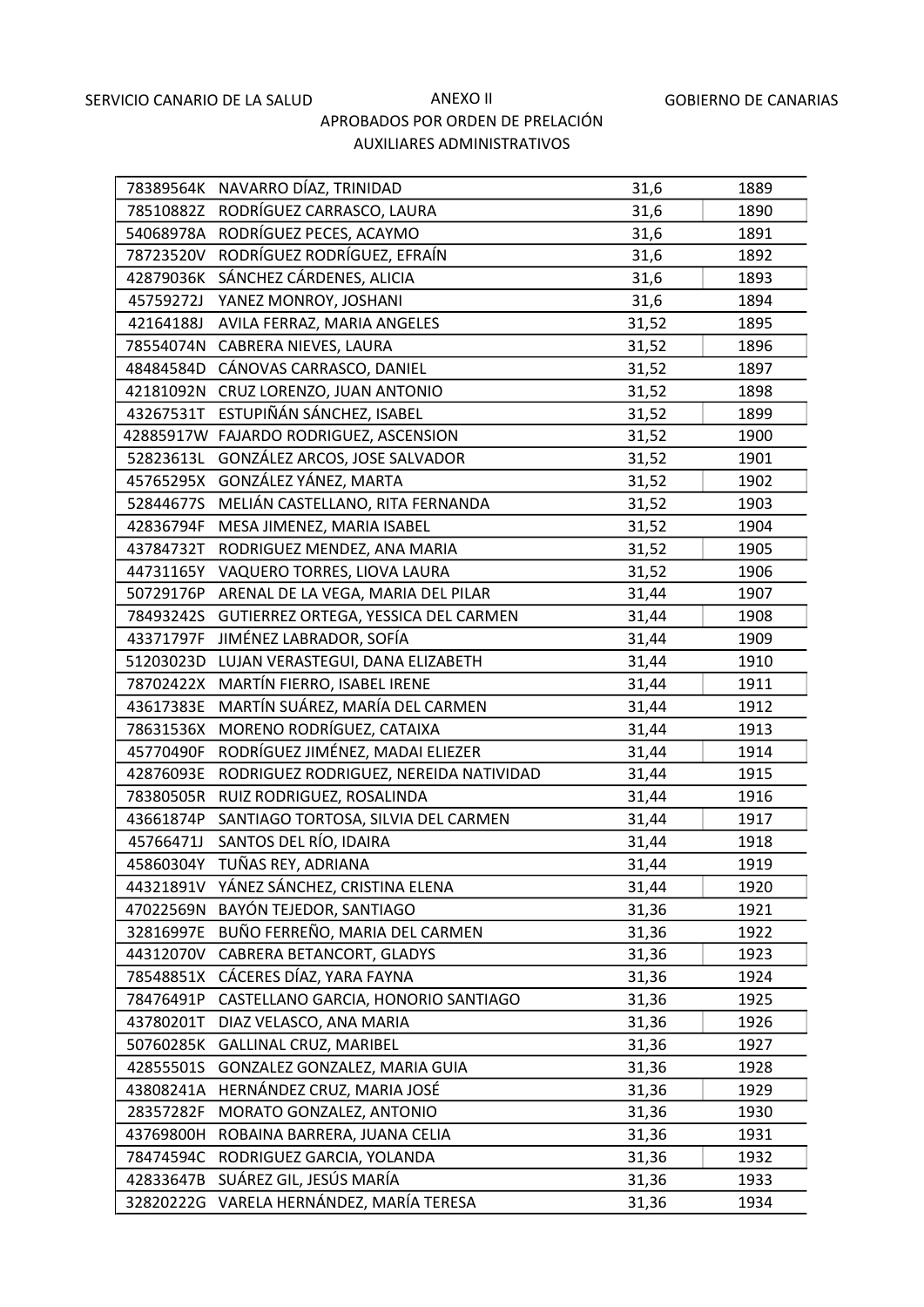| 44323506E | ACOSTA JORGE, ANA                            | 31,28 | 1935 |
|-----------|----------------------------------------------|-------|------|
|           | 80072940G AGUDO GORDILLO, JOSÉ MARÍA         | 31,28 | 1936 |
|           | 45537237C ALVARADO ARBELO, MARIA ANTONIA     | 31,28 | 1937 |
| 43285238C | ARAÑA RUIZ, NOELIA DEL CRISTO                | 31,28 | 1938 |
| 43616188T | ARTEAGA NEGRIN, JUAN ANTONIO                 | 31,28 | 1939 |
| 78678272X | CARBALLO CEBALLOS, JOSÉ DAVID                | 31,28 | 1940 |
| 78678137J | DEL PINO GONZALEZ, BEATRIZ DOLORES           | 31,28 | 1941 |
| 54056693T | HERRERA HERNÁNDEZ, ANABEL                    | 31,28 | 1942 |
| 78541280Y | JULIAN CABRERA, LIGIA PENELOPE               | 31,28 | 1943 |
| 13780879S | LAVIN MONET, CARIDAD MATILDE                 | 31,28 | 1944 |
| 42846386P | MENDOZA RODRIGUEZ, LUCIA                     | 31,28 | 1945 |
|           | 52834359R MONZÓN GONZÁLEZ, MARÍA ISABEL      | 31,28 | 1946 |
| 78697775D | NEGRIN GARCIA, ABRAHAM                       | 31,28 | 1947 |
| 52835688L | PADRON DE LA FE, LOURDES                     | 31,28 | 1948 |
| 17741680D | PEDRERO GARCIA, MARIA BLANCA                 | 31,28 | 1949 |
|           | 44725704L REINA DORESTE, GALA                | 31,28 | 1950 |
|           | 23042685C SANCHEZ AGRAZ, CARLOS              | 31,28 | 1951 |
|           | 42891414W SUAREZ PEREZ, NURIA DE LA PEÑA     | 31,28 | 1952 |
|           | 30571398M TABERNILLA ABASCAL, CASILDA        | 31,28 | 1953 |
|           | 43764892D TRUJILLO MARRERO, MARGARITA        | 31,28 | 1954 |
|           | 78614782T YANES GARCIA, TERESA MABEL         | 31,28 | 1955 |
| 42856750E | ABALO MARTÍNEZ, LUIS                         | 31,2  | 1956 |
|           | 43821024K DENIZ ROJAS, JOSE ENRIQUE          | 31,2  | 1957 |
| 78495320T | GIRALDO USAR, CATHAYSA                       | 31,2  | 1958 |
|           | 78408680R JORGE RODRÍGUEZ, TOMÁS BECKET      | 31,2  | 1959 |
| 71437650H | LÓPEZ BARREALES, ROCÍO                       | 31,2  | 1960 |
|           | 78467009W LOPEZ CASTELLANO, MARIA DEL CARMEN | 31,2  | 1961 |
|           | 54061602X ORTIZ MELLADO, ITAHISA             | 31,2  | 1962 |
|           | 78556494V PÉREZ HERNÁNDEZ, DÁCIL             | 31,2  | 1963 |
|           | 43796856A PEREZ SANTOS, CLAUDINA             | 31,2  | 1964 |
|           | 52844597G QUINTERO MARRERO, JUANA CRISTINA   | 31,2  | 1965 |
| 42873168H | SÁNCHEZ CABRERA, ALFONSO LUIS                | 31,2  | 1966 |
| 42849778L | SUAREZ GONZALEZ, MARIA DEL PINO              | 31,2  | 1967 |
| 78477099H | TARAJANO LORENZO, ISABEL                     | 31,2  | 1968 |
| 07865239K | BERNAL DOMINGUEZ, MARIA ENCARNACION          | 31,12 | 1969 |
| 32805279B | CARREIRA VEIGA, MARÍA DOLORES                | 31,12 | 1970 |
| 45554808L | DE LEON BERMUDEZ, ANA MARIA                  | 31,12 | 1971 |
| 43347979V | FERNÁNDEZ GALVÁN, JOSÉ JUAN                  | 31,12 | 1972 |
| 52102600X | <b>GARCIA RUIZ, CARLOS</b>                   | 31,12 | 1973 |
| 42910970P | HERNANDEZ OLIVERO, MARIA ISABEL              | 31,12 | 1974 |
| 42223177F | HORMIGA OSORIO, DANIEL FRANCISCO             | 31,12 | 1975 |
| 25482549K | <b>IGLESIAS GINER, ALFONSO PABLO ARTURO</b>  | 31,12 | 1976 |
| 42867220G | LEONÉS SÁNCHEZ, SILVIA ISABEL                | 31,12 | 1977 |
| 45529138V | LOPEZ DIAZ, GLORIA ESTHER                    | 31,12 | 1978 |
| 45529223X | MENDOZA ALONSO, LUISA MARIA                  | 31,12 | 1979 |
| 42161156V | NEGRIN AFONSO, FRANCISCO JOSE                | 31,12 | 1980 |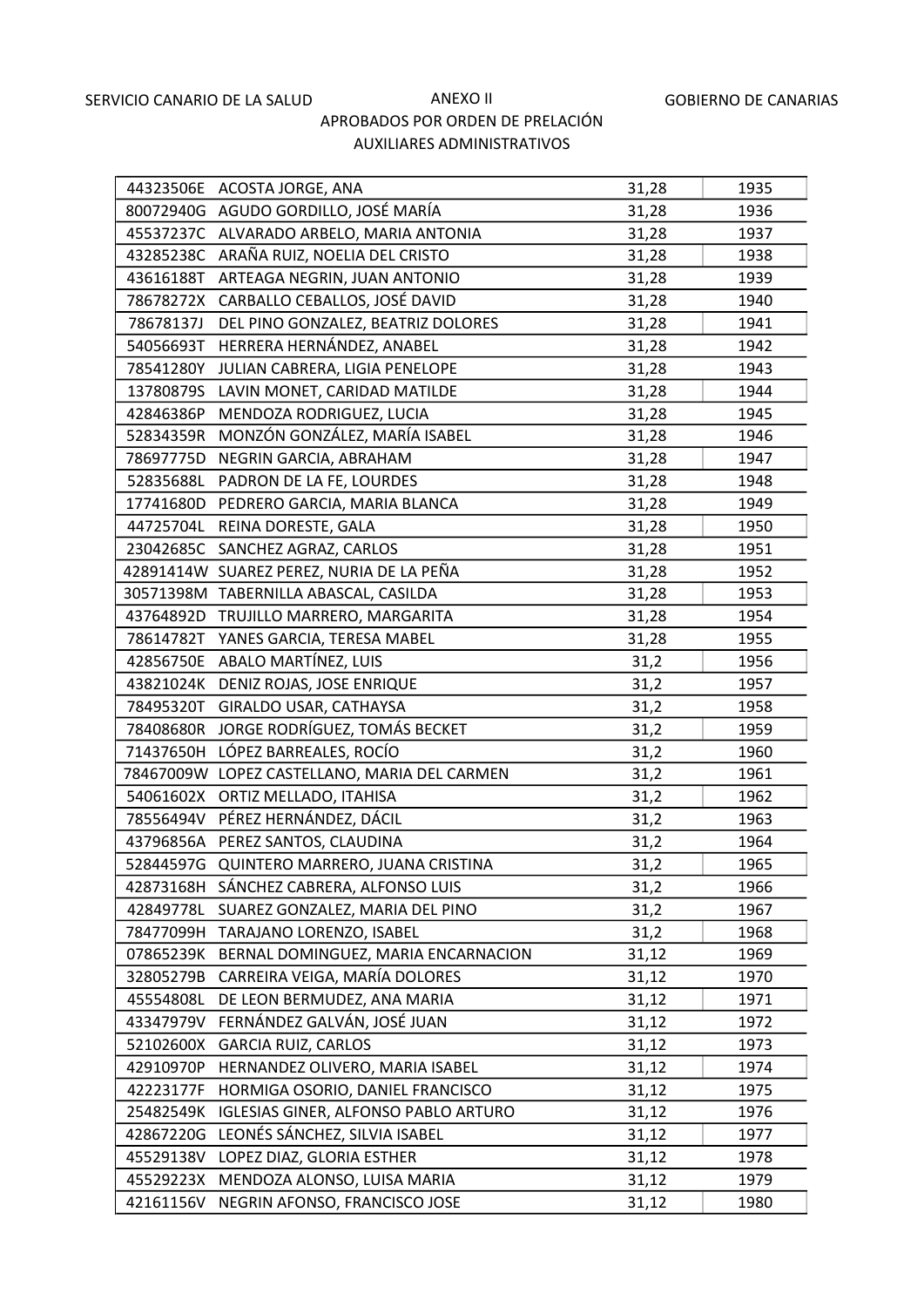|           | 07479754Q PACHECO CARRICONDO, JESÚS       | 31,12 | 1981 |
|-----------|-------------------------------------------|-------|------|
|           | 44300553T PAZ MACIAS, MARIA DE LAS NIEVES | 31,12 | 1982 |
|           | 42200763H PERALTA SANTANA, MARÍA ERENA    | 31,12 | 1983 |
|           | 42856086W PEREZ GUTIERREZ, SOLEDAD        | 31,12 | 1984 |
|           | 54066354R RAMÍREZ SANTANA, Mª DEL MAR     | 31,12 | 1985 |
|           | 42869141Q RAVELO NARANJO, MARIA ELENA     | 31,12 | 1986 |
|           | 43762443K SANCHEZ GARCIA, CORNELIA        | 31,12 | 1987 |
|           | 44842926X SEGADE FERNÁNDEZ, YOLANDA       | 31,12 | 1988 |
|           | 43363135Q TRUJILLO HERNANDEZ, NURIA       | 31,12 | 1989 |
|           | 43765110C YANEZ DOMINGUEZ, KARINA MARIA   | 31,12 | 1990 |
|           | 78708055P ÁLVAREZ MARTÍNEZ, ADRIÁN        | 31,04 | 1991 |
| 44315429H | ARROYO CABRERA, FRANCISCO JAVIER          | 31,04 | 1992 |
| 78528758L | CALERO SUAREZ, ERIKA                      | 31,04 | 1993 |
| 42067312J | EVORA DE LA ROSA, JOSE DANIEL             | 31,04 | 1994 |
| 11944437P | GARCIA MARTIN, MARIA SOLEDAD              | 31,04 | 1995 |
| 54047629K | GONZÁLEZ HERNÁNDEZ, OBDULIA               | 31,04 | 1996 |
| 78680376K | HERNÁNDEZ MARTÍN, MIGUEL ANGEL            | 31,04 | 1997 |
| 52854474Z | HERNANDEZ SANTANA, ANTONIA                | 31,04 | 1998 |
|           | 43762967Q PEREZ DENIZ, CARMEN GLORIA      | 31,04 | 1999 |
| 43752935N | RAMÍREZ SANTANA, TERESA DE LOS DOLORES    | 31,04 | 2000 |
| 78487890E | RUBY BARCO, LUIS ARIDANE                  | 31,04 | 2001 |
| 13932771S | SAN JUAN BERZOSA, MARIA BELEN             | 31,04 | 2002 |
| 42858269T | SANTANA MELIÁN, FABIOLA                   | 31,04 | 2003 |
| 42891620R | SUAREZ MEDINA, MARIA OLIVIA               | 31,04 | 2004 |
| 43664827V | TORRES SANTANA, MARIA SOLEDAD             | 31,04 | 2005 |
|           | 14568340W VIDAL ESPECHT, ESTHER           | 31,04 | 2006 |
| 45444511F | VIERA ESTEVANEZ CORBELLA, MONICA YBALLA   | 31,04 | 2007 |
| 78721521L | ALONSO PÉREZ, LILIANA FAMARA              | 30,96 | 2008 |
|           | 52814675M AYALA VARGAS, MARIA JOSE        | 30,96 | 2009 |
| 07540199V | BLAZQUEZ CERRO, MARIA DEL CARMEN          | 30,96 | 2010 |
| 45448309X | CABRERA SUÁREZ, LUZ MARINA                | 30,96 | 2011 |
|           | 25171503G CAROD OLIETE, ESTHER            | 30,96 | 2012 |
| 42171979F | CASTRO FRANCISCO, MARIA LUZ               | 30,96 | 2013 |
| 42179201F | FERNANDEZ RODRIGUEZ, MARIA DEL PILAR      | 30,96 | 2014 |
|           | 78550134M FRANCISCO JENNINGS, LUISA       | 30,96 | 2015 |
| 49496868V | GIL MANZANILLA, CARMEN VIRGINIA           | 30,96 | 2016 |
| 32840188Y | GOLPE LOPEZ, ANA MARIA                    | 30,96 | 2017 |
| 43785315P | HERNANDEZ SUAREZ, PILAR                   | 30,96 | 2018 |
| 43606612S | MARTIN HERNANDEZ, MARIA CANDELARIA        | 30,96 | 2019 |
| 54113636H | MONTAÑEZ DIAZ, RAMÓN REMBERTO             | 30,96 | 2020 |
| 43771451J | PADILLA CABRERA, MIRIAM                   | 30,96 | 2021 |
| 42065229T | PÉREZ CASARIEGO, SANTIAGO                 | 30,96 | 2022 |
| 42188627A | PEREZ LORENZO, ANA VANESA                 | 30,96 | 2023 |
| 43263962L | RODRIGUEZ DIAZ, YOLANDA                   | 30,96 | 2024 |
| 42163454S | SANTOS HERNANDEZ, MARIA NIEVES            | 30,96 | 2025 |
| 42876827C | SOSA MARTÍN, MARÍA TERESA                 | 30,96 | 2026 |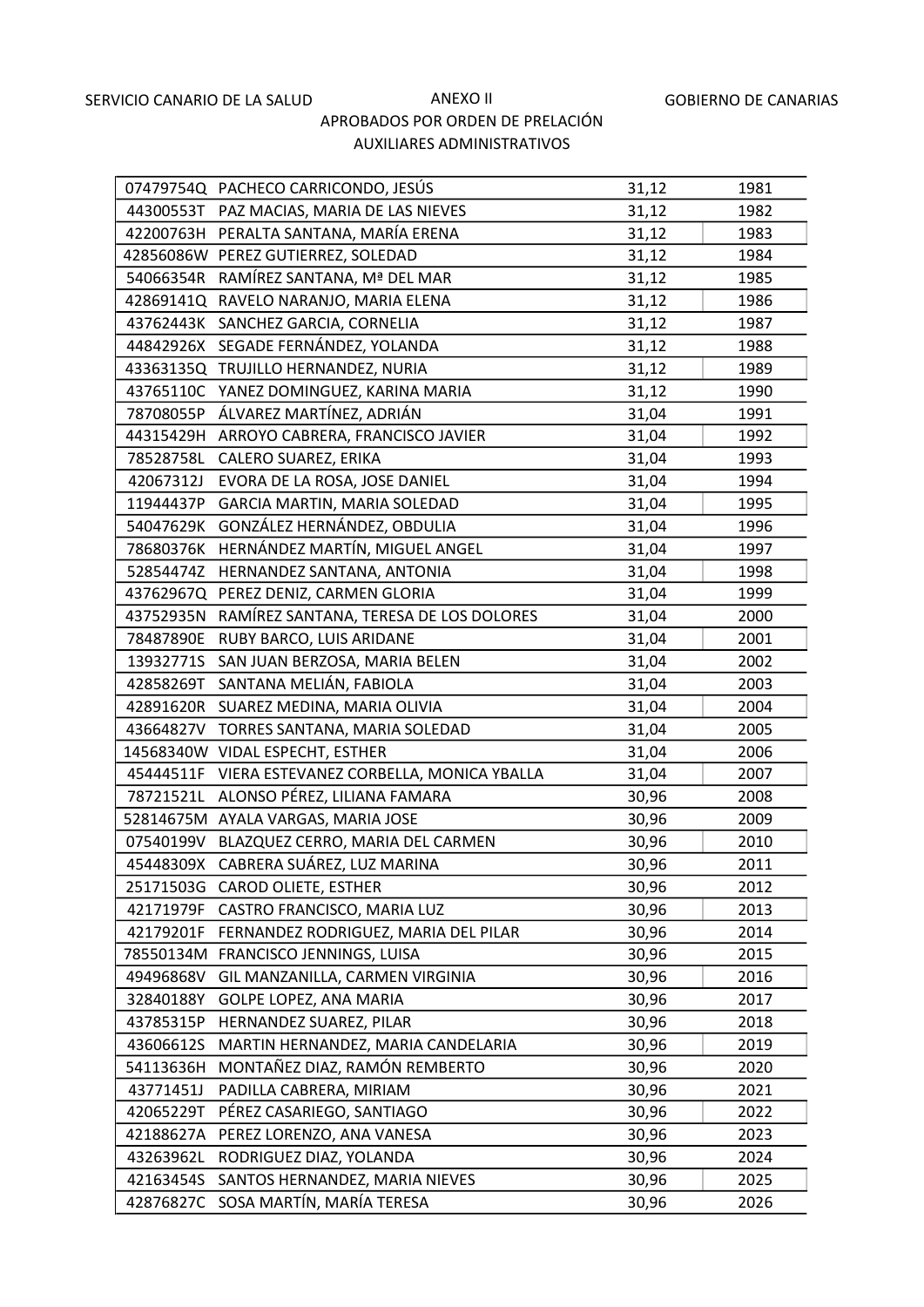|           | 46919327V VAZQUEZ SANCHEZ, DAVINIA        | 30,96 | 2027 |
|-----------|-------------------------------------------|-------|------|
|           | 42087204X BENÍTEZ DEL TORO, MARCOS        | 30,88 | 2028 |
|           | 43656838D CABRERA RAMIREZ, ANTONIA MARIA  | 30,88 | 2029 |
|           | 11081380A CAÑIZARES BERNARDO, SONIA       | 30,88 | 2030 |
| 42215955F | GARCÍA ESPINO, ANJARA                     | 30,88 | 2031 |
| 78545305Y | GUADALUPE APARICIO, DOMINGA               | 30,88 | 2032 |
|           | 09416918M LÓPEZ DE ABECHUCO ALBUERNE, ANA | 30,88 | 2033 |
| 44820353T | MORUJA ALLER, ROSARIO                     | 30,88 | 2034 |
| 12754925E | PEÑA DE LA HERA, MARTA MARIA              | 30,88 | 2035 |
| 78471108F | RODRÍGUEZ GONZÁLEZ, FÁTIMA                | 30,88 | 2036 |
| 43788002G | RODRÍGUEZ GUILLÉN, MARTA                  | 30,88 | 2037 |
| 43820063A | RODRÍGUEZ RODRÍGUEZ, MIGUEL ÁNGEL         | 30,88 | 2038 |
| 50979194Q | SEÑOR CONDE, DIEGO                        | 30,88 | 2039 |
|           | 42869429M TRUJILLO ALVAREZ, MARIA ANTONIA | 30,88 | 2040 |
| 43756249Z | CEBRIAN CABRERA, CARMEN DOLORES           | 30,8  | 2041 |
| 33343704Y | FERNÁNDEZ SÁNCHEZ, CRISTINA               | 30,8  | 2042 |
| 42089516E | <b>GARCIA FUENTES, EDUARDO</b>            | 30,8  | 2043 |
| 43789165V | GONZALEZ PALMERO, JOSE TOMAS              | 30,8  | 2044 |
|           | 43365191W GUARDIA HERNÁNDEZ, LUZ SUSANA   | 30,8  | 2045 |
| 44735009D | HERNÁNDEZ RODRÍGUEZ, SARAY                | 30,8  | 2046 |
| 43812675K | MENDOZA MARTINEZ, ANA OLGA                | 30,8  | 2047 |
| 05657012R | PIQUERAS ESCRIBANO, MIGUEL ANGEL          | 30,8  | 2048 |
| 42833640G | SANTANA FERNANDEZ, MARIA MAGDALENA        | 30,8  | 2049 |
| 32666658B | ALINDADO DURAN, MARIA TERESA              | 30,72 | 2050 |
| 42173759Q | ALVAREZ MATOS, MARGARITA TERESITA         | 30,72 | 2051 |
|           | 44701620Q CAMPOS CABRERA, RITA MARÍA      | 30,72 | 2052 |
| 44708402J | CASTELLANO TACORONTE, GUSTAVO GERMAN      | 30,72 | 2053 |
| 43804722A | DIAZ HERNANDEZ, JOSE DAVID                | 30,72 | 2054 |
| 54043551Z | DIAZ RODRIGUEZ, ANA ISABEL                | 30,72 | 2055 |
| 71937434N | ESTÉBANEZ GUTIÉRREZ, JORGE                | 30,72 | 2056 |
|           | 43761444B GONZALEZ GIL, LIDIA ESTHER      | 30,72 | 2057 |
| 78515105M | GUTIERREZ DELGADO, RAQUEL                 | 30,72 | 2058 |
| 43812344N | HERNÁNDEZ MARRERO, MARGARITA              | 30,72 | 2059 |
| 45552174F | MARTIN MONAGAS, MARIA SANDRA              | 30,72 | 2060 |
| 42851299E | SIERRA ESTUPIÑAN, CAROLINA                | 30,72 | 2061 |
| 43288796J | TOLEDO RAMÍREZ, NAYRA                     | 30,72 | 2062 |
| 43659773T | TORRES AGUIAR, FABIOLA                    | 30,72 | 2063 |
| 44309243L | TRUJILLO SANTANA, ESTHER LIDIA            | 30,72 | 2064 |
| 44314347V | VEGA SANTANA, ENRIQUE JOSÉ                | 30,72 | 2065 |
| 42206944N | AKHOUDAD BAY, SAMIRA                      | 30,64 | 2066 |
| 52823830Y | ÁLVAREZ LUÍS, ESTEFANÍA ISABEL            | 30,64 | 2067 |
| 43370073P | ASCANIO DOMINGUEZ, Mª VICTORIA            | 30,64 | 2068 |
| 54052700D | DÍAZ BENITEZ, YAIZA NOEMI                 | 30,64 | 2069 |
| 45451773R | GALVAN GARCIA, MARIA MERCEDES             | 30,64 | 2070 |
| 78715951S | GÓMEZ LOYO, MONICA                        | 30,64 | 2071 |
| 44322580Q | GONZÁLEZ GONZÁLEZ, ANA                    | 30,64 | 2072 |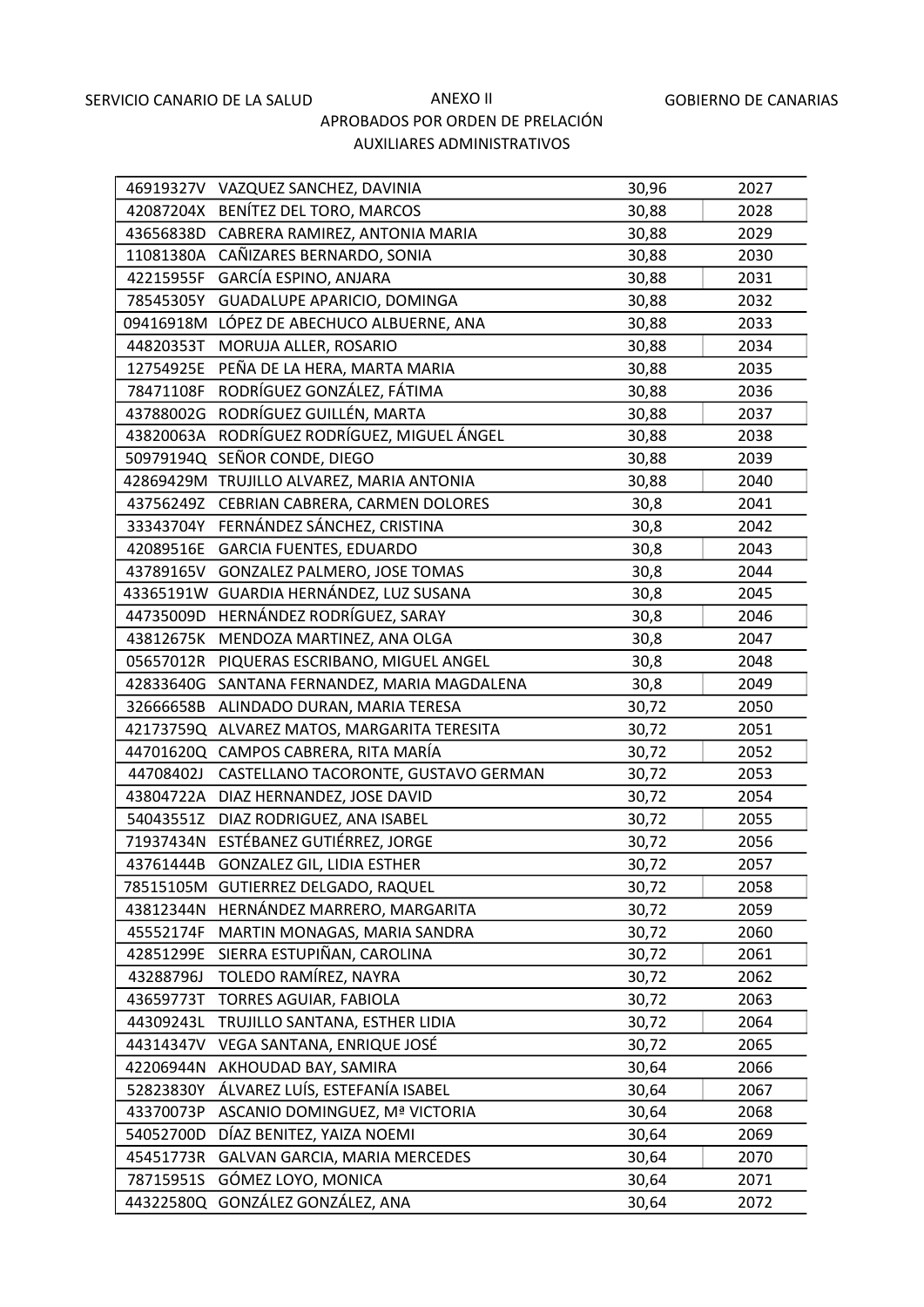|           | 54079206L GUEDES ROBAINA, TANIA CRISTINA | 30,64 | 2073 |
|-----------|------------------------------------------|-------|------|
|           | 12763797Q MARTINEZ GOMEZ, DAVID          | 30,64 | 2074 |
|           | 44714981Z MEDINA CORUJO, MARIA NOELIA    | 30,64 | 2075 |
|           | 78472861N MENDOZA DIAZ, RITA MARIA       | 30,64 | 2076 |
|           | 19011586Q ORTEGA TIRADO, VANESSA         | 30,64 | 2077 |
| 43788548K | PEREZ AFONSO, MARIA CONCEPCION           | 30,64 | 2078 |
|           | 34819863W PEREZ GARCIA, MARIA LUCIA      | 30,64 | 2079 |
| 78572727N | PÉREZ HERNÁNDEZ, DOMINGO                 | 30,64 | 2080 |
| 12776542L | POLVORINOS ABAD, MARIA JENNIFER          | 30,64 | 2081 |
| 42846384Y | SILVA MONTESDEOCA, GEMA ROSA             | 30,64 | 2082 |
| 78462932L | SUAREZ HERNANDEZ, MARIA SOLEDAD          | 30,64 | 2083 |
|           | 78542094S AGUIAR LORENZO, ANA BELEN      | 30,56 | 2084 |
| 43815375F | BRISON GONZALEZ, PEDRO DAVID             | 30,56 | 2085 |
| 45458185L | CABRERA GONZALEZ, ANA CANDELARIA         | 30,56 | 2086 |
| 45438162Y | CABRERA MARTÍN, ENRIQUE PEDRO            | 30,56 | 2087 |
| 43664290D | DORESTE MORALES, ANA ROSA                | 30,56 | 2088 |
| 78693422A | <b>GARCIA GARCIA, JONAY</b>              | 30,56 | 2089 |
| 08838515Y | GOMEZ HORTET, PEDRO MIGUEL               | 30,56 | 2090 |
| 34983513F | GONZALEZ GONZALEZ, SILVIA                | 30,56 | 2091 |
| 45776145G | HERNÁNDEZ GIL, RITA ISABEL               | 30,56 | 2092 |
| 42087075L | HERNÁNDEZ RODRÍGUEZ, CARMEN ISABEL       | 30,56 | 2093 |
| 32824159P | PEREZ HOLGADO, ANA ISABEL                | 30,56 | 2094 |
| 54040005X | RIVERO MARTÍN, MARÍA CANDELARIA          | 30,56 | 2095 |
| 44302528C | SANTANA HERNANDEZ, MONICA JESUS          | 30,56 | 2096 |
|           | 78528948W SUÁREZ FRÁNQUIZ, BEATRIZ MARÍA | 30,56 | 2097 |
| 45769007L | TROYA RODRÍGUEZ, MACARENA                | 30,56 | 2098 |
| Y3087780K | VELAZQUEZ RUIZ, JOSE LEVI                | 30,56 | 2099 |
| 44724759V | ALVAREZ CARBALLO, JONATAN                | 30,48 | 2100 |
| 42889553G | CABRERA ALONSO, ARGELIA                  | 30,48 | 2101 |
| 42912445B | CORUJO GONZALEZ, JOSE RAFAEL             | 30,48 | 2102 |
| 42097022F | FARIÑA FARIÑA, CARMEN TERESA             | 30,48 | 2103 |
| 42084859B | FERNÁNDEZ BALBÍN, GLORIA ISABEL          | 30,48 | 2104 |
| 47090766Z | GÓMEZ GARCÍA, IVÁN                       | 30,48 | 2105 |
| 42174597A | GOMEZ PEREZ, ISABEL TERESA               | 30,48 | 2106 |
| 42177400T | MARTIN PEREZ, ISABEL                     | 30,48 | 2107 |
| 09753938Y | MURIEL RODRIGUEZ, ROSA MARIA             | 30,48 | 2108 |
| 45760784F | PERAZA RODRÍGUEZ, DAIDA                  | 30,48 | 2109 |
| 39688191N | SOTO MARTINEZ, MARGARITA                 | 30,48 | 2110 |
| 44702640R | VEGA GARCIA, MARIA INMACULADA            | 30,48 | 2111 |
| 42169985Z | ACOSTA CASTRO, JESUS MIGUEL              | 30,4  | 2112 |
| 42890234H | <b>AGUILAR ARES, ESTHER</b>              | 30,4  | 2113 |
| 78720299Q | ALBERTOS BLANCHARD, SAMARA               | 30,4  | 2114 |
| 44700611L | ANTUNEZ RODRIGUEZ, LAURA                 | 30,4  | 2115 |
| 54078663M | CHIL VEGA, DAVID                         | 30,4  | 2116 |
| 09805898D | FERNANDEZ REYES, ARACELI                 | 30,4  | 2117 |
| 42193354S | <b>GOMEZ CURIEL, SERGIO LUIS</b>         | 30,4  | 2118 |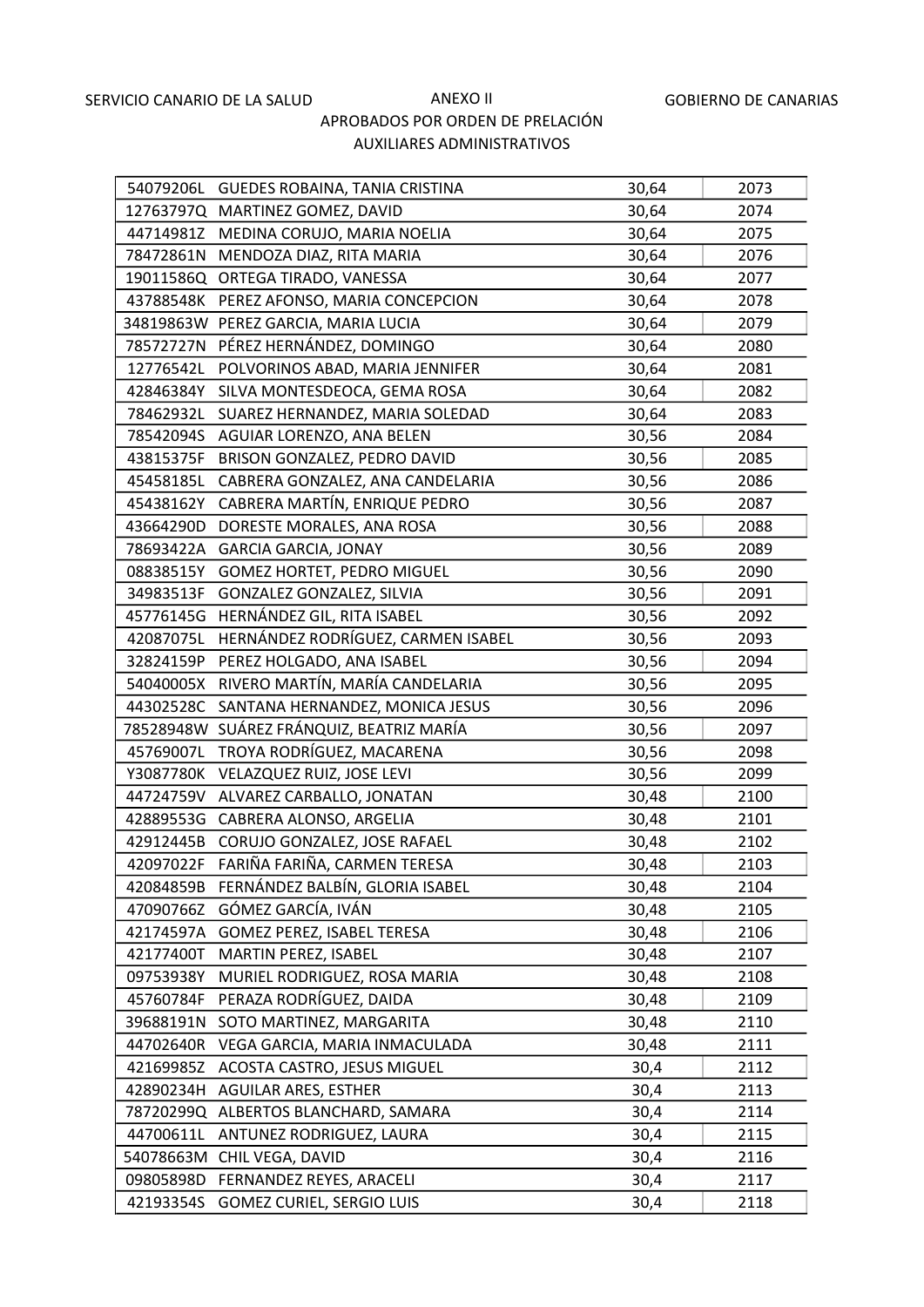|           | 43828878D HERNANDEZ CABEZA, LETICIA MARIA    | 30,4  | 2119 |
|-----------|----------------------------------------------|-------|------|
|           | 45348748Q LÁZARO NAVARRETE, MARIA DE LOURDES | 30,4  | 2120 |
|           | 43612013B MARTÍN DORTA, MARÍA ANGELES        | 30,4  | 2121 |
| 45449632E | MONZON DEL CASTILLO, RUBEN                   | 30,4  | 2122 |
|           | 42887608Z PEREZ PAEZ, AMALIA SONIA           | 30,4  | 2123 |
| 78696379Q | PESTANO RODRÍGUEZ, MIRIAM                    | 30,4  | 2124 |
|           | 43779083D QUINTANA MARTÍN, JOHNNY DOMINGO    | 30,4  | 2125 |
| 42058613P | SANTIAGO BENCOMO, GUILLERMO                  | 30,4  | 2126 |
|           | 44305927S VERA PERDOMO, MONICA               | 30,4  | 2127 |
|           | 43619663W YANES LUIS, MARÍA ISABEL           | 30,4  | 2128 |
| 43765889V | BETANCOR ACOSTA, ANA ISABEL                  | 30,32 | 2129 |
|           | 42915963X CURBELO HERNÁNDEZ, CARMEN FÁTIMA   | 30,32 | 2130 |
| 74860689J | DÍAZ CANO, FRANCISCO JOSÉ                    | 30,32 | 2131 |
| 54048777L | DIAZ RIVERO, MONICA                          | 30,32 | 2132 |
| 42810795K | DÍEZ STEUDEL, JOSÉ ANGEL                     | 30,32 | 2133 |
|           | 43783547B FERNÁNDEZ MASCAREÑO, CANDELARIA    | 30,32 | 2134 |
| 43800633P | GARCÍA RIVERO, MAGDALENA DESIRÉE             | 30,32 | 2135 |
| 33926644B | GONZÁLEZ NÚÑEZ, ISABEL Mª                    | 30,32 | 2136 |
| 43769752Q | MARTÍN RODRÍGUEZ, FRANCISCA DEL CARMEN       | 30,32 | 2137 |
|           | 45533102W MORALES MEDEROS, MARIA ISABEL      | 30,32 | 2138 |
|           | 77594881B OTERO SÁNCHEZ, MARÍA               | 30,32 | 2139 |
|           | 15397738C PORTILLA GONZÁLEZ, ANA ISABEL      | 30,32 | 2140 |
| 52834490V | RAMÍREZ MACÍAS, JOSEFA DEL CARMEN            | 30,32 | 2141 |
|           | 78711652V RAMOS OSSORIO, MARÍA ROSA          | 30,32 | 2142 |
| 43805889C | RODRIGUEZ GONZALEZ, LYDIA CONCEPCION         | 30,32 | 2143 |
| 42845027Y | RODRIGUEZ MESA, ESTHER LIDIA                 | 30,32 | 2144 |
| 45761121E | TAISMA SANTANA, VERONICA                     | 30,32 | 2145 |
| 43653688X | AFONSO SUÁREZ, ANICETO                       | 30,24 | 2146 |
| 06555935S | CUADRADO LOPEZ, ALICIA                       | 30,24 | 2147 |
| 78723382V | DE LEON BOBET, CYNTHIA MARIA                 | 30,24 | 2148 |
| 42804926V | DELGADO LUZARDO, MIGUEL ANGEL                | 30,24 | 2149 |
| 78720027C | GONZÁLEZ HERNÁNDEZ, DÉVORA                   | 30,24 | 2150 |
| 42207515P | MARTÍNEZ ARGOMEDO, PAULA                     | 30,24 | 2151 |
| 32807245E | NAYA ROSALES, SUSANA                         | 30,24 | 2152 |
| 42175922V | PERESTELO RODRIGUEZ, EVA LUZ                 | 30,24 | 2153 |
| 78566037S | PÉREZ VERA, MARÍA GORETTI                    | 30,24 | 2154 |
| 78508404C | RAMÍREZ FALCES, ALICIA                       | 30,24 | 2155 |
| 45452844Z | REYES RIVERO, ARCADIO                        | 30,24 | 2156 |
| 44312823B | SANTANA ACOSTA, ORLANDO                      | 30,24 | 2157 |
| 78701050H | SEGURA FERNÁNDEZ DE VEGA, SONSOLES           | 30,24 | 2158 |
| 78558540Q | VERA SUAREZ, ARIADNA                         | 30,24 | 2159 |
| 43774184D | ACEVEDO VILLATORO, MARIA BELEN               | 30,16 | 2160 |
| 78531465N | ALONSO MAGDALENO, SONIA                      | 30,16 | 2161 |
| 78705219R | BARRERA RODRIGUEZ, DAVINIA                   | 30,16 | 2162 |
| 78503787A | BERROCAL GARCÍA, JUAN JOSÉ                   | 30,16 | 2163 |
| 44323914Q | BLANCO RODRIGUEZ, DESIREE MILAGROS           | 30,16 | 2164 |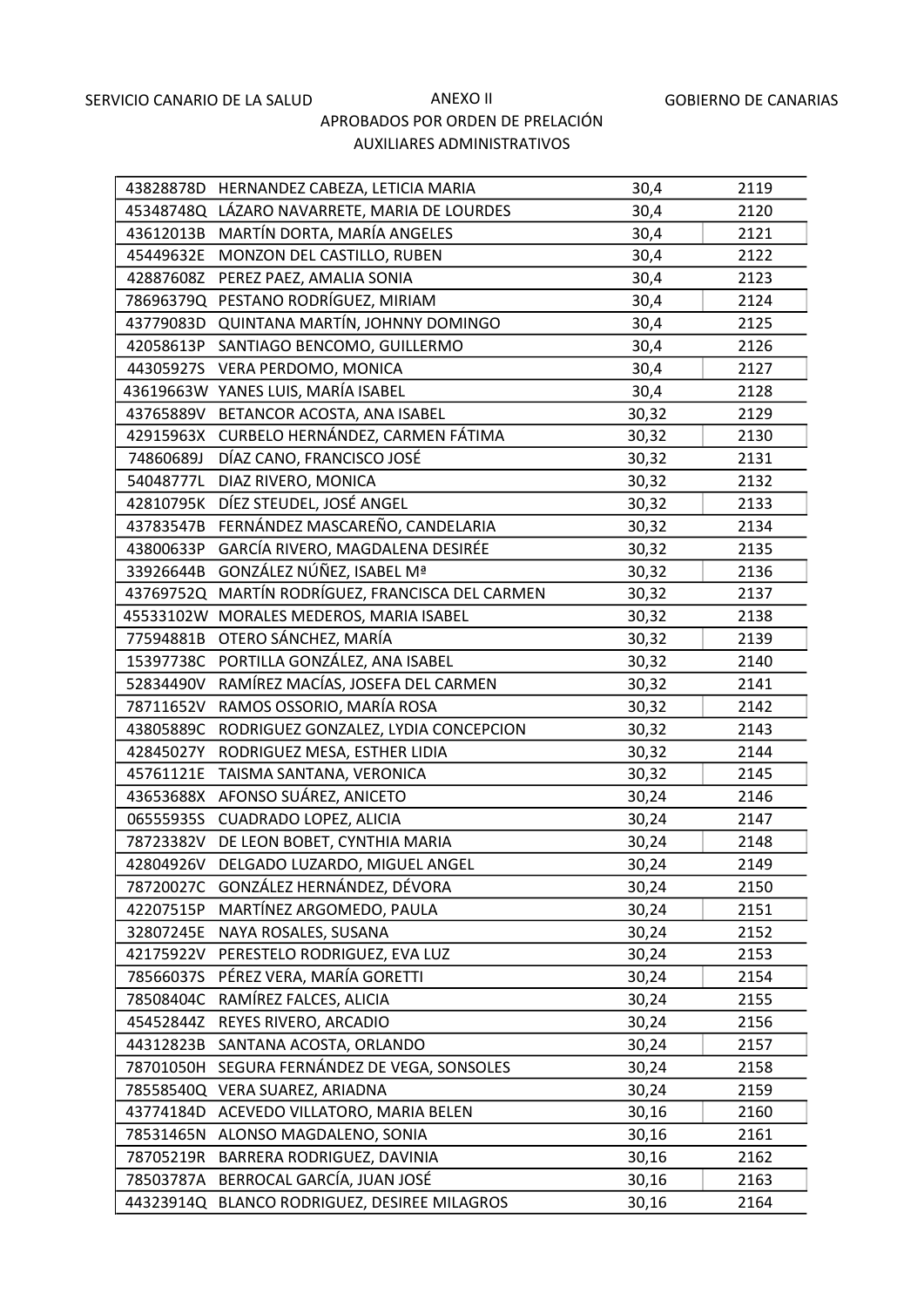|           | 54052714T CARBALLO PÉREZ, RAQUEL        | 30,16 | 2165 |
|-----------|-----------------------------------------|-------|------|
| 43816284L | DORADO GUTIÉRREZ, JOSÉ CARLOS           | 30,16 | 2166 |
| X0557527F | FITENSE, KLAUS                          | 30,16 | 2167 |
| 43292890J | GARCÍA RODRÍGUEZ, OLIVER                | 30,16 | 2168 |
| 45552520P | GONZALEZ ESPINOSA, IRENE                | 30,16 | 2169 |
|           | 42066177M GONZALEZ LUGO, Mª JULIA       | 30,16 | 2170 |
|           | 42097974Q GRAFIÑA CUBELES, ROSA MARIA   | 30,16 | 2171 |
| 78516705H | MARTÍN MEDEROS, RUBÉN                   | 30,16 | 2172 |
| 44701857T | NAVARRO MARRERO, OLIVIA MARIA           | 30,16 | 2173 |
| 78479073Z | PENICHET MORAN, CARLOS ALBERTO          | 30,16 | 2174 |
| 78521970Q | PÉREZ DÉNIZ, ABRAHAM                    | 30,16 | 2175 |
| 42187879Z | PEREZ HERNANDEZ, DAVINIA                | 30,16 | 2176 |
| 54071700B | PÉREZ OJEDA, JUANA MARIA                | 30,16 | 2177 |
| 78645346C | PÉREZ PERERA, MARÍA TERESA              | 30,16 | 2178 |
| 43801479A | PIMIENTA MARTIN, ESTHER CANDELARIA      | 30,16 | 2179 |
| 42841854F | QUESADA QUESADA, CARMEN ELENA           | 30,16 | 2180 |
| 71270170R | RIBOTE GARCIA, CAROLINA                 | 30,16 | 2181 |
| 78565797M | RODRÍGUEZ RODRÍGUEZ, FEDERICO           | 30,16 | 2182 |
| 54074585K | RUBIO RAMIREZ, FLORENCIA DEL CARMEN     | 30,16 | 2183 |
| 78528064S | SANCHEZ MORALES, AYTHAMI DOMINGO        | 30,16 | 2184 |
| 54105674Z | SARMIENTO QUEVEDO, SALVADOR             | 30,16 | 2185 |
| 54066057A | VEGA GONZALEZ, IDAIRA YURENA            | 30,16 | 2186 |
| 43787151G | VERA GONZALEZ, Mª ELENA                 | 30,16 | 2187 |
| 44707295X | CABALLERO SANTANA, SERGIO               | 30,08 | 2188 |
| 43656951F | CALERO PEREZ, MARÍA NIEVES              | 30,08 | 2189 |
| 42797803R | <b>ESPINO CASTRO, NIEVES</b>            | 30,08 | 2190 |
| 44740388Y | GIL DOMÍNGUEZ, MARCELA MARÍA            | 30,08 | 2191 |
| 13923990C | GONZÁLEZ GARCIA, INMACULADA             | 30,08 | 2192 |
|           | 42854456M HERNÁNDEZ DELGADO, ROSA BELÉN | 30,08 | 2193 |
| 45453565E | MEDINA JIMENEZ, CARLOS                  | 30,08 | 2194 |
| 42085293P | PEREZ HERNANDEZ, ANTONIO MIGUEL         | 30,08 | 2195 |
| 78484801S | RODRIGUEZ DIAZ, ALVARO JORGE            | 30,08 | 2196 |
| 44316486V | ROSALES ASENSIO, ANA ESTHER             | 30,08 | 2197 |
| 43829585A | TORRES HERNÁNDEZ, TANIA                 | 30,08 | 2198 |
| 43662012P | TRAVIESO MARTÍN, ANTONIO ALBERTO        | 30,08 | 2199 |
| 43785426G | VAQUER SUAREZ, ENCARNACION              | 30,08 | 2200 |
| 54049922Z | VARGAS PADILLA, LORENA ERMELINDA        | 30,08 | 2201 |
| 43369023Q | ACOSTA RODRÍGUEZ, MELANIA               | 30    | 2202 |
| 42849308D | BRANDON ALAMO, MARIA DEL CARMEN         | 30    | 2203 |
| 42885294T | GONZALEZ GUERRA, MARIA CANDELARIA       | 30    | 2204 |
| 78721595R | JIMÉNEZ TOLEDO, NIRA                    | 30    | 2205 |
| 45526256X | LUIS LUIS, MARIA DE LOS REYES           | 30    | 2206 |
| 43803236N | MARTIN GOMEZ, MARIA DEL MAR             | 30    | 2207 |
| 78696566L | MARTIN REYES, FRANCISCO JOSE            | 30    | 2208 |
| 43663839H | MATAS GUTIERREZ, BEATRIZ                | 30    | 2209 |
| 42841316K | MEDEROS MACIAS, JUAN SEBASTIAN          | 30    | 2210 |